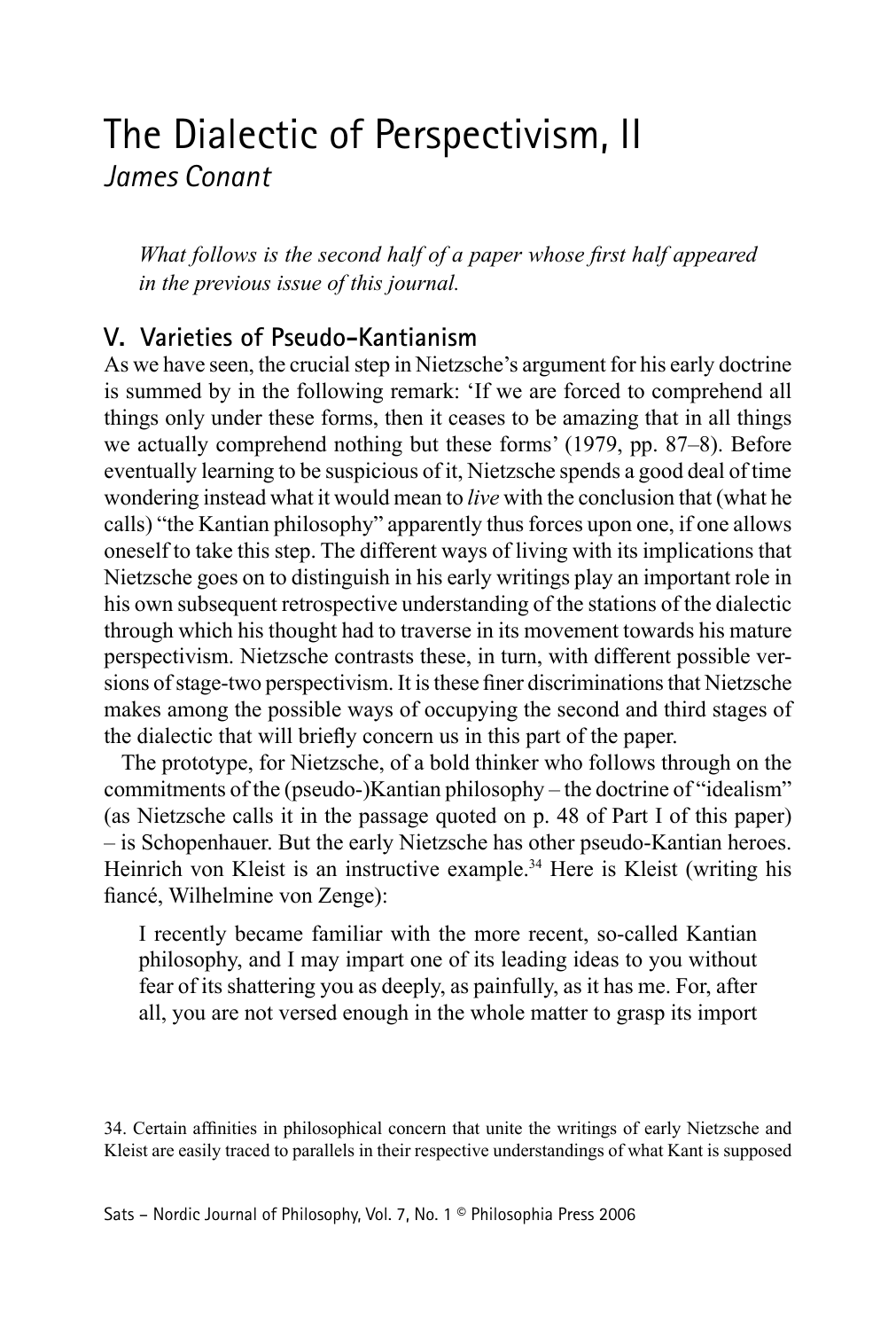completely. I shall therefore speak as clearly as possible. If everyone saw the world through green glasses, they would be forced to judge that everything they saw *was* green, and could never be sure whether their eyes saw things as they really are, or did not add something of their own to what they saw. And so it is with our intellect. We can never be certain that what we call Truth is really Truth, or whether it does not merely appear so to us. If the latter, then the Truth that we acquire here is *not* Truth (Kleist 1982, p. 95, I have modified the translation).

First, notice how the transition here from the case of the green glasses to the case of our whole intellect involves moving in a single leap from naive perspectivism all the way to stage-three perspectivism.35 Kleist, like many of Nietzsche's commentators, scoots right by stages one and two. Second, notice how, having made this transition, Kleist draws the same conclusion as the young Nietzsche: 'the Truth that we acquire here is *not* Truth'. In order to understand better how such a conclusion can appear to be immediately forced on one, as soon as one becomes captivated by anything like Kleist's analogy of the green glasses – that is, how stage-three perspectivism can seem to follow ineluctably out of the initial metaphorical extension of the concept of a

to have shown and wherein its importance is held to consist. (A useful discussion of Kleist's understanding of (what he and Nietzsche both call) "the Kantian philosophy" (i.e., peudo-Kantianism), and how it precipitated Kleist's so-called "Kant crisis", is to be found in Muth (1954).) Partly on the basis of these parallels, a number of scholars of German letters, starting with Stefan Zweig, have been concerned to claim that there are very far-reaching affinities in the literary/philosophical projects of Kleist and Nietzsche. If this paper is right about the manner in which Nietzsche's thought develops, then any such claim, if construed to be about their respective philosophical commitments, ought not to extend at all easily to the relation between the thought of Kleist and that of the *later* Nietzsche.

35. Recourse to an analogy between colored glasses and forms of subjectivity – an analogy that allows one to move straight from naive perspectivism to stage-three perspectivism in a single leap – has become, since Kleist's time, a frequent occurrence in a popular accounts of Kant's philosophy. Here is Bertrand Russell:

According to Kant, the outer world causes only the matter of sensation, but our own mental apparatus orders this matter in space and time and supplies the concepts by means of which we understand experience. [...] If you always wore blue spectacles, you could be sure of seeing everything blue (this in not Kant's illustration). Similarly, since you always wear spatial spectacles in your mind, you are sure of always seeing everything in space (Russell 1945, p. 709–710).

The employment of this putatively perspicuous illustration (which, as Russell says, is not Kant's) to explain the fundamental idea behind Kant's philosophy has the effect of turning Kant into a pseudo-Kantian in a single stroke.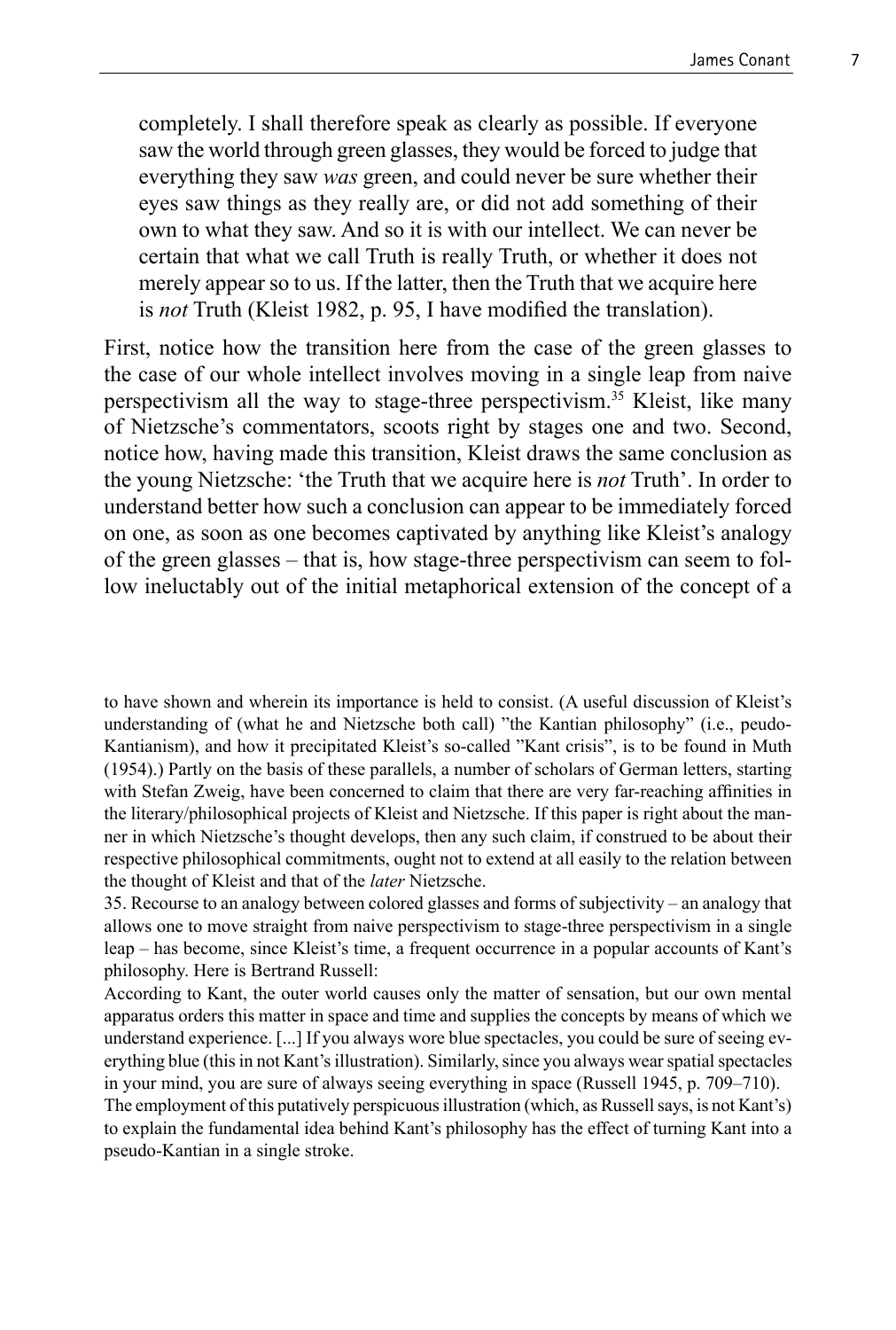perspective – it helps to see why one might think that one cannot stop halfway, why, that is, for example, stage two does not appear to a thinker such as Kleist to be a possible philosophical resting place.

In order to be able to sort those perspectives that are distorting from those that are not, the stage-two perspectivist needs to postulate some form of (what the early Nietzsche calls) "pure knowledge" – some comparatively transparent mode of access to reality. In his mature writings, Nietzsche distinguishes three successive *phases of stage-two perspectivism*: the Platonic, the Christian, and the modern scientific and sees each as growing out of and retaining two crucial presuppositions of stage one.36 The first presupposition is that the "true world" is accessible only to a certain kind of appropriately tuned mind – in Platonism, to the philosopher who becomes capable of contemplating the Forms; in Christianity, to the sinner who hears the Word of God, repents, and whose subsequent employment of the natural light of reason is disciplined by a proper understanding of revealed scripture. In the third and most recent phase, Science is cast into the role formerly occupied by philosophy and religion providing, now via mathematical cum experimental resources, the proper set of concepts for homing in on the nature of the "true world". The second presupposition is that such a tuning of the mind is achieved by overcoming all aspects of our parochial, earthbound, everyday view of the world and attaining an alternative, cognitively undistorted perspective on reality. At its inception, the scientific conception of "pure knowledge" arises initially out a hybrid of religious and scientific conceptions of transparent access. (Descartes, for example, holds that it is only if we, first, purify our idea of God that will we then, subsequently, be able come to see why it is that the principles disclosed by scientific enquiry are the ones which describe the sort of world which a benevolent God would have created along with us.) In later, increasingly scientistic, versions of the third phase, to obtain the relevant sort of access to reality, the cultivation of a particular way of life (and, as a condition of that way of life, the cultivation of a suitably self-effacing character – or any other aspect of what Nietzsche calls the ascetic ideal) starts to seem to require a less and less overtly ethicoreligious form of self-discipline – it can start to seem that all that is required is

36. In order to minimize confusion, I will call the more finely grained variants of the stages of the dialectic which the early Nietzsche goes to the trouble to discriminate *phases* of the dialectic and will continue to call the more coarsely grained ones, that primarily concern us here and are individuated in Part Two of this paper, *stages* of the dialectic. Each stage subtends a number of phases.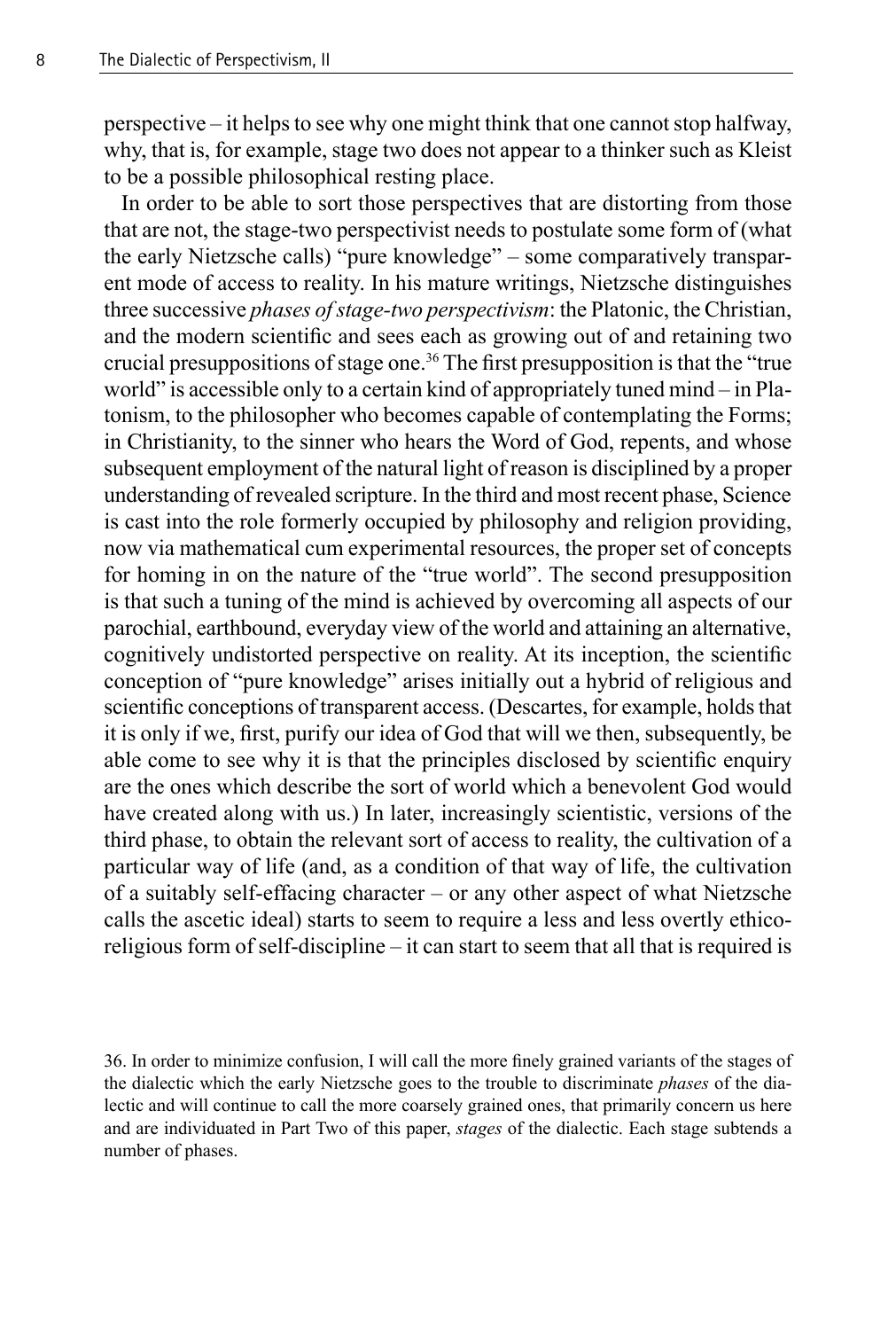a familiarity with the conclusions of modern science that have been furnished by others. Nietzsche regards nineteenth-century scientism as a late incarnation of Platonic-Christian metaphysics without God. (He also anticipates the work of a number of contemporary historians of science in emphasizing the ways in which the modern ideal of "scientific objectivity" involves a tacit *ethical* dimension, the attainment of which requires forms of self-discipline, self-restraint, and self-overcoming. His aim is to retain and refine certain aspects of this 19th-century scientific transformation of the ethical dimension of the Platonic-Christian ascetic ideal, while stripping it of its unwitting vestigial metaphysical commitments.) He is never tempted by the idea that scientific inquiry, on its own steam, is able to furnish a metaphysically transparent mode of access to reality.37 It seems obvious to him that this is a reprise of earlier gambits for

37. This is not to say that Nietzsche is hostile to *science* per se or, in particular, to the virtues of the able scientific practitioner. On the contrary, he admires them. What Nietzsche is concerned to criticize is not science or scientists going about their business, but rather a certain *philosophical conception* of what the natural sciences are able to deliver – one that is still very much alive today – according to which science is able to attain to a comparatively non-perspectival, metaphysically privileged description of the fabric of reality. This means that any topic that might seem to fit neatly under some apparently straightforward rubric such as "Nietzsche's view of science" is, in fact, an extremely complex one, requiring nuanced treatment. The most basic requirement of such a treatment is that it not assume at the outset (as a remarkably large number of commentators do) that all Nietzsche's remarks on the subject are expressions of a single monolithic "pro" or "con" attitude towards science. Such a treatment would need, first, to distinguish between various philosophical understandings of what the success of modern science shows and Nietzsche's own understanding of what is important and what is mistaken in such philosophical understandings of science – that is, between (what he takes to be) the metaphysical commitments of most contemporary admirers of science and (what he takes to be) the nonetheless impressive implicit ideal of truth (along with its concomitant forms of self-discipline) that has arisen through the practice of modern science. (This has the following consequence: we may not simply take it for granted that because Nietzsche finds much to admire in modern science he therefore is concerned to celebrate its accomplishments for the reasons that contemporary philosophical naturalists are.) Second, such a treatment would need to distinguish between the various transformations that Nietzsche's understanding of the dialectic of perspectivism undergoes in order to distinguish the various views he holds at different periods in the development of his philosophy regarding what and how much in the way of knowledge any perspective (including a scientific perspective) on the world can deliver. Third, it would need to distinguish between the various transformations that Nietzsche's attitude towards the Platonic-Christian ascetic ideal undergoes in order to distinguish the various views he holds at different periods in the development of his philosophy regarding what and how much should be retained in the particular version of the ascetic ideal implicit in the ideal of truth that underlies the conduct and aim of scientific inquiry.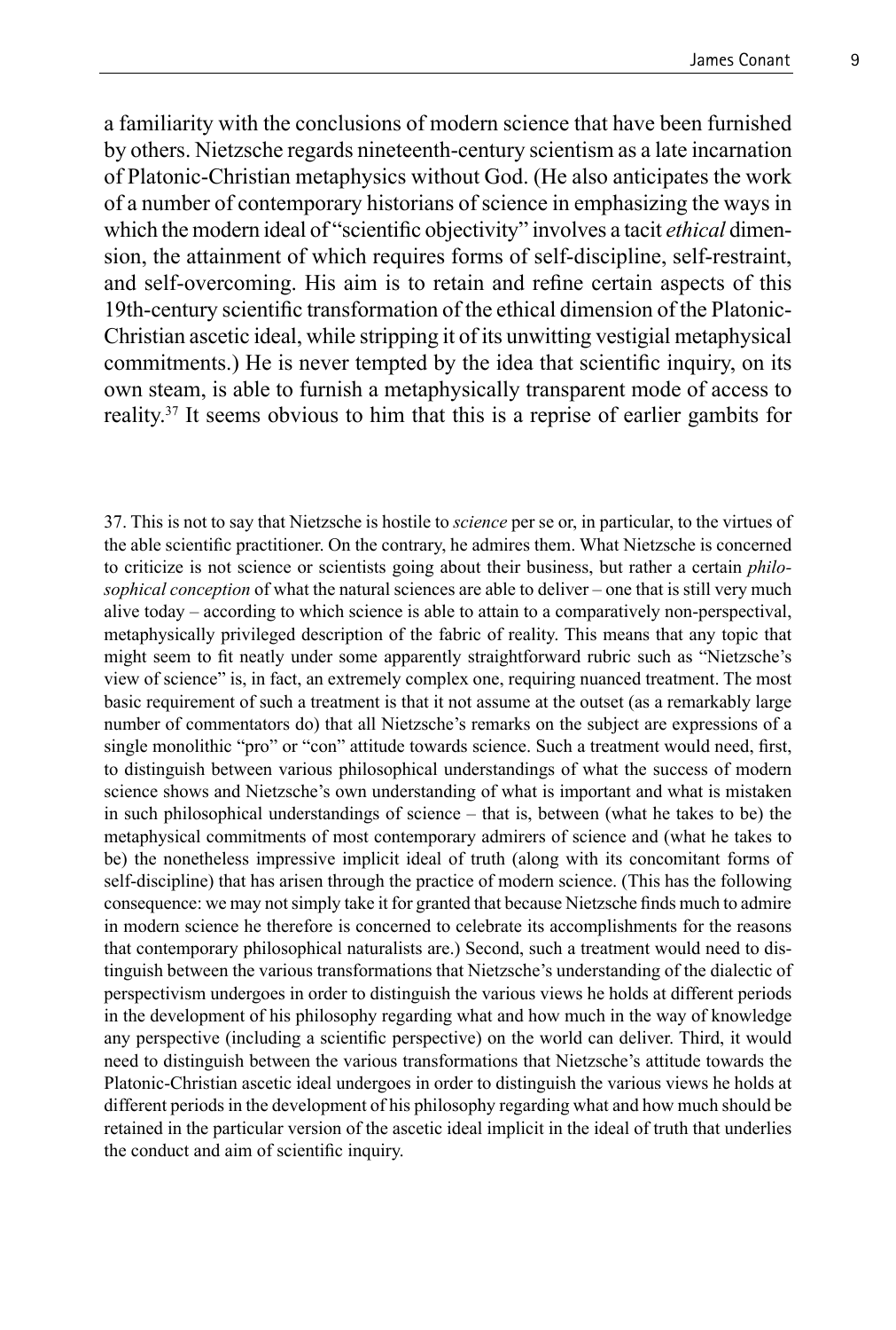attempting to achieve a stable form of stage-two perspectivism. No strategy of "pure knowledge" ever appears credible to Nietzsche – regardless of whether it is the pure knowledge of a Platonic contemplation of the forms, the pure knowledge of a Christian communion with the Deity, the pure knowledge of a Galilean or Cartesian description of the universe in terms of primary qualities, or the putatively even purer knowledge of the latest successor to Galilean or Cartesian science – one that involves an even more radical conception of how the true fabric of the universe requires transcendence of our ordinary perspectives on it. If all such strategies of "pure knowledge" fail to tempt one, then one is likely to be drawn to move rapidly from the initial metaphorical inflection of the concept of a perspective to a stage-three employment of it.

Nietzsche also distinguishes various *phases of stage three*. The first phase is represented by the example of those Kantians who are 'mere clattering thought- and calculating-machines' (Nietzsche 1997, p. 140). We will return to them in a moment. Kant himself (according to Nietzsche's pseudo-Kantian reading of him) fully saw the epistemological shape of the problem, but (the early Nietzsche thinks) failed to think through the question of the philosophical response that his own discovery called for. Kleist's response represents a more courageous if no less failed attempt to come to grips with this. When we left Kleist, he had just arrived at the same conclusion as the young Nietzsche – that 'the Truth that we acquire [...] is *not* Truth'. What Nietzsche admires about Kleist, however, is not just that he arrives, through philosophical reflection, at this conclusion, but his unflinching and heartfelt *response* to the conclusion he thus reaches. Kleist's letter continues:

Ah, Wilhelmine, if the point of this thought does not strike you to your heart, do not smile at one who feels himself wounded by it in his most sacred inner being. My one, my highest goal has sunk from sight, and I have no other.

Since coming to the realization in my soul that Truth is nowhere to be known here on earth, I have not touched another book. I have paced idly in my room. I have sat by the open window, I have run from the house, an inner unrest at last drove me to taverns and coffee houses, I have gone to plays and concerts for distraction, and, to find some relief, I have even committed a folly which I would rather you learned about from Carl; and still my one thought, which my soul, with this tumult all about it, kept belaboring with a burning anxiety, was this: your *only*, your *highest* goal has sunk from sight.

Ah, it is the most painful state of mind to be completely without a goal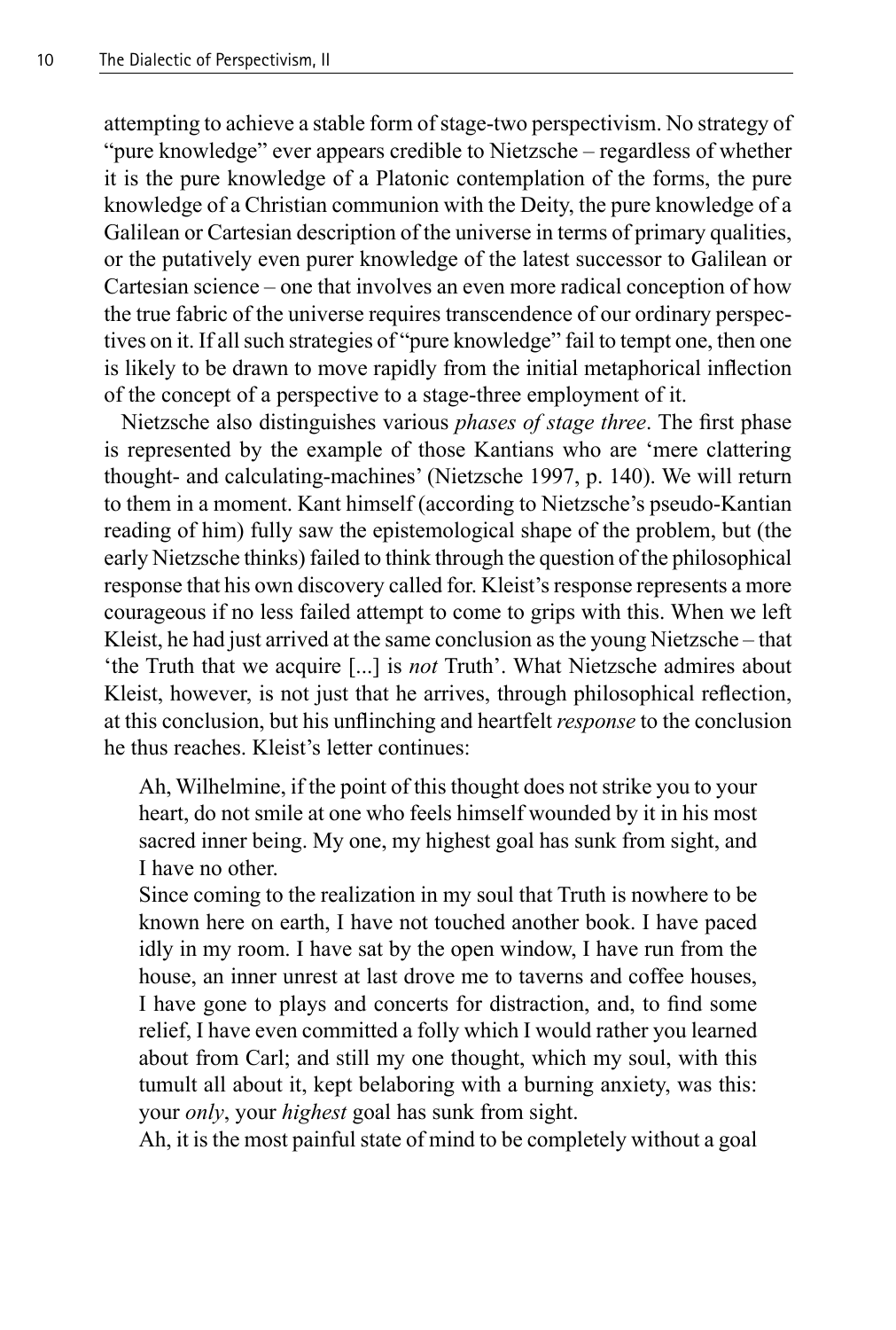in life, something toward which our inner self, in joyful occupation, might unswervingly progress – but such was my state (Kleist 1982, pp. 95–96).

Nietzsche quotes from this letter of Kleist's in his essay 'Schopenhauer as Educator'. In that essay, Nietzsche describes in some detail (what he calls) 'the three dangers [...] in whose shadow Schopenhauer grew up'. Of these, 'the second was despair of the truth'. Nietzsche introduces his discussion of this danger with the following remarks:

This danger attends every thinker who sets out from the Kantian philosophy, provided he is a vigorous and whole man in suffering and desire and not a mere clattering thought- and calculating-machine. [...] It seems to me, indeed, that Kant has had a living and life-transforming influence on only a very few men. One can read everywhere, I know, that since this quiet scholar produced his work a revolution has taken place in every domain of the spirit; but I cannot believe it. For I cannot see it in those men who would themselves have to be revolutionized before a revolution could take place in any whole domain whatsoever. If Kant ever should begin to exercise any wide influence we shall be aware of it in the form of a gnawing and disintegrating scepticism and relativism; and only in the most active and noble spirits [...] would there appear instead that undermining and despair of all truth such as Heinrich von Kleist for example experiences as the effect of the Kantian philosophy. "Not long ago", he writes in his moving way, "I became acquainted with the Kantian philosophy" [There then follows an extended quotation from Kleist's letter] (1997, p. 140)

Nietzsche here distinguishes between two different sorts of response to (what he calls) "the Kantian philosophy". The first sort of response is that of the first phase: it is to be found among those who are 'mere clattering thought- and calculating-machines' – who, in effect, dishonor Kant by announcing that, due to Kant, 'a revolution has taken place in every domain of the spirit', while failing to think through the consequences of the Kantian philosophy. Their procrastination does not permit them, however, to evade those consequences. The inadequacy of their response is to be gauged not so much by what they say about the Kantian philosophy, as in *how* they say it – in their assenting to it without any accompanying form of inner change – and in what spreads in the aftermath of their complacent form of allegiance to the Kantian philosophy: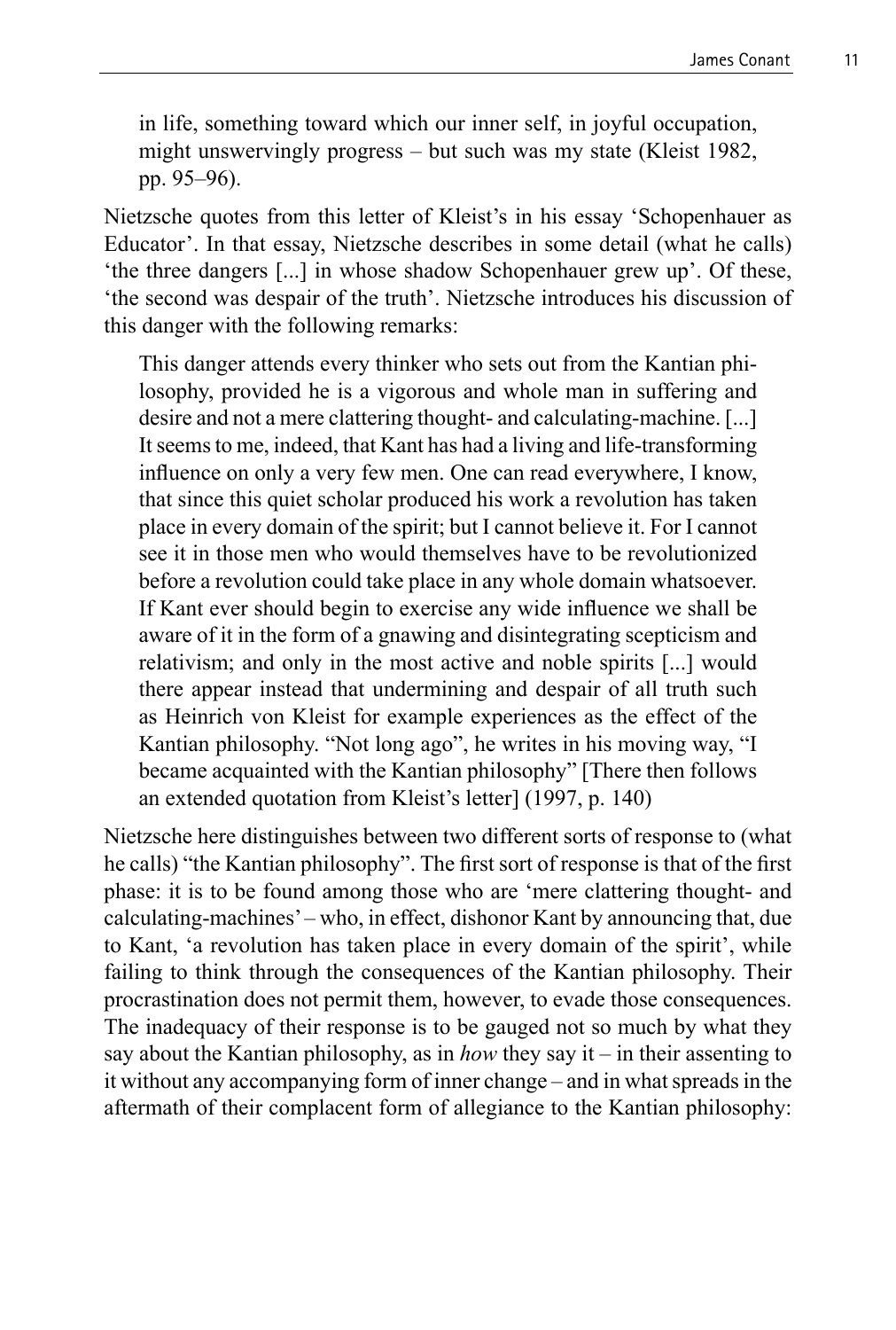'a gnawing and disintegrating skepticism and relativism'.38 The second sort of response is found only among those 'most active and noble spirits', such as Kleist, who not only try to think the matter through, but who also allow themselves to *assess the meaning* of that to which they thus find themselves obliged to assent. Immediately after quoting from Kleist's letter, Nietzsche goes on to ask:

When, indeed, will men again learn to assess the meaning of a philosophy in the "most sacred part" of their being? And yet this must be done if we are to understand what, after Kant, Schopenhauer can be to us – namely the leader who leads us from the heights of skeptical gloom or criticizing renunciation up to the heights of tragic contemplation (1997, p. 141).

It is, Nietzsche's thinks, to Kleist's credit that he works his way deeply and honestly enough into this stage of the dialectic to attain to 'the heights of skeptical gloom'. What Nietzsche admires about Kleist is, we might say, the authenticity of his response.

Nietzsche, however, does not here mention this response in order to recommend it as the ultimate terminus for philosophical reflection, but rather only to highlight it as a necessary transitional stage. What undergoes development in his thinking here is not (yet) his understanding of the substance of the philosophical doctrine to which one ought to assent, but rather his understanding of what sort of *attitude* one ought to have towards the doctrine – what sort of posture one ought to assume in the face of the revelation contained in an honest assessment of where the Kantian philosophy leaves one. It is along this dimension that the early Nietzsche seeks to distinguish between Kant's, Kleist's, Schopenhauer's, and his own (early) philosophical positions – where what is at issue now is not differences in philosophical "position" in the sense of differences in epistemological or metaphysical doctrine.39 What is at issue here, for Nietzsche, are rather differences in "position" in the sense of *existential stances* adopted towards a commonly shared first-order philosophical

39. Along this dimension, Nietzsche, in 1874, thinks there is little that separates the four of them, taking all to be on roughly the same philosophical page, all wanting to espouse variants of the same doctrine. Nietzsche's ability to see Kant, on the one hand, and Kleist, Schopenhauer

<sup>38.</sup> It is worth noting that here in 1874, at this still very early point in his career, only shortly after having penned *Truth and Lie in Their Extra-Moral Sense*, Nietzsche is already seeking for some way to concede what is true in the Kantian philosophy while avoiding 'a gnawing and disintegrating skepticism and relativism'.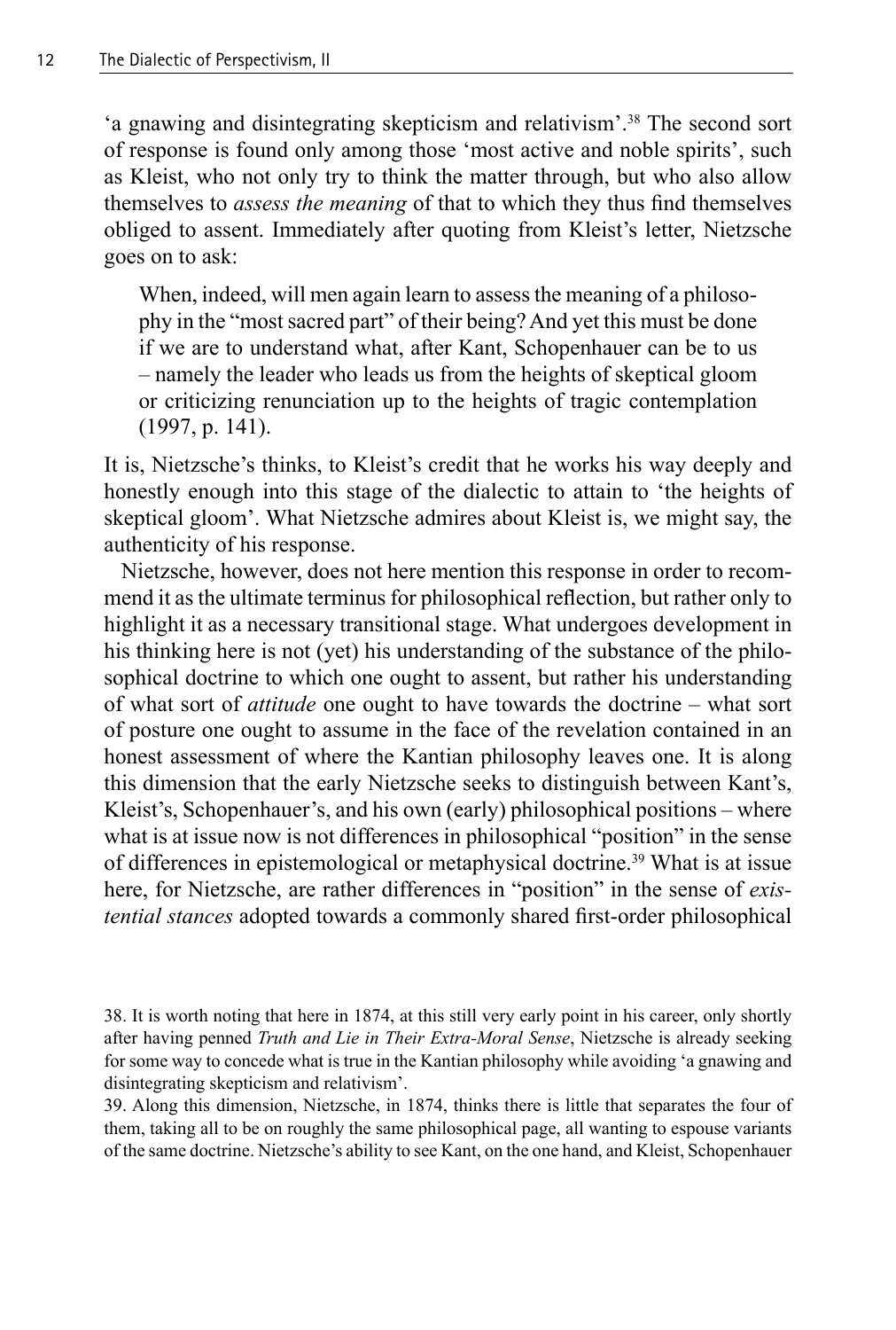doctrine. Kleist, unlike Kant himself, is awarded credit for appreciating that an authentic existential appropriation of the full implications of the Kantian doctrine will not be compatible with leading the clockwork life of a professor – i.e., the sort of life that Nietzsche takes Kant himself to have led. Nietzsche distinguishes between Kleist's and Schopenhauer's respective responses to the potentially shattering revelations of "the Kantian philosophy", by noting that Schopenhauer, too, passes through the phase of skeptical gloom (that leaves Kleist utterly shattered) but he does not stop there: he eventually attains to a certain degree of genuine tranquility – he learns to accommodate himself to the human predicament as revealed by the Kantian philosophy. He "ascends" even further than Kleist, all the way 'up to the heights of tragic contemplation'. But, a little further on in this same essay, (the still very early) Nietzsche wonders: must one be content with a tragic response here, or is some more affirmative form of response perhaps possible?40

In this set of transitions – from his praise of Kleist for genuinely embracing the mood of skeptical gloom (that is the touchstone of an authentic preliminary response to "the Kantian philosophy"), to his praise of Schopenhauer (for working his way first into and then out of such a mood), to his own increasingly strident repudiation of Schopenhauer's tragically contemplative quietism, and hence to his own early faltering attempts at a more cheerful response to the (pseudo-Kantian) abyss – there is, already at the time of this still very early essay of Nietzsche's, something which remains true of Nietzsche's struggle

and himself, on the other, as on anywhere near the same page is not accidentally related to his having read much more Schopenhauer than Kant, and thereby, in the process, imbibing Schopenhauer's (thoroughly pseudo-Kantian) reading of Kant. From his very early to his latest writings, Nietzsche's Kant, for the most, simply is Schopenhauer's Kant – and therefore, I would argue, very far from Kant. Indeed, I would argue that the understanding of the dialectic of perspectivism that Nietzsche eventually arrives at in his mature philosophy actually brings him in certain ways much closer to Kant's own understanding of these matters (and, in particular, of the relation between forms of subjectivity and the possibility of knowledge) than any that is available according to the (pseudo-Kantian) philosophical view that Nietzsche here identifies with "the Kantian philosophy". But such an argument is well beyond the scope of this paper. 40. The author of 'Schopenhauer as Educator' does not mean to stop at the point where Schophenhauer himself comes to a rest. Indeed, it is the burden of this early essay of Nietzsche's to show that Schopenhauer succeeds in being Nietzsche's "educator" precisely by enabling him to attain an appreciation of the limitations of the Schopenhauerian philosophy, thereby helping him come of philosophical age and no longer merely remain Schopenhauer's pupil, satisfied with the Schopenhauerian response of tragic contemplation. For further discussion, see my 'Nietzsche's Perfectionism: A Reading of Schopenhauer as Educator' (2001).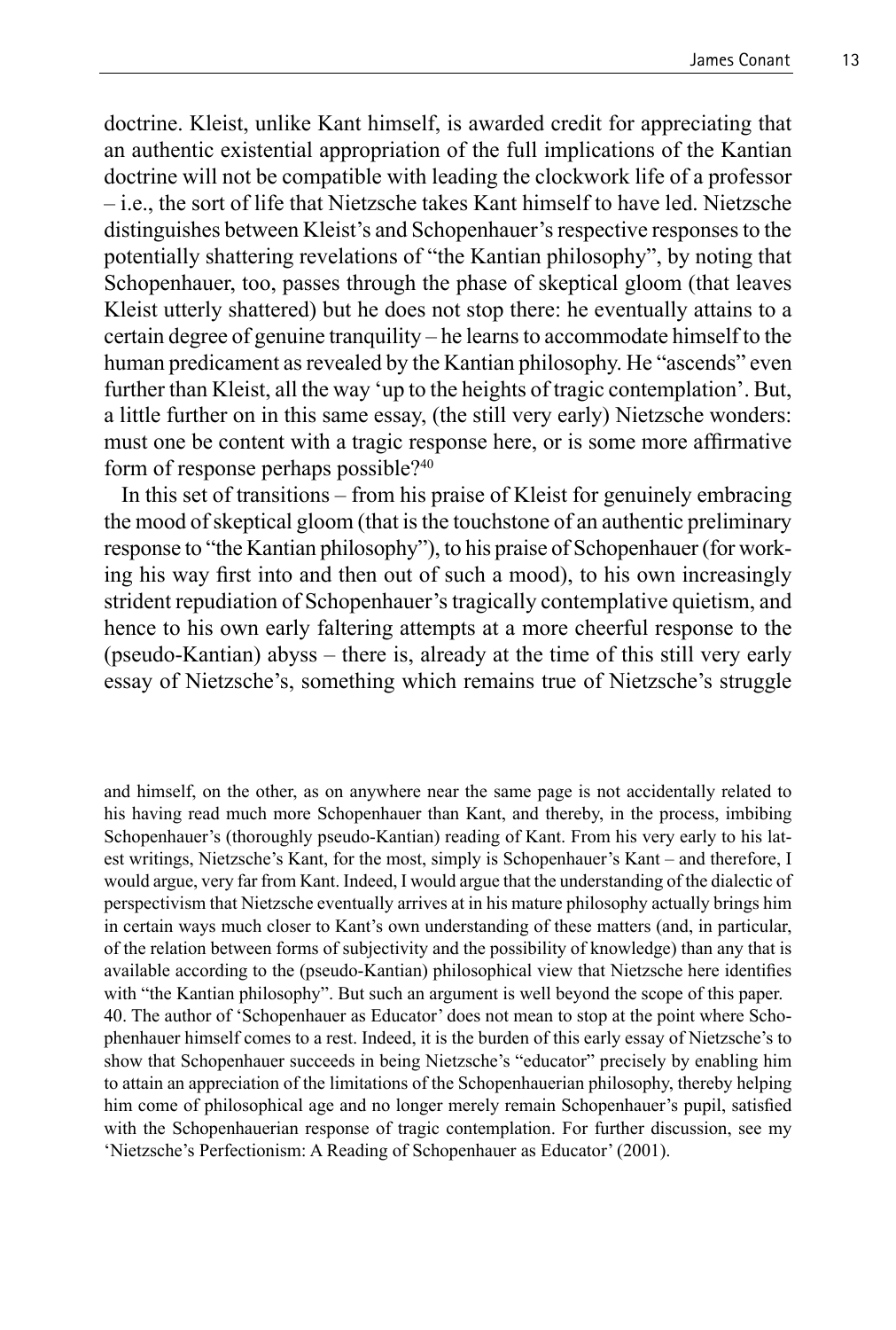with perspectivism at every subsequent phase of his philosophical trajectory: namely, a resolute determination to *think through* the problem, trying to find some way to a further stage of the dialectic, suspecting that perhaps the dialectic comes to a premature climax in stage three.

### **VI. The Fundamental Commitments of Nietzsche's Early Perspectivism**

The time has come to take a closer look at the fundamental commitments of Nietzsche's early perspectivism. I will identify three of these $41$ , the first of which comes forcefully into view in connection with his reflections on the topic of transcendence. The very idea of transcendence strikes the early Nietzsche as inherently suspect. But if he throws the concept of transcendence away altogether, he threatens to saw off the branch he sits on when he employs his favorite philosophical metaphor – the metaphor of a perspective. In order for us to be able to understand a metaphorical application of this concept, we must first be able to make *some* sense of its literal application. That is, we must allow that the ordinary concept of a perspective is an example of the sort of thing which *does* admit of transcendence. To say that something round looks elliptical when viewed from a certain perspective presupposes the idea that there is something that counts as transcending that perspective. Nietzsche needs to hold on to some version of that idea if the rest of his argumentation is to make much sense. His argument requires that we be able to understand what words such as 'distort' and 'true estimation' are supposed to mean when, in connection with the literal use of the concept of a perspective, we utter platitudes such as the following: 'A perspective on an object involves an angle of vision on it that may *distort* our view of it (e.g., viewed from a certain angle a circular object will appear elliptical in shape) and we can arrive at a *true estimation* of the shape of the object by correcting for the angle from which we view it (e.g., when viewing it from the more advantageous perspective, we see that it is circular).' He needs to hold on to the intelligibility of such ways of talking – and hence to the idea that, in the ordinary case, there is something to mean

41. I do not wish to endorse the claim that the three fundamental commitments that I am about to distinguish in this section of the paper are, at the end of the day, properly regarded – or are even, at the end of the day, actually regarded by Nietzsche – as really separable and distinct species of philosophical confusion. Nonetheless, I provisionally treat them as if they were thus distinct, since Nietzsche works himself free of his early perspectivism in a series of steps usefully, if somewhat artificially, identified with the gradual successive repudiation of each of these fundamental commitments.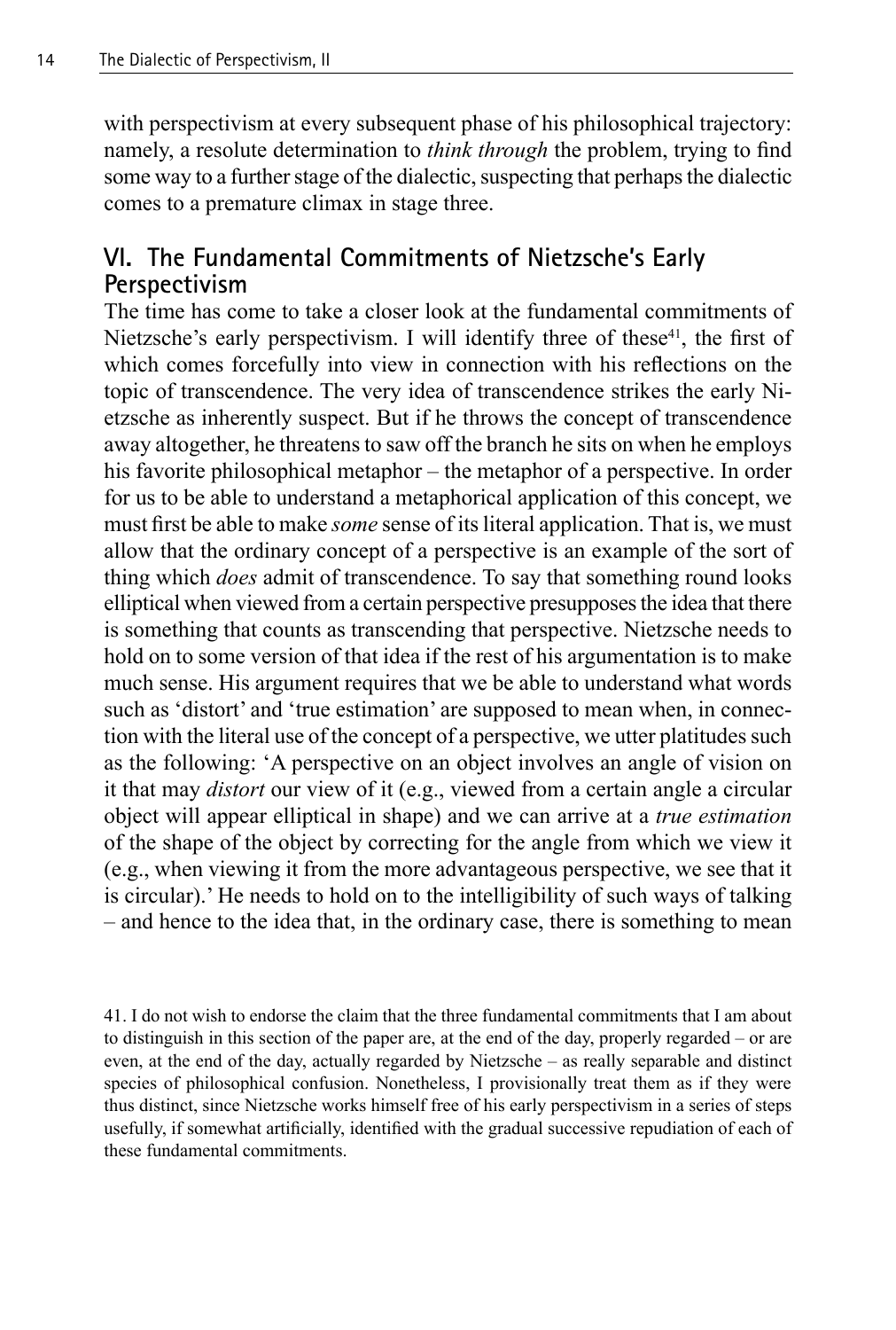by talk of 'transcending our perspective on the object' – in order for there to be something for the word 'transcendence' to mean in the sorts of context in which Nietzsche most wants to employ it. He needs us first to be able to understand *what it would mean* for us to be able to transcend our perspective (i.e., the sort of perspective at issue at stage three), if only we could, and he then wants us to be able to go on and conclude that *we cannot do this* – where the "this" is meant to stand for something impossible but nonetheless intelligible.

It is important that it be intelligible. For the early Nietzsche takes himself to be giving voice to an important philosophical discovery when he concludes we cannot transcend our perspective. He takes himself to have discovered the impossibility of the sort of transcendence that the stage-one perspectivist thought *was* possible. (The stage-one perspectivist thinks things are really spatially extended but only apparently colored. The early Nietzsche concludes that they are no more really extended than they are really colored.) And Nietzsche takes himself to have discovered the impossibility of the sort of transcendence that the stage-two perspectivist thought was possible. (One recent sort of stage-two perspectivist – a contemporary Scientific Realist – thinks that a certain object "when viewed from the perspective of our everyday conceptual scheme" will appear to have the properties of, say, a table – solid, homogenous, etc. – whereas in reality what we call "the table" consists of mostly empty space plus some microphysical particles. Early Nietzsche thinks that the unknowable X under discussion here is no more really mostly empty space plus some microphysical particles than it is really a table.) The sorts of transcendence that seem possible at stages one and two, early Nietzsche wants to show, turn out merely to involve the exchange of one distorting perspective for another. As we move from one such perspective to another, we come no closer to achieving a true estimation of the underlying shape of reality. Previous philosophers thought our perspective could be transcended; early Nietzsche aims to show that they were wrong. But since the original logic of the concept of a perspective would seem to entail the possibility of transcendence, the stage-three perspectivist takes himself to have made an extraordinary *discovery*: his philosophical reflections have disclosed the existence of a very special, particularly fundamental, kind of perspective – one that cannot be transcended. In his eagerness to declare his discovery that our perspective cannot be transcended, Nietzsche indicates the archetypically stage-three character of his rejection of prior perspectivisms. This is (what I will call) the *first fundamental commitment* of his early perspectivism that Nietzsche later subjects to close scrutiny – the supposition that the claim of the pseudo-Kantian (e.g., 'we cannot transcend our perspec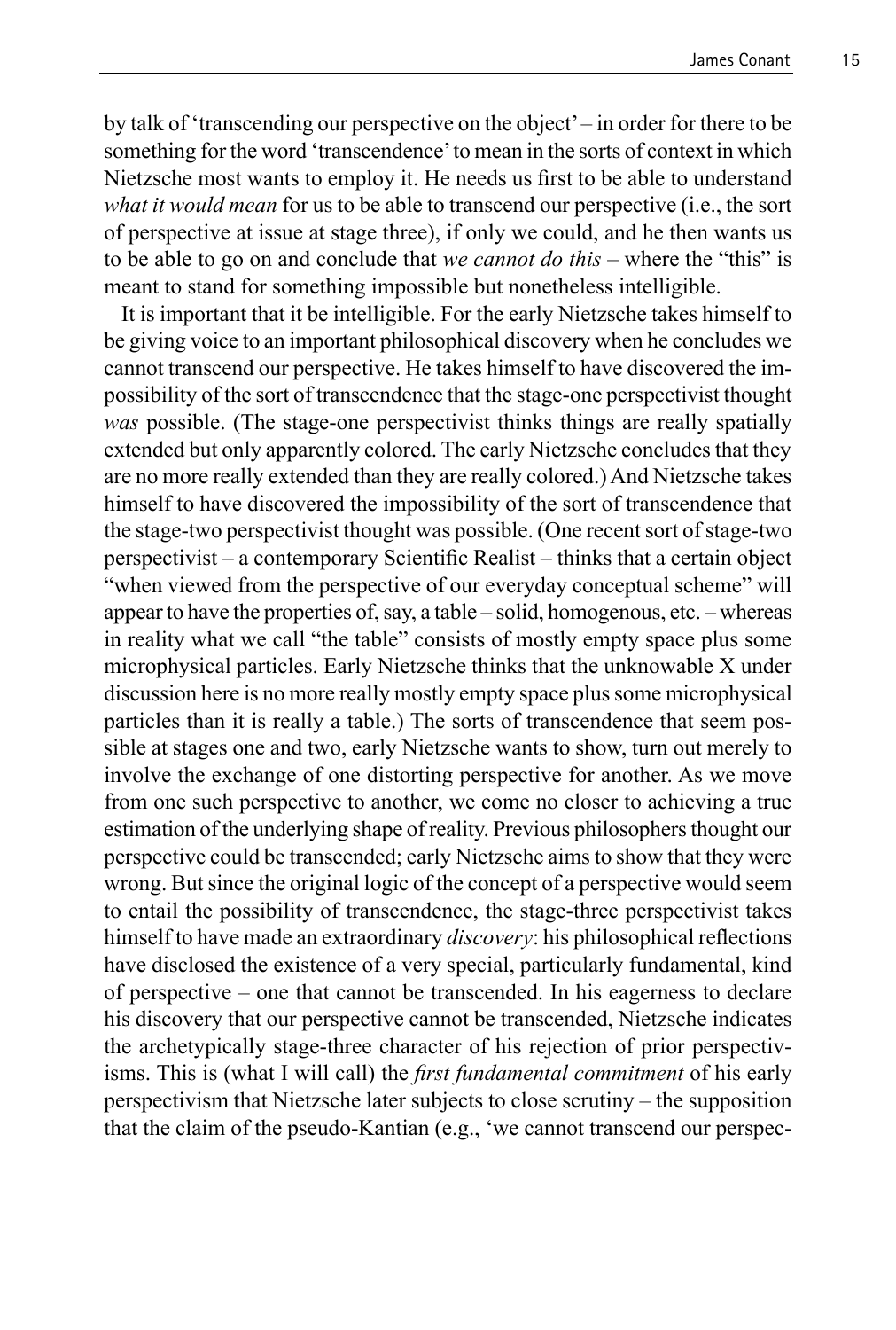tive and attain a view of the object as it is in itself') is intelligible, that it is the sort of thing that one could discover to be true or false.

One way of putting the conclusion of pseudo-Kantianism is as follows: We are unable to attain truly objective knowledge – all of our knowledge is merely subjective. One of the things "*merely* subjective" clearly is supposed to mean in this context is *not objective* (whatever that means). But the question arises whether there is an available and pertinent sense of the term 'subjective', when it is employed in such contexts without the modifier 'merely', where what is intended is not just to be identified with what is meant by 'not objective'. In many philosophical contexts, it is natural to take 'subjective' as having such an independently specifiable sense – one that derives from the meaning of cognate terms such as 'subject' and 'subjectivity' in one of their possible employments. If (as early Nietzsche clearly thinks) it requires some argument – i.e., something along the lines of the early Nietzschean argument-form discussed in Part IV – to secure the conclusion that no exercise of human subjectivity is able to deliver objective knowledge (and if such an argument is one that someone else can intelligibly dispute), then terms such as 'subjective' and 'subjectivity' must in some contexts have a sense that admits of specification independently of whatever sense may be conferred upon them when they enter into a contrast with terms such as 'objective' and 'objectivity'.<sup>42</sup>

A *subjective* property, in one relevant independently specifiable sense of the term 'subjective', is a property whose very conception involves essential reference to how a thing which possesses the property affects the subject.43 For

42. The term 'subjective', of course, in one of its possible uses, does simply mean the opposite of 'objective'. In such contexts of use, "objectivity" is the concept that wears the trousers and "subjectivity" is understood to be the absence or failure of objectivity. Many philosophers use the term both in this way and in the way discussed in the next paragraph that has to do with the subject-dependence of certain properties. Kant, for example, in many contexts, uses the term in the former way (when, for example, he opposes subjective and objective validity; see, e.g., *Critique of Pure Reason*, A820/B848–A822/B850) but also sometimes in the latter way (when, for example, he characterizes our forms of sensibility as subjective; see, e.g., B71–72). This easily allows for confusions parallel to those touched on above in note 14 with regard to the two senses of 'secondary': one can easily fail to appreciate that one commits oneself to a substantial philosophical thesis in taking it that any property that is subjective in the latter sense must be subjective in the former sense as well. (I don't mean to suggest that Kant himself falls into this confusion. If he did he would be a pseudo-Kantian.)

43. As noted earlier, a certain class of subjective properties, in the sense of subject-dependent, are often what is at issue when philosophers talk of "secondary qualities". The availability of such a possibility of identifying secondary qualities with properties of objects (i.e., things that exist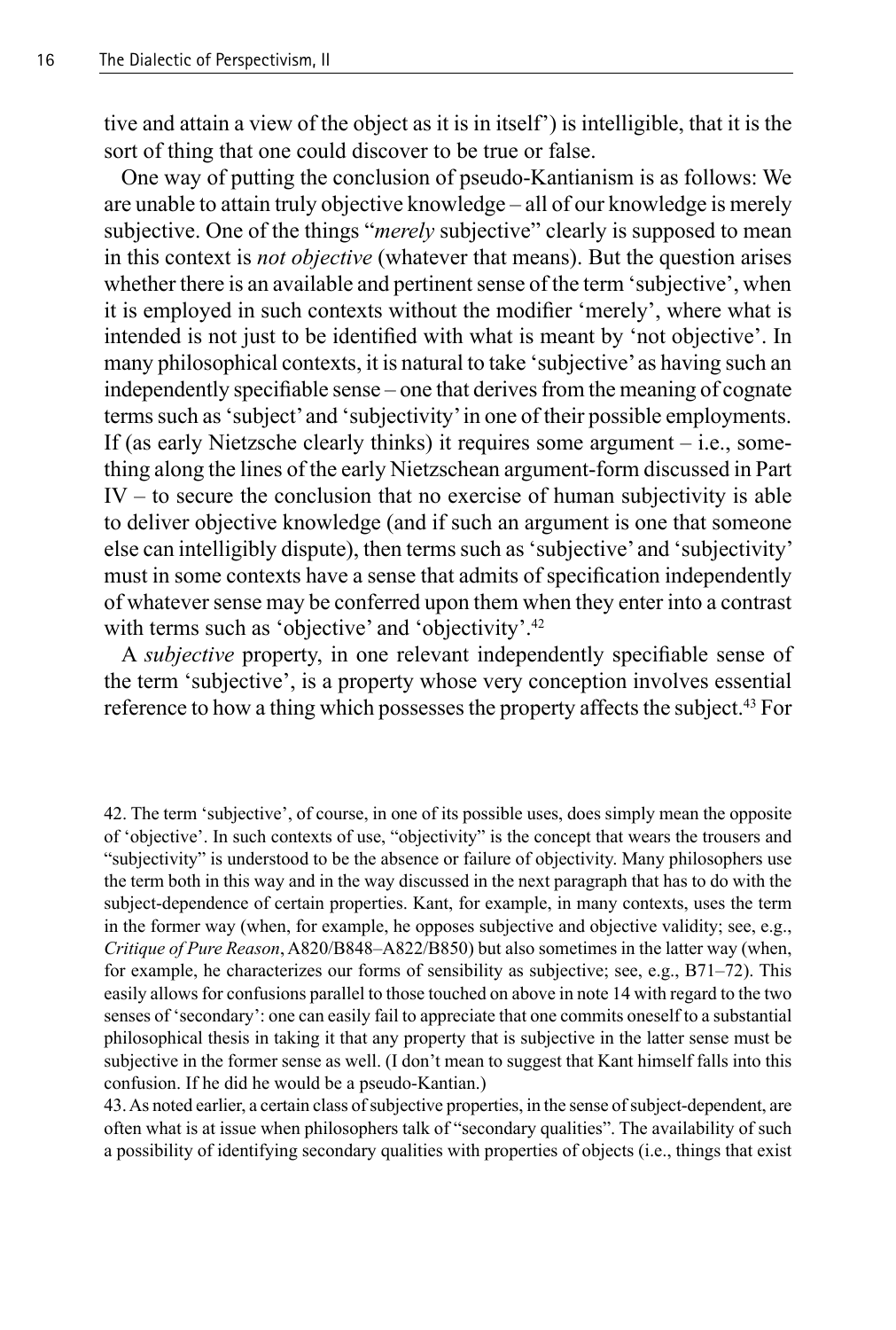properties that are subjective in this sense, no adequate conception of what it is for a thing to possess such a property is possible apart from a conception of the sort of (as Nietzsche likes to put it) *Wirkung* the thing typically has, in relevantly standard circumstances, *upon a subject*. I will sometimes refer to properties that are subjective in this sense as *subject-dependent* in order to distinguish this independently specifiable sense of the term 'subjective' from the one in which it simply signifies, without additional philosophical premises, that which is not objective. Although the paradigm of a subjective property in this independently specifiable sense of the term is a (so-called ) "secondary quality" (such as color), the later Nietzsche tends to prefer to adduce examples of affective properties other than the usual secondary qualities – such as the category of the amusing or the nauseating, as well as traditional aesthetic properties, such as the beautiful and the ugly, and even (as further putative examples of affective properties) moral concepts such as the noble and ignoble. Secondary qualities such as color involve essential reference to the subject for a straightforward reason: they involve essential reference to human sentience: What it is for something to be red cannot be adequately accounted for apart from some story about its looking red under suitable circumstances to a suitably outfitted observer. (This is the feature of such qualities that makes the first metaphorical extension of the concept of perspective so inviting.)

without the mind), however, does depend upon avoiding some of the metaphysical commitments regarding the nature of secondary qualities that easily follow in the train of an endorsement of stage-one perspectivism. Consider, for example, the following doctrine: to say of an object that it is green is really to make a claim only about a quality present in the experience of the observer who reports the object to be green (and thus, so far as the object itself is concerned, it is at most to make a claim about a certain causal effect that the object is disposed to have on an observer) and hence not at all to make a claim about a genuine quality of the object itself. This doctrine entails the conclusion that secondary qualities are really qualities of the sensory experience of the observer and not at all qualities of the observed object per se (though they may be systematically related in some complicated way to causal powers that the object possesses). This doctrine easily tempts one into a further equally fateful philosophical step – to wit, the following: the adjectives that characterize sensory qualities never characterize qualities of an object common to two different observers' experiences. This then leads to the invention of a whole set of counterpart private (merely sensory) objects that can serve as the subjects of discourse whenever such adjectives are employed. The distinction, drawn here, between, on the one hand, those apparent qualities of objects that are genuinely properties of objects albeit subjective-dependent ones and, on the other hand, those that are merely subjective qualities (and therefore at best merely apparent properties of objects) is not a distinction that can be drawn if one continues to retain the aforementioned metaphysical commitments (of the the sort that are insinuated at stage one in the dialectic) regarding the nature of secondary qualities.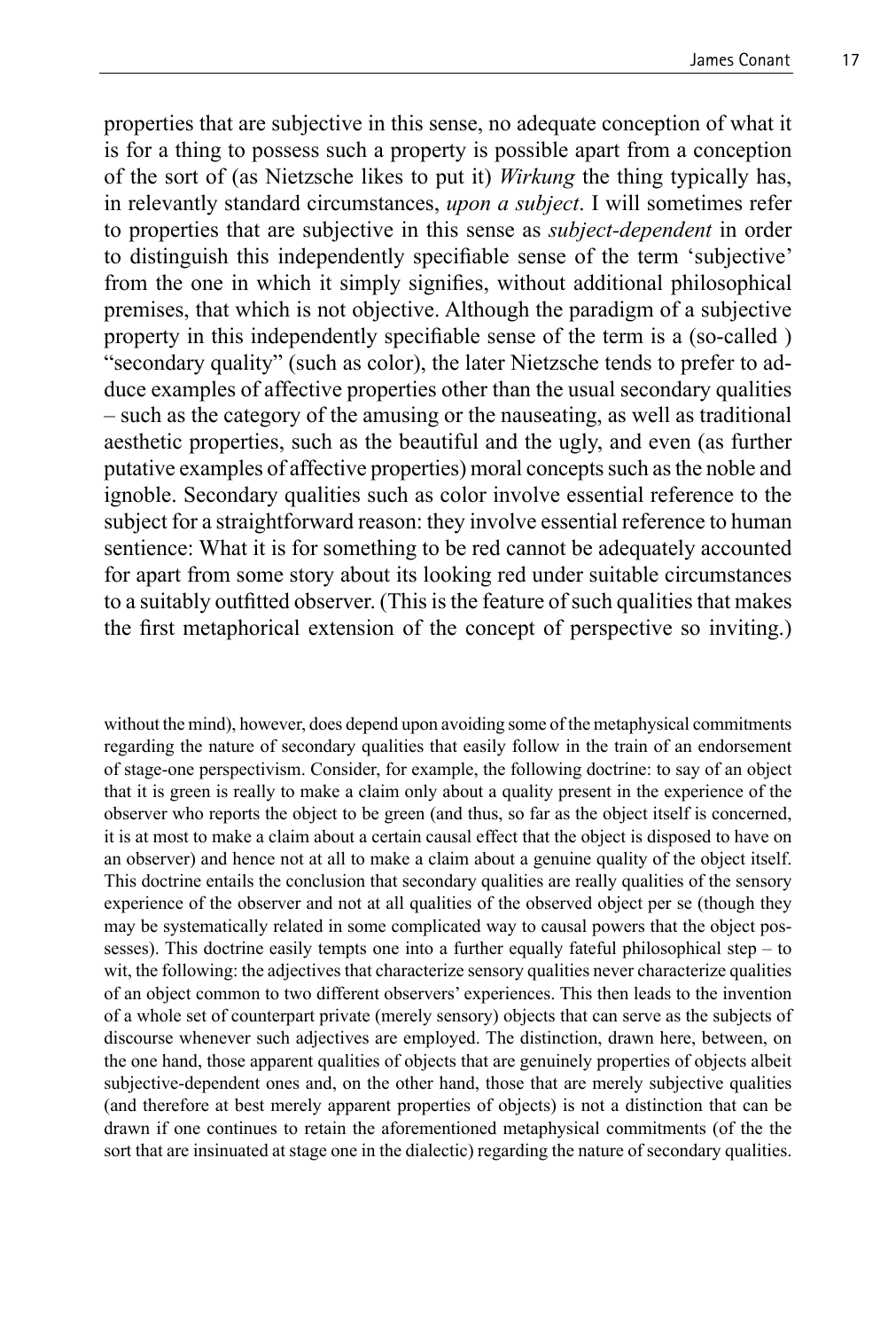Something structurally analogous is at least arguably true of each of the sorts of case which the later Nietzsche most likes to rehearse: what it is for something to be funny or ugly or ignoble cannot be adequately accounted for apart from some parallel story about its appearing funny or ugly or ignoble under suitable circumstances to a suitably disposed observer. But in the early essay Nietzsche wants to include within the scope of the concept of subjectivity, putatively so understood, not only the classical candidates for secondary qualities (such as color) and broader aesthetic and ethical categories (such as humor, beauty, and nobility) but also categories as fundamental as those of quantity, quality, substance and relation. Here we have the *second fundamental commitment* of Nietzsche's early perspectivism – that the category of subjectivity, so understood, can be coherently extended in this way.

One immediate corollary of this commitment is worth flagging separately: a conception of appearances as *opaque*, screening that which appears in experience from view. Nietzsche, the stage-three perspectivist, thinks that all of the so-called "properties of reality" which are accessible to humans are in the same boat that the stage-one perspectivist thinks only secondary qualities are. Once he has taken this step, and executed the third metaphorical extension of the concept, he has arrived at a conception according to which anything that is properly termed an "appearance" is *ipso facto* not a glimpse of reality. There is no longer anything admissible to say about that which does the appearing in an appearance. Thus, on this hyperbolic extension of the concept of a perspective, the stage-three perspectivist arrives at a conception of the relation between appearance and reality in which the ordinary grammar of appearance – the original internal relation between an object that appears and *its* appearance – breaks down. The early Nietzsche resolutely affirms this consequence of the conception. He writes:

"Appearance" is a word that contains many temptations, which is why I avoid it as much as possible. For it is not true that the essence of things "appears" in the empirical world. (1979, p. 86)

Many of Nietzsche's later remarks on the concept of appearance (some of which we will look at later on) are usefully read as attempts to work himself out of the paradoxical bind in which he here places himself – one in which the only available perspectives on to the world turn out to be glances into mirrors in which we can encounter nothing but our own reflection. According to his early analysis of the concept of appearance, however, we are only able to speak with justification about the character of the appear*ing* and never in a position to vindicate our entitlement to any determinate claim regarding the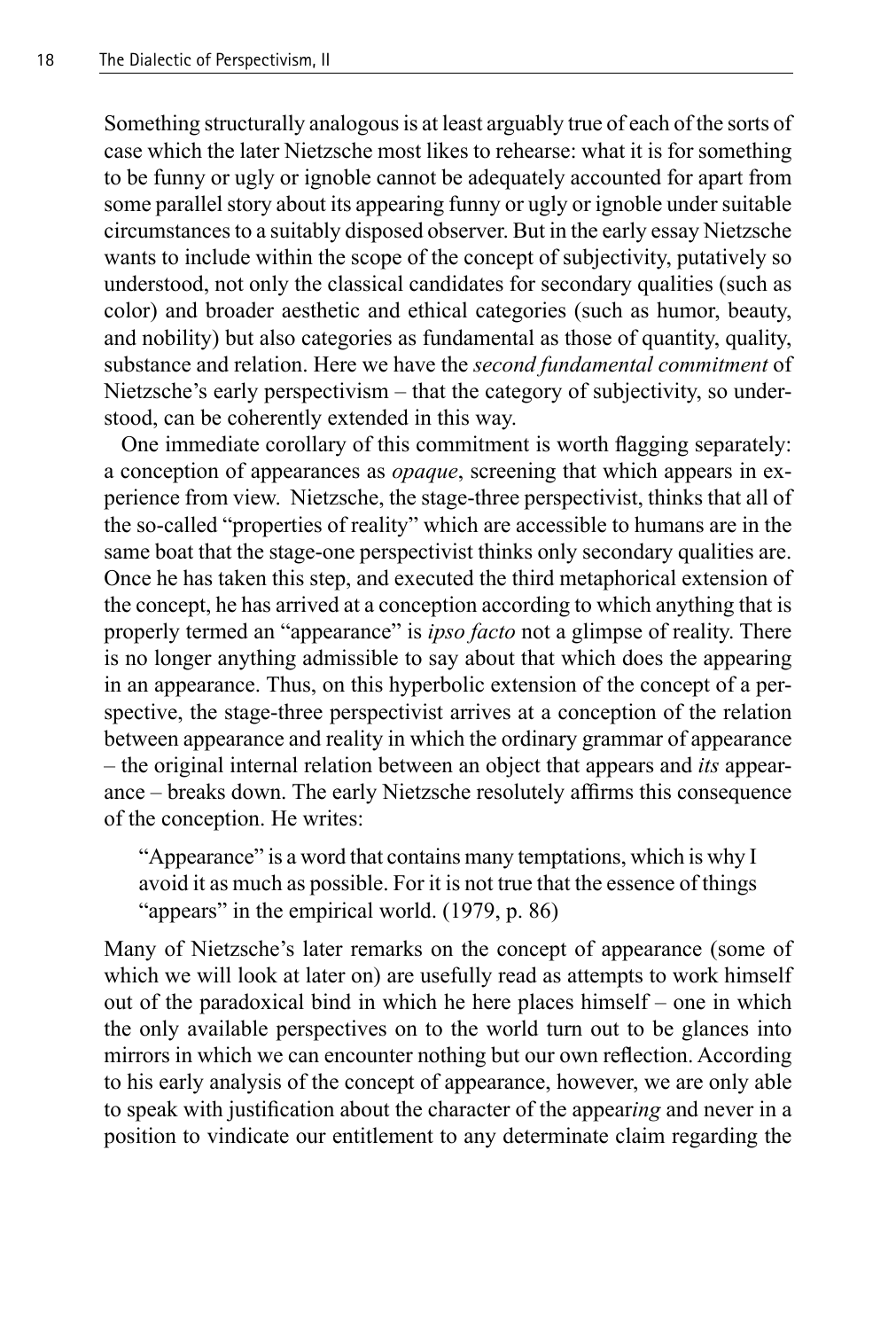character of the appear*er*. 44

Even if the scope of the category of subjectivity is usually not stretched as far as the early Nietzsche here tries to stretch it, the schema offered above for what it is for something to be a subjective property still suffices to specify a fairly straightforward and time-honored conception of subjectivity. It also gives rise, however, to the following fateful formula for specifying in substantive terms what it means for a property to be *objective*: Any property that is not (in the above sense) subjective (i.e., subject-dependent) is objective.<sup>45</sup> On this conception of objectivity, any property that is subjective in the above sense is *a fortiori* subjective in the other sense (i.e., not objective). Objective knowledge of the world, thus understood, must involve knowledge of properties of the world that in no way depend upon the effects such properties typically have upon the cognizing subject. This has the following consequence: objective knowledge will be possible only for those beings who are able to piece together a picture of the universe which eschews all description in terms of properties that can be understood only through an essential reference to their effects on such beings.

Put this way, it can still look as if there is something which objective knowledge, so defined, could amount to. Such a conception of objective knowledge already begins to emerge at stage one of the dialectic and, at that stage, seems to require that we weed out all "secondary" qualities in order to attain a view of the world as it is in itself. It is further refined at stage two, at the cost of having most of our everyday concepts put in the same box as secondary qualities. And by stage three, none of our forms of perception or conception are any longer left out of the box. Once this happens, the following question becomes urgent: Are we able to attain to objective knowledge? And, as we have seen, it is the negative answer to this question, couched in his own terminology of 'anthropomorphism' and 'the thing in itself', to which the early Nietzsche, when he is stuck at stage three, finds himself driven over and over again.

Notice how the positions Nietzsche here seeks to reject (various Platonic and

45. On this way of understanding what "objectivity" is, "subjectivity" (in the sense of subject-dependence) is the concept that wears the trousers, and objectivity is understood as the overcoming of subjectivity.

<sup>44.</sup> This very naturally invites the reaction of stage-four perspectivism: If there is nothing determinate to say about the X which appears here then there is nothing to the concept of a "something" underlying appearances; the concept of such an X should be thrown out – leaving us with just the "appearances" themselves. Kant refers to this as 'the absurd conclusion that there can be appearance without anything that appears' (*Op. cit*., B xxvi).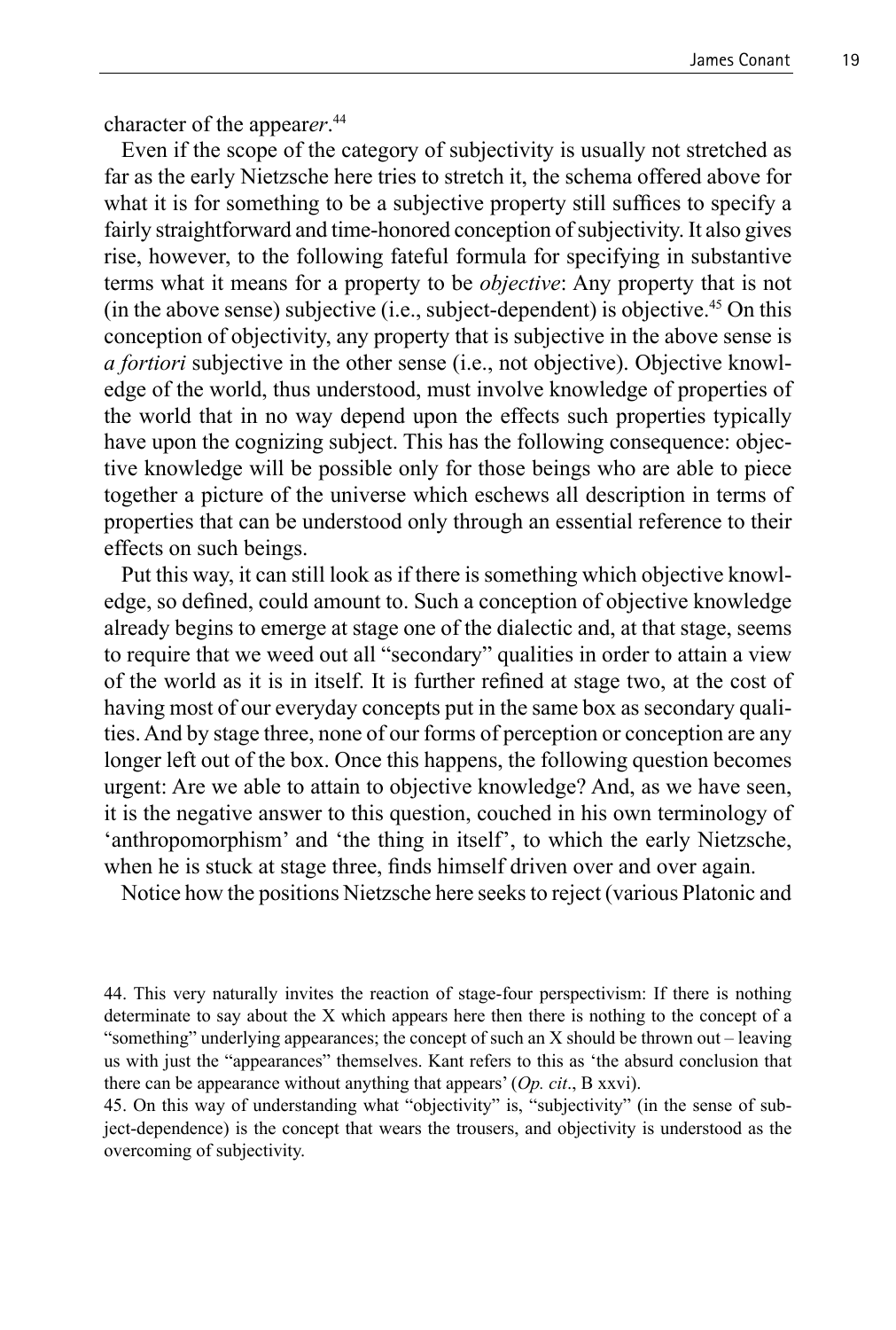Christian versions of stage-two perspectivism) continue to cast their shadow over the position Nietzsche here embraces (stage-three perspectivism). The decisive common assumption of stage-two and stage-three perspectivisms is a certain way of conceiving the distinction between reality and appearance. Not only is an appearance taken to be the manner in which an element of reality presents itself when viewed from a certain perspective, but appearances are taken to reflect what is merely local in our perspective; so that any closer approach to objective reality seems to require of us that we first purify our view of the object of everything which is correspondingly local. Objective knowledge of reality, on this conception, must attain to a maximally non-perspectival point of view on the world. It is just on the other side of this common assumption, as we saw earlier, that stage-two and stage-three perspectivisms then begin to diverge: stage two identifies the overcoming of subjectivity with the attainment of a minimally perspectival point of view (something it alleges is attainable); whereas stage three identifies the overcoming of subjectivity with the overcoming of all perspectives (something it alleges is unattainable). And the doctrine defended by the early Nietzsche is clearly a version of the latter: objective knowledge of reality is unattainable; nonetheless, there is a reality that thus remains unknown. Here we encounter the *third fundamental commitment* of Nietzsche's early perspectivism – a conception of objectivity that it shares with those forms of perspectivism that it seeks to reject.

## **VII. A Tendency in Nietzsche's Thought**

Here is a passage, from some years later, from *Human, All Too Human*:

Let us for once accept the validity of the skeptical point of departure: if there were no other, metaphysical world and all explanations of the only world known to us drawn from metaphysics were useless to us, in what light would we then regard men and things? This question can be thought through [*Diess kann man sich ausdenken*], and it is valuable to do so. (Nietzsche 1986, I, 21)

This quotation resembles the one with which this paper opens in that it may be – and has been – taken to express a commitment to a particular philosophical doctrine46; but, on the face of it, what it does is simply to identify the importance

46. The opposition to metaphysics voiced here (and in many other similar passages of Nietzsche's) is often construed by commentators, not without some collateral textual justification, as an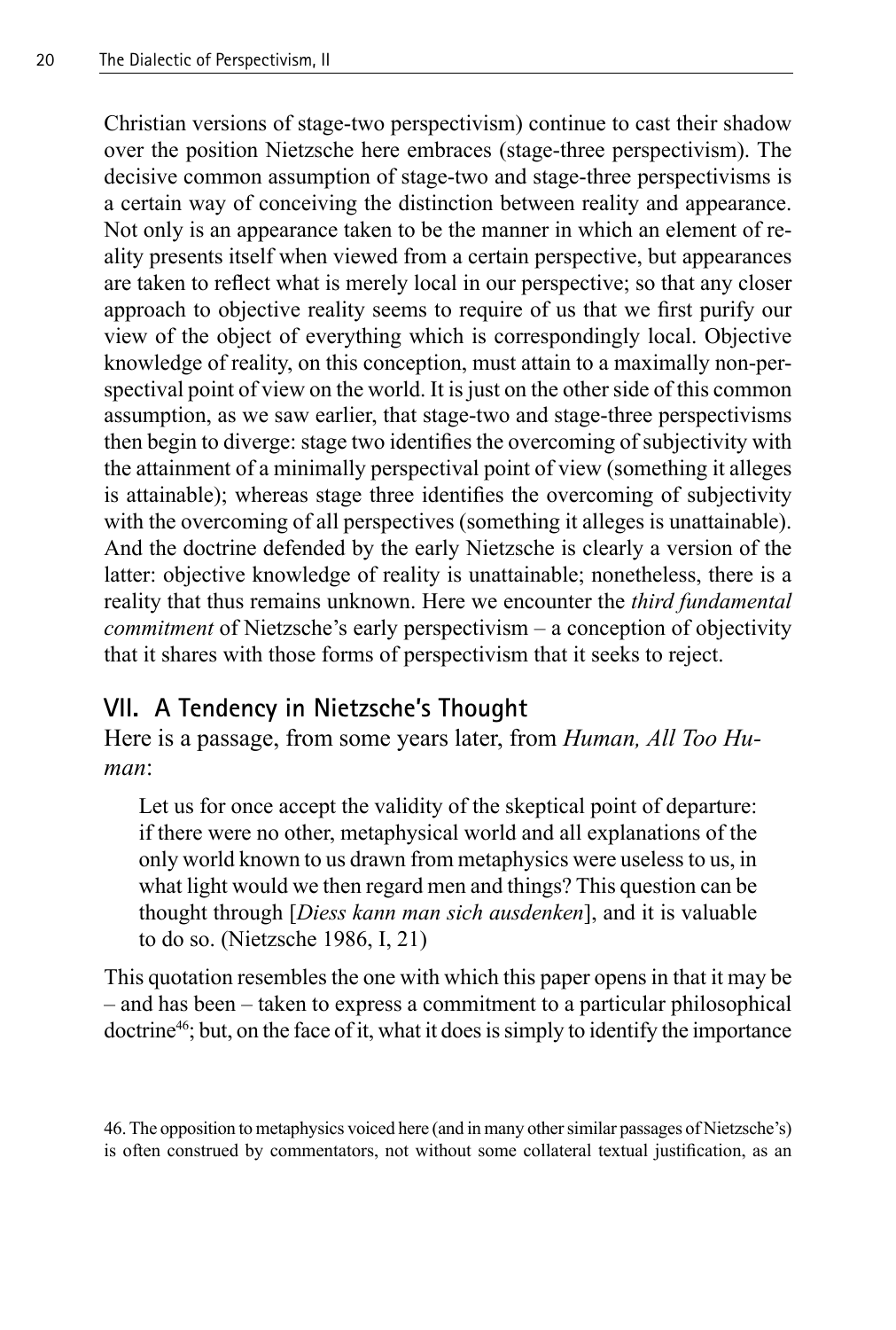of asking a particular question. Nietzsche does not claim here to have already succeeded in having thought this question through; and, indeed, in order to count as having done so, by his later lights, there are a number of phases his thought will still need to pass through. This passage is characteristic of many of Nietzsche's remarks regarding this and other philosophical issues. The formulation places the emphasis on the importance of thinking a particular philosophical question through, while remaining remarkably noncommittal about what line of answer is to be preferred. (This is a feature of Nietzsche's writing that can either madden or gladden a reader, depending in no small part on how he or she thinks progress in philosophy is best achieved.) Nevertheless, there is no denying that one possibility that Nietzsche's thought repeatedly flirts with – a flirtation that especially predominates in his middle-period writings – involves the affirmation not only of the importance of a skeptical point of departure, but also of a skeptical conclusion. Where this tendency is predominant, one can see Nietzsche properly recognizing that the doctrine of stage-three perspectivism rests on a false bottom, but this recognition by itself is of little help. A drop through that false bottom into stage four is difficult to forestall if one attempts to resolve the difficulties that arise at stage three while attempting to hold the three fundamental commitments (outlined in Part VI) in place; and this, for a time, is precisely what Nietzsche attempts.

Regrettably, when the term 'perspectivism' is used by philosophers today (to the extent that it means anything clear at all) it is generally as shorthand for some version of stage-four perspectivism. The source of this use can be traced in part to two things: first, to the assumption that if anyone was ever a perspectivist then it was Nietzsche, and, second, to a tendency genuinely, albeit rather inconstantly, present in Nietzsche's own thought to which his middleperiod writings bear especially ample witness. I speak here only of *a tendency* in Nietzsche's thought because, as some of his interpreters have rightly noted, it is difficult to find much sustained defense of stage-four perspectivism in his published corpus (in the way one can, for example, find a sustained defense of stage-three perspectivism in *Truth and Lie in Their Extra-Moral Sense*); but

opposition not to metaphysics as such, but merely to *realist* metaphysics and thus as compatible with an anti-realist reading of Nietzsche. With the transition to Nietzsche's mature thought, however, comes an expansion in the scope of what he is willing to term "metaphysics". The epithet comes not only to assume an increasingly derogatory significance, but in particular to apply equally to realist (especially stage-two) and anti-realist (stage-four) varieties of perspectivism.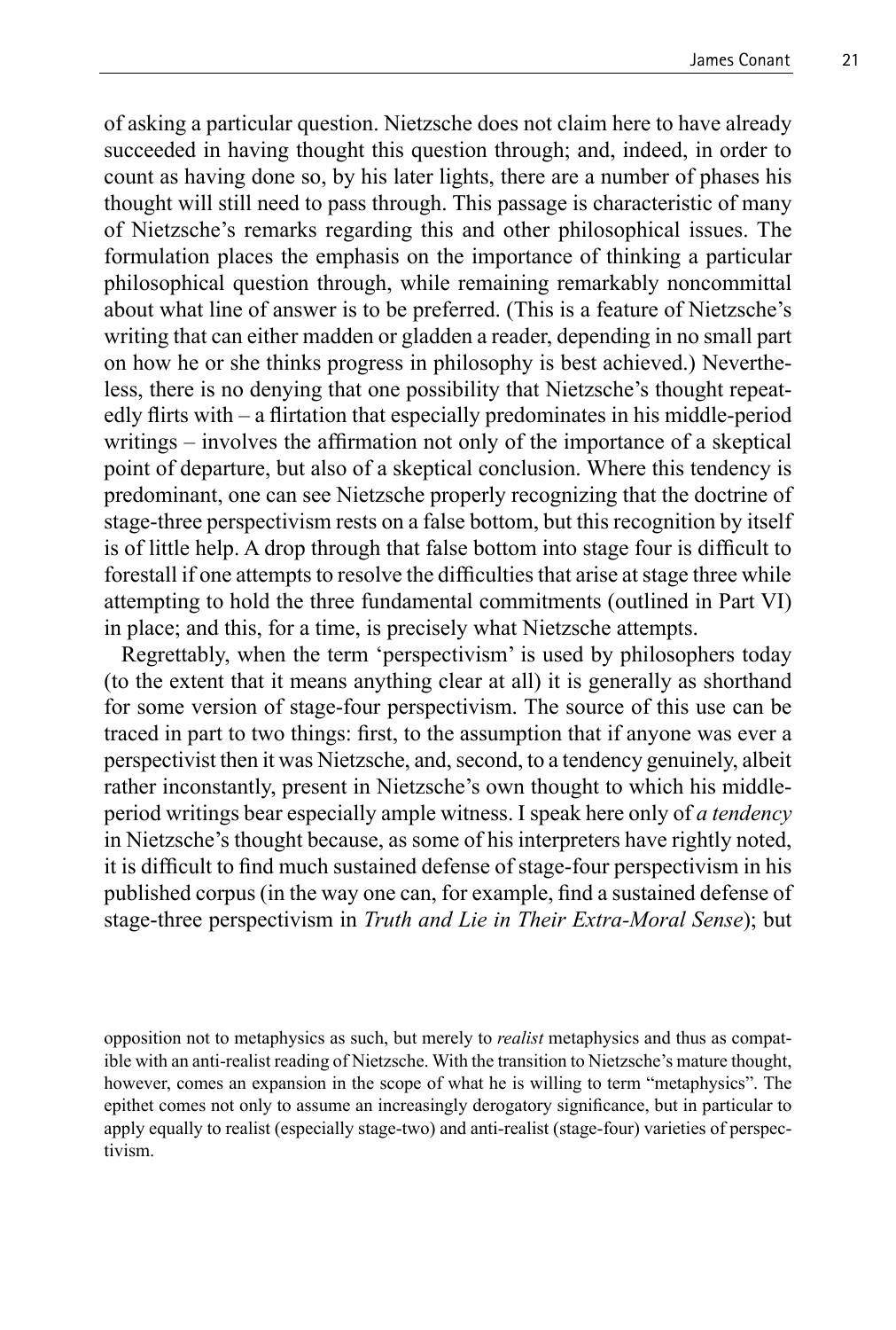what one does find are a host of scattered remarks that document an intermittent temptation to drift in that direction (sometimes directly alongside other remarks that document a struggle to resist that temptation). In as much as our concern here is with a tendency in Nietzsche's thought, rather than with a sustained allegiance to a single fixed doctrine, the task of criticism becomes quite delicate. Yet, as Nietzsche himself is often only all too aware, philosophical tendencies are no less intellectually fateful than entrenched doctrines. A tendency need never harden into anything as determinate as a cluster of doctrinal commitments in order to exercise an equally philosophically catastrophic influence on both those who are attracted to it and those who are repelled by it. So, even if the relative indeterminateness of a mere tendency of thought does render it more difficult to attribute and specify, let alone criticize, it does not render the tasks of identification, articulation, and criticism any less urgent.

The tendency in question is in evidence in the following characteristic passage from *The Gay Science* – one that may stand for a great many others:

*Origin of the logical*. – How did logic come into existence in man's head? Certainly out of illogic, whose realm originally must have been immense. Innumerable beings who made inferences in ways different from ours perished; for all that, their ways might have been truer. Those, for example, who did not know how to find often enough what is "equal" as regards both nourishment and hostile animals – those, in other words, who subsumed things too slowly and cautiously – were favored with a lesser probability of survival than those who guessed immediately upon encountering similar instances that they must be equal. The dominant tendency, however, to treat as equal what is merely similar – an illogical tendency, for nothing is really equal – is what first created any basis for logic.

In order that the concept of substance could originate – which is indispensable for logic although in the strictest sense nothing real corresponds to it – it was likewise necessary that for a long time one did not see nor perceive the changes in things. The beings that did not see so precisely had an advantage over those that saw everything "in flux". At bottom, every high degree of caution in making inference and every skeptical tendency constitute a great danger to life. No living beings would have survived if the opposite tendency – to affirm rather than suspend judgment, to err and *make up* things rather than wait, to assent rather than negate, to pass judgment rather than to be just – had not been bred to the point where it became extraordinarily strong.

The course of logical ideas and inferences in our brain today corre-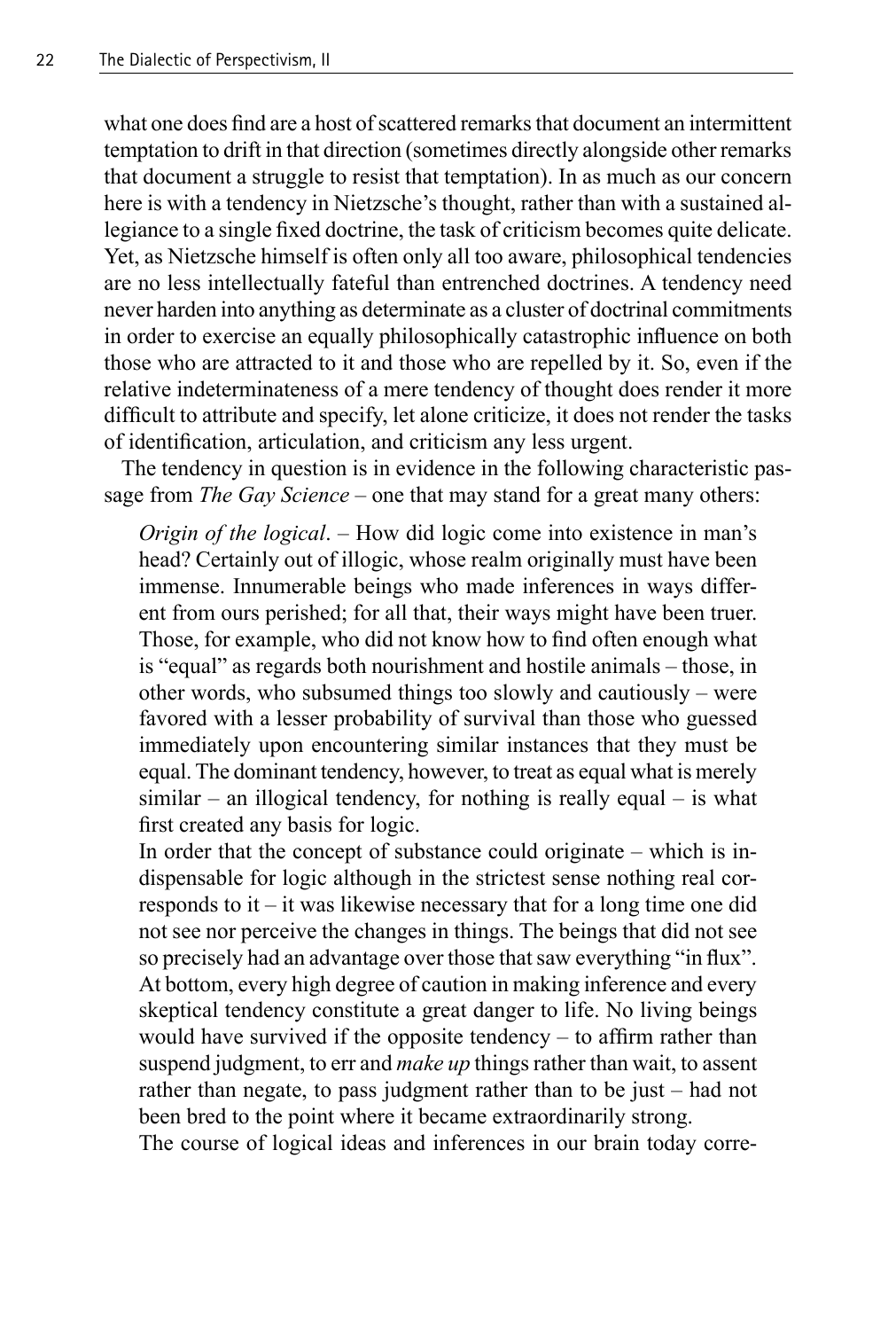sponds to a process and a struggle among impulses that are, taken singly, very illogical and unjust. We generally experience only the result of this struggle because the primeval mechanism now runs its course so quickly and is so well concealed (Nietzsche 1974, 111).

What this passage seeks to do is give us some glimpse into what beings would be like who are not bound by the laws of logic as we are – bound by this 'primeval mechanism' that 'now runs its course so quickly and is so well concealed' that it is difficult for us to make its operations visible to ourselves. By rendering what is so well concealed at least partially visible, this passage hopes to give us some indication of what it would mean for us to transcend the constraints imposed on us by the laws of logic. The passage seeks to do this partly by envisioning pre-logical beings, offering some suggestions about how their patterns of reasoning might have originally differed from our own. At the same time, it tries to give us a sense of why the forms of judgment that logic imposes on us might be *confining*, and thus less than intellectually optimal, by attempting also to give some indication of how a sort of being not thus limited might be able to think. Thus the passage really seeks to give us glimpses into the possibility of two different sorts of beings – one that is more primitive than us (not yet having attained to the plateau of intellectual accomplishment presupposed by the capacity to think logically) and another that is at least potentially more sophisticated than we are (in virtue of possessing intellectual resources that enable him to go beyond the constraints of logic that fetter our minds).

Although it does not explicitly endorse either, the overall thrust of the above passage is strongly to encourage each of the following two conclusions: (1) although we take the laws to logic to be true, they are not really true, but rather merely "true for us", and (2) we (mis)take the laws of logic – taking them to be something more than merely "true for us" – because we, as a species, could not survive without our dependence on them. We need not quibble here over questions concerning whether, to what degree, and in which writings, Nietzsche himself either positively celebrates or valiantly struggles to resist these conclusions. (Suffice to say that one can find both sorts of passages regarding each of these conclusions in his corpus.) It is enough for our present purpose simply to establish that there are passages such as the one quoted above to be found in his writing and that they are caught up in ways of thinking that make such conclusions difficult to forestall.

With regard to the topic of perspectivism, this passage is representative of the strain in Nietzsche's thinking that has received more attention than any other. This is regrettable, not only because it represents him at his philosophi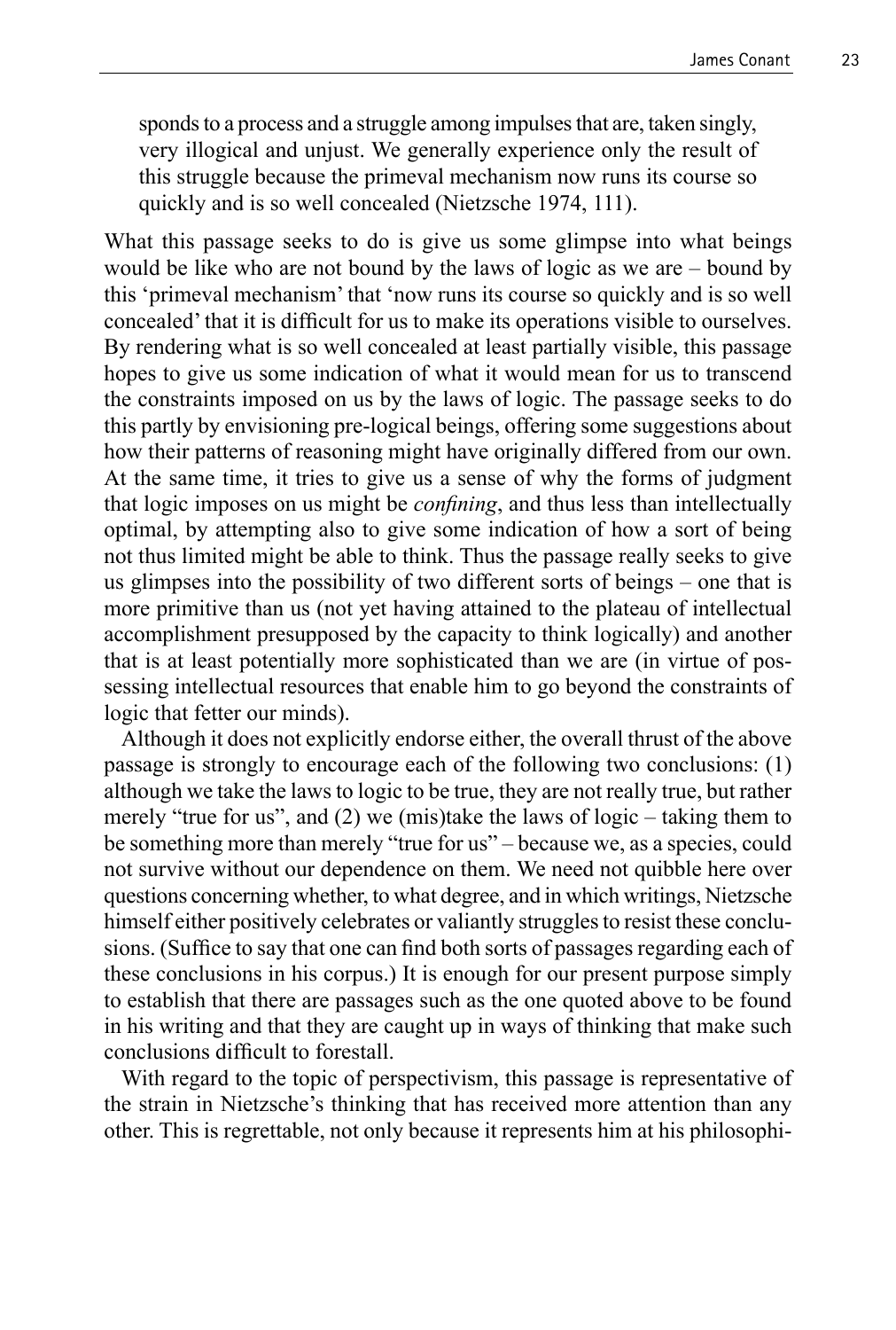cally weakest, but because it misses what is of most interest in the occurrence of this tendency in Nietzsche's thinking: namely, that he works himself free of it. Since the above passage is characteristically confused in ways that one finds throughout the weaker passages in especially Nietzsche's middle-period writings, it will suffice to confine our attention to the confusions that arise in this one passage as a way of briefly indicating why Nietzsche found stage four to be an uncomfortable place along the dialectic of perspectivism at which to try to come to rest.

The passage purports to address its opening question ('How did logic come into existence in man's head?'), thus supposedly envisioning some pre-logical condition ('Certainly out of illogic, whose realm originally must have been immense.') of mankind. The passage, however, immediately begins to characterize the operations of these pre-logical beings in logical terms, as indeed it must, if it is to succeed in characterizing their thought-processes in an at all intelligible manner. To characterize their thought-processes in terms that did not draw at all on our logical capacities would be to offer an *unintelligible* characterization of them. In seeking to approximate such a characterization of a form of thought and in asking us to try to understand "it", Nietzsche is, in effect, asking us to try to jump out of our own skins. We are told that these pre-logical beings 'made inferences in ways different from ours'. How different? If, on the one hand, their "reasoning" was in no way in accord with logic, then it would not have been a form of reasoning at all; and thus what "they" would have been doing back then, in those pre-historic times, would not have been *making inferences* at all. If, on the other hand, what they were doing, back then, did fall into patterns of thought that we would be able to recognize as cases of drawing inferences, then it would not have been utterly pre-logical or illogical in nature, as the passage initially invites us to suppose. This sort of equivocation runs throughout the passage as a whole – one of wanting simultaneously to characterize the actions and thought-processes of these beings in utterly logically alien and in logically familiar but merely deviant terms.

Let us look in detail at one such equivocation: These pre-logical primitives are characterized as both being unable to distinguish what is equal from what is not equal (and thus presumably not really able to classify things at all) and as having mastered the use of concepts (indeed to a degree sufficient to frame the thought *that two things are equal*, before going on to misclassify some things as equal that are not equal). This overarching equivocation is made possible by various more local sorts of equivocation that recur throughout the passage – most of which depend upon the account of conceptualization that we encountered already in Part IV, according to which every act of conceptual-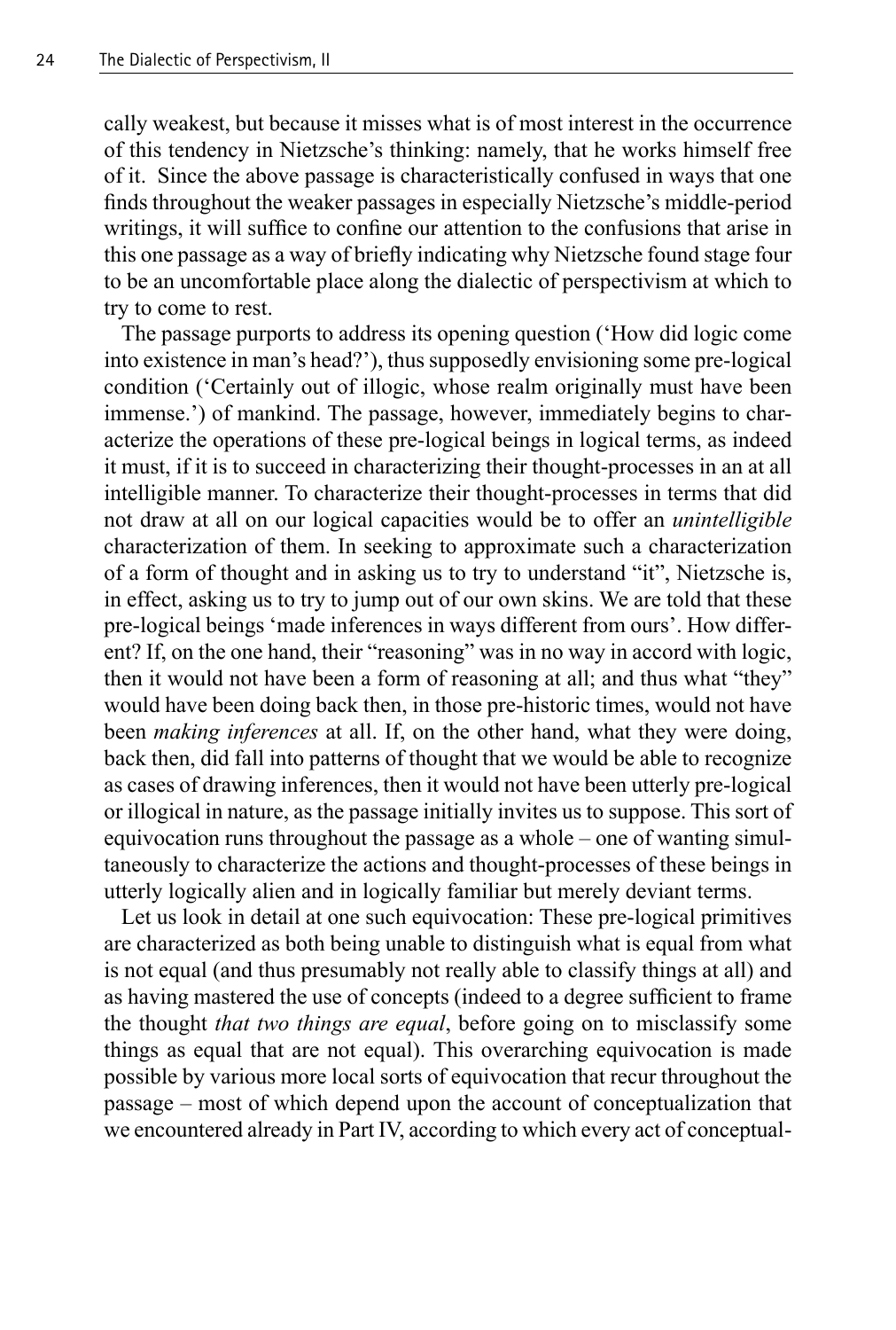ization involves an irreducible element of falsification. ('Every concept arises from the equation of unequal things. Just as it is certain that one leaf is never totally the same as another, so it is certain that the concept 'leaf' is formed by arbitrarily discarding these individual differences. [...] We obtain the concept [...] by overlooking what is individual and actual.' (Nietzsche 1979, p. 83).) Such an understanding of the inherently falsifying nature of conceptualization leads directly to the conclusion that the achievement of any sort of reflective consciousness requires the thorough-going entrenchment of a (historically initially much less entrenched) proclivity to cognize unlike cases as like in a manner that involves an increasingly irreversible form of distortion in one's cognition of objects. Such a picture of the attendant costs of being able to achieve any degree of generality in one's forms of thinking, in turn, inevitably fuels an attachment to a variety of perspectivism in which there is nothing left for the concept of a perspective to serve as a metaphor for other than a sort of point of view on the world that is necessarily inherently distorting. ('This is the essence of phenomenalism and perspectivism as I understand them: […] all becoming conscious involves a great and thorough corruption, falsification, reduction to superficialities, and generalization' (Nietzsche 1974, 354).)

The roots of this tendency in Nietzsche's thought are particularly manifest in the mind-bending attempt in the above passage to offer us some indication of what pre-logical thought about "equality" might have been like. The whole discussion above of the manner in which our ancestors were prone to "subsume things as equal" trades on confusion around the word 'equal' or 'same' (either of these is an equally good translation of the German *gleich*). Talk of subsuming individuals under the concept *equal* suggests that the term "equality" is to be understood in this discussion as if it referred to a first-order concept. But what concept is that? There are two familiar meanings of the word 'equal' or 'same' primarily traded on here, neither of which involves predicating a concept of an object. Talk of "equality" or "sameness" here is ambiguous as to whether what is at issue is the identity of two objects (as in "This leaf is the same one I picked up yesterday") or the equivalence of two concepts (as in "These two things are of the same sort – they are both leaves"). When Nietzsche says these pre-logical beings "subsume" things under the concept *equal* or *same*, he speaks as if what is at issue were the predicating of a concept ("the concept" *equal*) of two or more objects. The appearance that some such first-order concept is available for predicative employment here arises through a systematic conflation of the two more familiar senses of the word 'equal' (or the German word *gleich*). Two apparently distinct things can turn out to be identical to one another (i.e., be the same individual), but then what is at issue are not two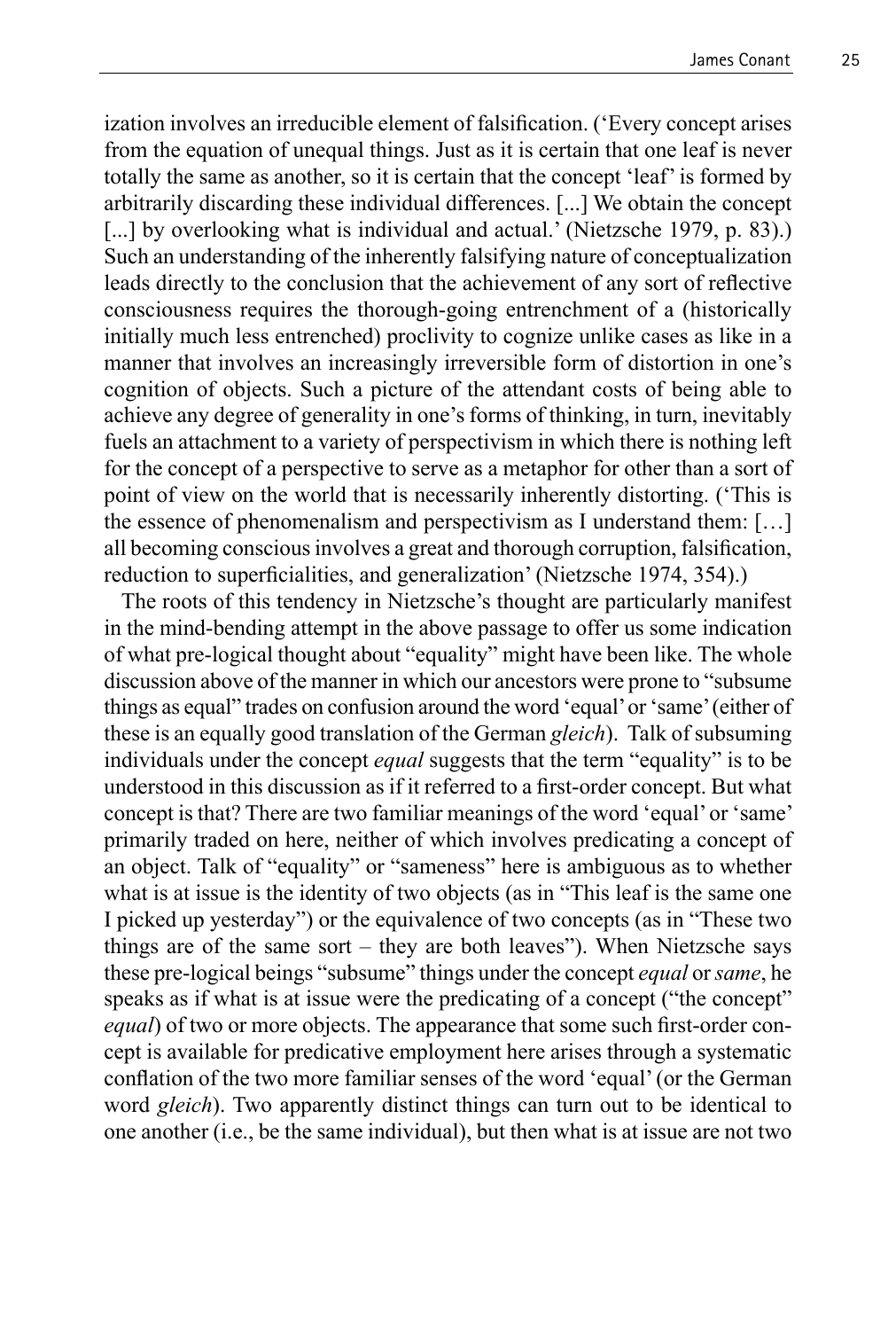things but only one thing, and then there is no concept in play under which the individual in question is subsumed; 'equality' then names not a concept, but a logical relation (namely, that of *identity*). Two things can also be equal in a different sense of the term 'equal': they can both be cases of, e.g., food (that is, they can be similar to one another in both being instances of a concept). But then the first-order concept under which they are subsumed is not "equal" but *food*. And in this sense of 'equal' or 'same', it only makes sense to ask of two things "Are they the same?", if this question is asked with respect to some concept. (Any two things are like each other in some respect.<sup>47</sup>) To say of two things that they are "equal" in this sense is simply to say that they fall under the same concept. According to this use of the term, what is said to be the "same" is the concept (e.g., *food*) that the two individuals fall under. When used in this way, the word 'equal' signifies a second-order concept. This sort of employment of the word is in no way invalidated by the fact that Nietzsche likes to lay so much emphasis on: namely, that the individuals that are thus asserted to be in some conceptually specifiable respect equivalent are not identical (i.e., not "equal" according to the other sense of the term distinguished above) and therefore are such as to differ from one another in countless further equally specifiable respects (and thus are such as to differ from one another with regard to which *other* concepts they fall under). Each of these two sorts of capacity "to recognize things as equal" (as Nietzsche tends misleadingly to phrase the matter) presupposes the other – the capacity, on the one hand, to re-identify the same object as it presents itself in different guises and the capacity, on the other hand, to recognize two distinct objects as being similar to one another in some specifiable respect.

The mutual exercise of these capacities, in turn, presupposes yet further capacities of a sort which Nietzsche nonetheless wishes to insinuate these prelogical beings have yet to achieve. Talk, for example, of subsuming observed items under concepts (such as the concept *food*) presupposes a mastery of concepts of a sort that is possible only for beings who have already acquired a whole range of other logical abilities as well (such as the capacity to integrate inferential and non-inferential forms of knowledge). Nietzsche manages to overlook the fact that the term 'subsumption' is itself a name for the exercise

<sup>47.</sup> This confusion between identity (where what is at issue is numerically the same object) and sameness of concept (where what is at issue are similarities between numerically distinct objects) is especially evident in the last sentence of the first paragraph of the passage: 'The dominant tendency, however, to treat as equal what is merely similar.'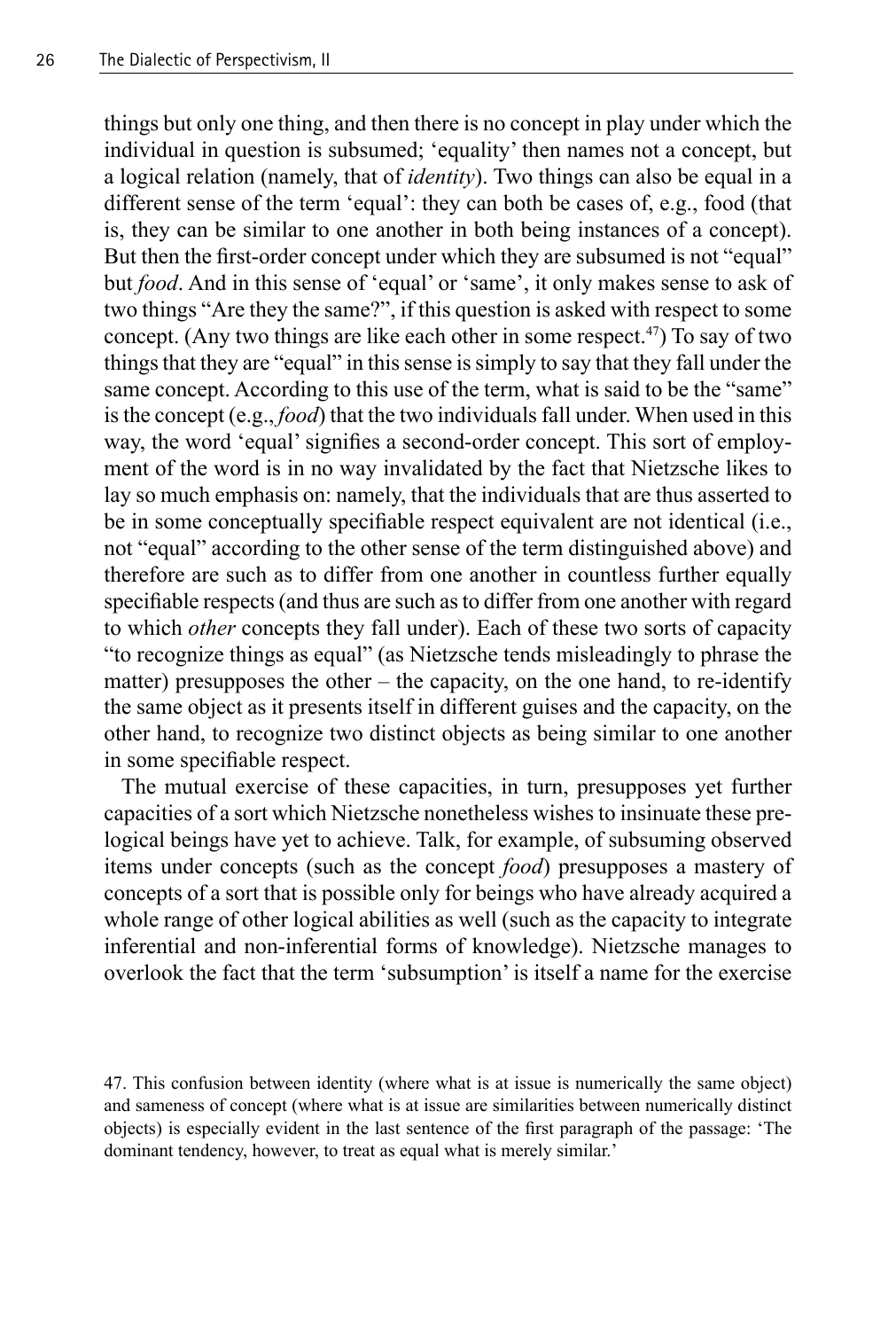of a logical capacity! The difference between beings who "subsume things slowly and cautiously" and those who do so quickly and incautiously is not a difference between fully logical and utterly pre-logical beings or between beings who are captive to the fetters of logic and those who are able to free themselves of them – it is a difference between logically adept and logically inept beings. The exercise of capacities such as a "high degree of caution in making inferences" and "a skeptical tendency" does not represent either a dawning or a transcending of our logical capacities, but rather a highly refined exercise of them – an exercise that presupposes the bare capacity to make inferences. Hence Nietzsche inevitably slides into surreptitiously ascribing such a capacity to the putatively pre-logical beings of his thought-experiment, while at the same time alleging them to be innocent of logic.

The feature of the above passage that is most pertinent to our present topic is its tendency to try to conceive of the laws of logic as if they, too, formed a part of our "perspective" – a perspective that we can no longer shake off, but which we can nonetheless come to appreciate as being in some sense "optional", though we ourselves are fated to confinement within it. This attempt to imagine what life would be like if we were not bound by the laws of logic is typical of a kind of mind-bending thought-experiment that one finds throughout Nietzsche's less mature writings. In the essay *Truth and Lie in Their Extra-Moral Sense*, for example, he sought to bring out how what we call "nature" is to 'be grasped only as a creation which is subjective in the highest degree' (1979, p. 87); here in *The Gay Science*, he seeks to bring out how we (mis)take the laws of logic for truths because we, as a species, could not survive unless we were bound by them. In these attempts to bring out the putatively merely perspectival character of our most fundamental forms of cognition, Nietzsche envisions extreme alternatives to our present conditions of thought and cognition. He then asks us to attempt to conceive of what it would be like to find ourselves subject to these alternative conditions and thus not subject to our present cognitive and intellectual constraints. The problem is that the successful completion of the attempt to conceive things as thus being radically otherwise presupposes nothing less than what constitutes, by Nietzsche's own lights, the total abrogation of the conditions that enable us to believe or say or grasp anything. Such thought-experiments ask us to come to see why it is that we cannot transcend certain conditions of thought and knowledge, by asking us to do just what the thought-experiment itself is designed to show that we cannot do: namely, to grasp in thought what it would be to transcend these very conditions. Nietzsche, in his less mature writings, is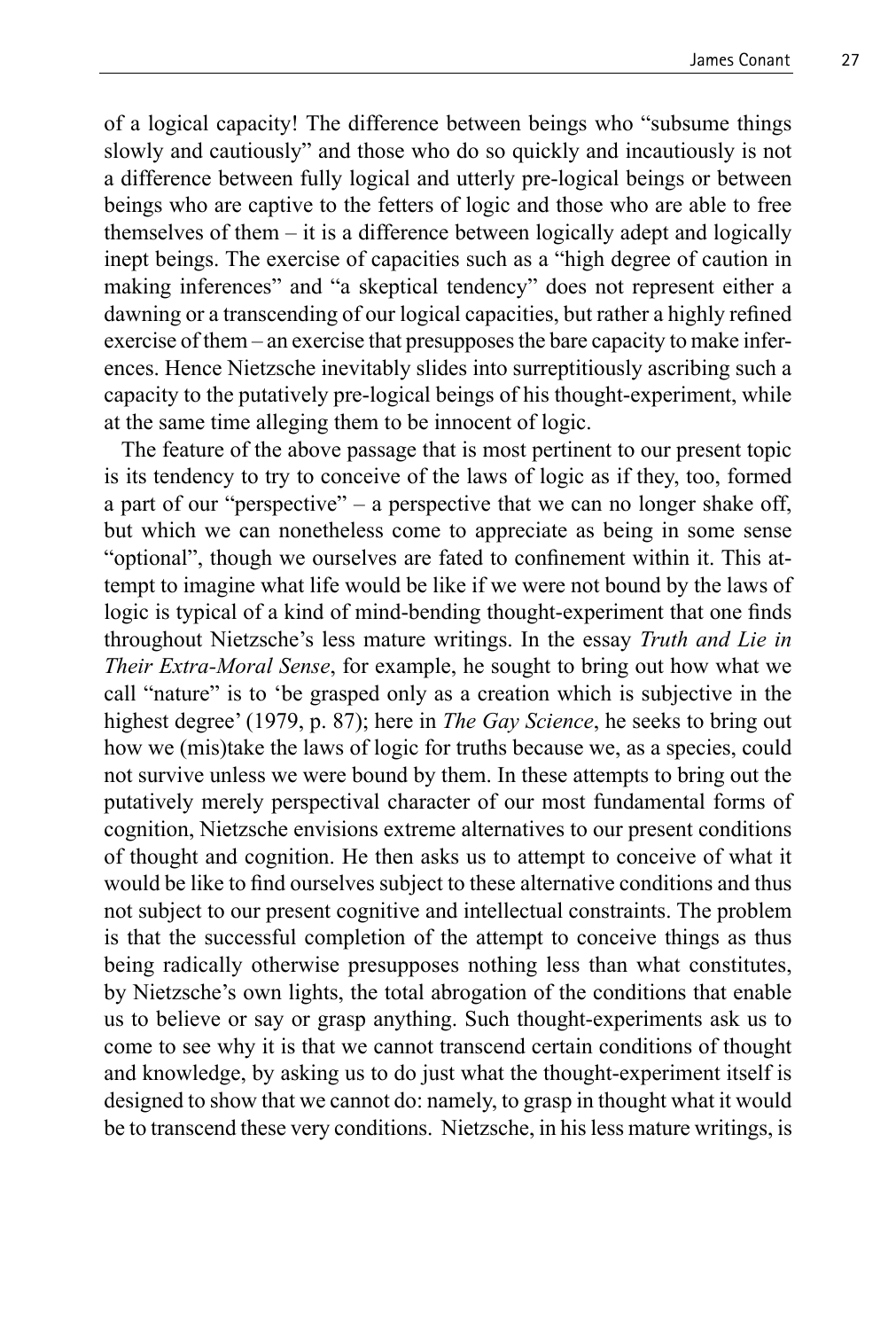notably untroubled by the incoherence of such thought-experiments. He tends to reason as if one could, without further ado, derive philosophically secure conclusions from premises which are, by his own lights, unintelligible – as if an incoherent proposition represented a sort of super-falsity that deserved to be negated with far greater vehemence than a proposition that is merely false yet perfectly coherent.<sup>48</sup>

One might wonder why one can't just construe the above passage from *The Gay Science* as an especially virulent expression of stage-three perspectivism. Why not say something like this: "In this passage, Nietzsche takes our laws of logic and a possible alternative to them to be just two differing perspectives on a single unknowable X which underlies both." This would allow us to construe the passage as being merely a strident variant of pseudo-Kantianism. Why say it "veers towards stage four" rather than merely saying it "remains firmly stuck at stage three"? The reason it veers towards stage four is because once we go as far as this passage invites, we deprive ourselves of any possible resource with which to articulate the idea of an unknowable X. The last remaining bit of air here goes out of Nietzsche's earlier, already highly deflated concept of an object. It is no longer possible to sustain the pretense that this concept remains (if only barely) non-empty. It has become hopelessly empty. The central claim of pseudo-Kantianism is that, although we cannot know this X, we can at least *think* it. But, now, even the most minimal resources that we might have hoped to have been able to draw upon in order to think (the bare possibility of such) an X turn out themselves to be merely perspectival. The idea of an unknowable X presupposes at least the very thin idea of a bare *something* that endures across perspectives – and thus presupposes our logical conceptions of what it is for two putatively distinct individuals to be the same thing and what it is for two genuinely distinct individuals to fall under the same concept. But all of this, too, is now to be folded into our concept of a perspective and exposed as merely perspectival – even the barest logical notions (such as that of *object*) are to be unmasked as merely subjective features of the contingent forms of thought that happen to be ours.<sup>49</sup>

49. It is partly in order to avoid just such a collapse that Kant himself is careful to maintain that, though *our* forms of sensibility may be peculiar to us, *the* laws of logic and *the* categories of the understanding are not peculiarly ours.

<sup>48.</sup> This is not an uncommon tendency in philosophy, especially when philosophical reflection turns to the topic of the status of the laws of logic. For further discussion and some examples, see my 'The Search for Logically Alien Thought' (1992).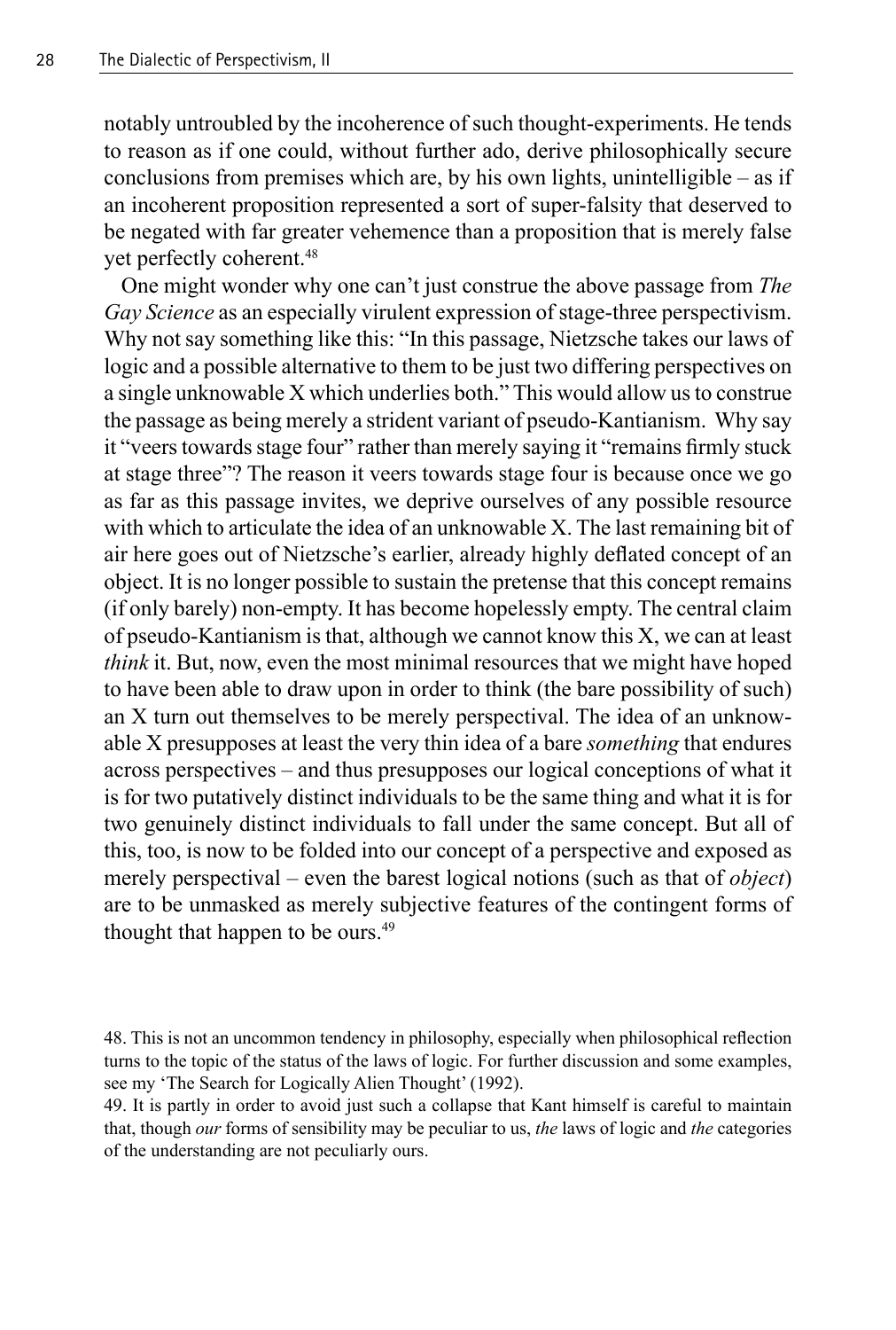This tendency to try to fold everything into the purview of "our perspective" is already present in Nietzsche's early writings, but it runs amok in passages from his middle period such as the one above, with the result being confusion of the sort we have just sampled. Part of the way out of trouble here requires abandoning the second of the fundamental commitments discussed in Part VI – unfolding and removing much of what has here been folded into the purview of "our perspective", thereby alleviating the hyper-extended character of the metaphor. Just as the transition from Nietzsche's early to his middle-period thought is usefully summed up by saying that it is one in which the metaphor of a perspective is subjected to an increasingly hyperbolic inflection (so that his thinking becomes hostage to a metaphor whose employment runs out of control), the transition to his later thought is equally helpfully summed up by saying that it is one in which the scope of the metaphor is scaled back (in an effort to restrict its application only to those forms of "subjectivity" that permit its employment to remain securely under control).<sup>50</sup>

#### **VIII. Nietzsche's Way Out of the Perspectivist's Dilemma**

Although much of Nietzsche's intellectual career is spent veering towards and exploring stage four of the dialectic, and discovering it to be a dead-end, what is of most interest is how he manages eventually to escape the impetus to move in this philosophical direction, by working himself free of the three fundamental commitments discussed in Part VI. To follow the path that Nietzsche took out of his middle-period oscillation between stages three and four, one needs to do what he eventually did – namely, subject each of these three commitments to critical scrutiny.

The literal concept of a perspective, as we saw at the beginning of Part I, involves an interplay of objective and subjective moments. What happens when the concept is philosophically extended is that it becomes increasingly difficult to hold these two moments together. They start to push each other out: the objective moment starts to push out any room in which a faculty of subjectivity might operate ("we can think the thing-in-itself but we cannot know it") and the presence of any moment of subjectivity appears to start to threaten any claim to objectivity ("all knowledge is perspectival and we cannot transcend our perspectives"). It helps here to think of the perspectivist as

<sup>50.</sup> As we shall see, for later Nietzsche, the laws of logic would not count as a part of our – or anyone else's – "perspective".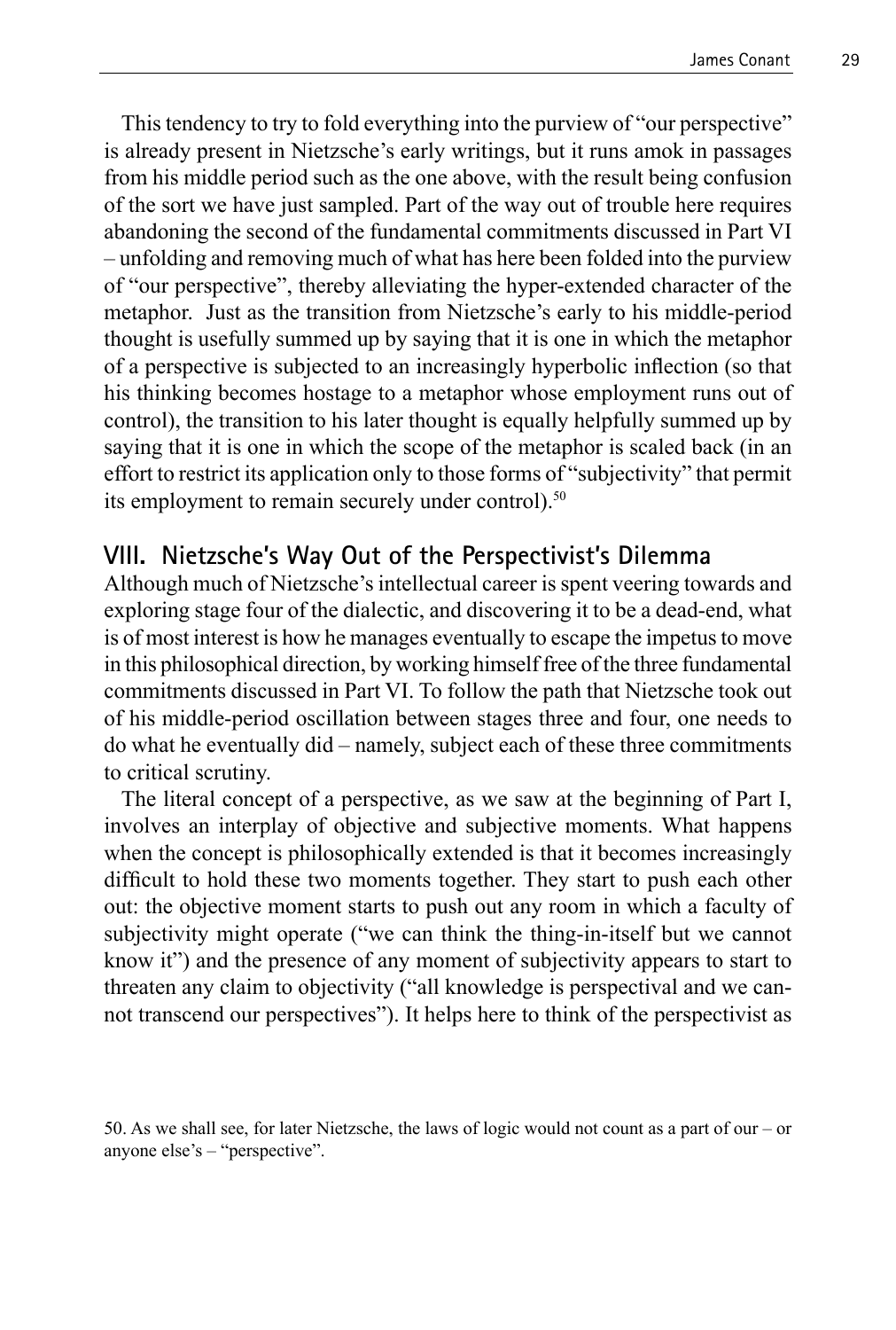confronted by a dilemma – where the horns of the dilemma in question might be termed *the problem of vacuous objectivity* and *the problem of untranscendable subjectivity* respectively. Each of the horns of this dilemma has already figured in the passages from Nietzsche canvassed in Part IV. But, by the time he writes *Beyond Good and Evil*, Nietzsche is drawn to consider them in immediate juxtaposition with one another, beginning to appreciate the extent to which they feed on and sustain one another.

The problem of vacuous objectivity threatens to come into focus, for early Nietzsche, whenever he begins to reflect on just how empty his own early concept of "the real essence of things" – the unknowable  $X$  – actually is. The problem is nicely summed up in the following, much later remark (from 1888): 'As if a world would still remain over after one deducted the perspective!' (1967b, 567). If our conception of the real essence of things does not possess any determinate content, any determinate specification of how things are – of their being *this* way rather than *that* – if it is merely a matter of *conceiving* of the world as however it is apart from how we are obliged to conceive it, then there is no way that we are (in conceiving it to be "as it is in itself") thereby conceiving it to be. What is required to break out of the philosophical bind into which Nietzsche placed himself for much of his philosophical career is to hold on to this insight (i.e., that nothing is left of our concept of "the world" if we subtract from it everything that goes into every one of our more determinate conceptions of – or perspectives on – it) without thereby falling into the trap of folding the world itself into our concept of what a "perspective" is (so that there is nothing left for our perspectives to be perspectives on).

What Nietzsche appreciates from relatively early on is that this problem is no less a problem for the stage-two than the stage-three perspectivist. The stage-two perspectivist wants to sort between those appearances that are merely subjective and those that offer us some basis for an explanation of why it is that the real essences of things appear to us in the sorts of guises that they do. Such a project of explanation, as we saw, already arose at stage one, when the line between primary and secondary qualities seemed to be the promising place to make the cut between those appearances that are merely subjective and those that can be employed in a properly explanatory account of the underlying fabric of reality. But the following problem – which Berkeley helped to make pressing – threatens the integrity of any such cut: if any candidate for the latter sort of appearance (e.g., a primary quality) is itself an *appearance*, is its appearing so then not a mere consequence of our subjective disposition to be affected in a certain way under certain circumstances? It can begin to look as if any stable form of perspectivism will be able to sort properties in the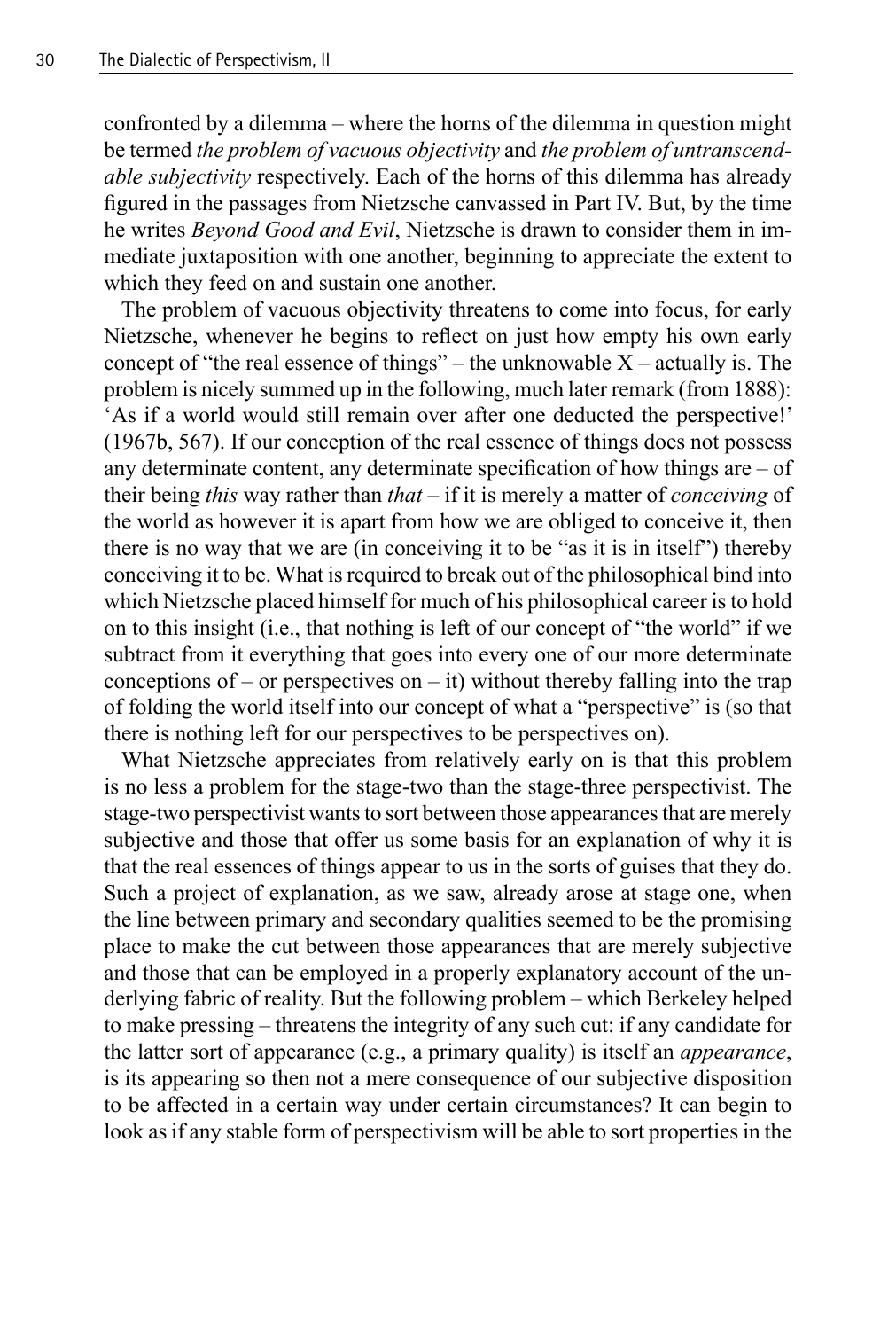requisite manner, only if it also holds that objective properties are of such a sort that they necessarily elude our grasp – only if they are the sort of properties that have *no effect on us* whatsoever. But this threatens to place all such properties irretrievably beyond our reach.<sup>51</sup>

The initially attractive way around the first horn of the dilemma is to require our conception of the way the world is, as it is in itself, not be vacuous – that we attempt to frame a determinate conception of "the way" things are in themselves, of what is left when we subtract all our perspectives. This, however, leads to the second horn of the dilemma. Any putatively objective conception threatens to turn out to be nothing more than the attainment of yet another particular perspective on the world. Such a perspective will furnish us with nothing more than a conception of how things appear from *that* vantage point – thus merely furnishing us with yet one more appearance to add to all the others, while failing to furnish us with any means of transcending our subjectivity – thus failing to furnish us with what the stage-two perspectivist really desires: a set of objective categories in terms of which all the apparent (merely subjective) properties of the world are to be explained. It begins to seem as if all that can come into view are perspectives and more perspectives – and beyond that nothing.

What the very early Nietzsche does is to settle for the first horn of the dilemma and, when first faced with the problem that thereby opens up, simply to bite the bullet. He concludes that there is an objective reality, though we cannot know it. The middle-period Nietzsche, sensing the vacuousness of such a concept of "reality", becomes dissatisfied with this answer and, instead, starts to succumb to the tendency in his thinking indicated in Part VII – one that threatens to impale him on the second horn of the dilemma: there is no way the world is (even) in itself, there are just are untranscendable forms of subjectivity: forms of mental operation that fetter our minds, conducive to a quest for survival but of no use in a quest for knowledge. A dim recognition of the incoherence of any attempt to take a step in this direction does not altogether escape him even in those of his writings in which he is most inclined to succumb to this tendency in his thinking. This, in turn, triggers an oscillation in his thinking between the twin horns of this dilemma – one that he eventually becomes in-

<sup>51.</sup> The transition to stage-two perspectivism – in which not only our secondary quality concepts, but almost all of our ordinary concepts come to be tainted with the subjectivity of the merely perspectival – makes this problem even more urgent, by leaving us with fewer and fewer resources with which to leverage ourselves out of our merely perspectival views on reality.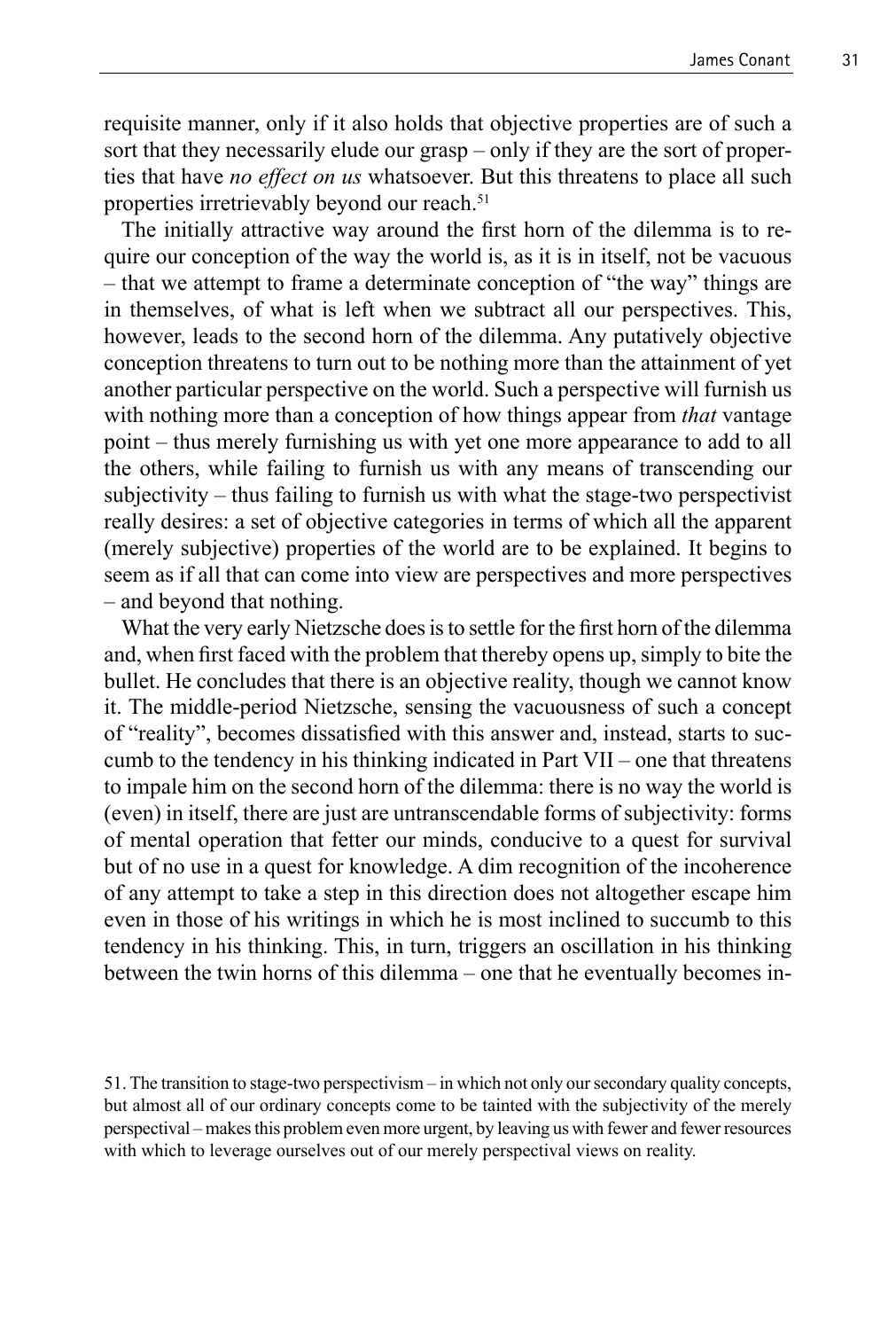creasingly conscious and wary of, until he finally sets about the task of trying to diagnose its sources.

The mature Nietzsche's initial path out of this deadlock involves coming to see that the two horns of the dilemma sketched above do not represent two substantive philosophical options between which one must – or even can – choose. This requires breaking with the first of his fundamental commitments (outlined in Part VI). Once this step has been taken, it becomes possible to see that each horn of the dilemma is the mirror image of the other – that any attempt to affirm or deny either plunges one equally fatefully into the affirmation of a piece of nonsense. Already as early as in *Human, All Too Human*, Nietzsche begins tentatively to work his way towards this insight. In that book, he predicts that the day will come when:

we will recognize that the thing-in-itself is worth a Homeric laugh: that it seemed so much, indeed everything, and is actually empty, namely empty of meaning (1986, sec. 16).

The first-person plural and the future tense are both worth taking seriously here, in as much as Nietzsche himself has not, at this point in his trajectory, yet thought through the consequences of the claim that the notion of the thingin-itself is 'empty of meaning'. To think this through would be to see that this emptiness infects the contrast between objectivity and subjectivity that informs all of the philosophical perspectivisms canvassed in Part II. And, as we have already seen, thinking this through is no easy matter. For if one simply jettisons the thing-in-itself, without thinking the consequences of its "emptiness" through, while allowing the other fundamental commitments operative at stage three of the dialectic to remain firmly in place, one simply plunges oneself into stage-four perspectivism.

To see why the emptiness of each of the horns of the aforementioned dilemma must spill over into the other – and thus what their "emptiness" really comes to – it helps to notice how the occupant of stage three might think that he is in an altogether different sort of position from other perspectivists and why he is mistaken in this thought. From the point of view of stage three, the occupants of stages two and four will seem to have something in common: they will appear to be involved in equally illicit attempts to stand back from our forms of thought and perception. The stage-three perspectivist's insistence that we cannot know the thing-in-itself is a misfired attempt to express what is illicit in these attempts – to call attention to how his neighbors in the dialectic both seem to be trying to jump out of their skins. We have just seen, in our examination of *The Gay Science* 111, how the occupant of stage four tries to jump out of his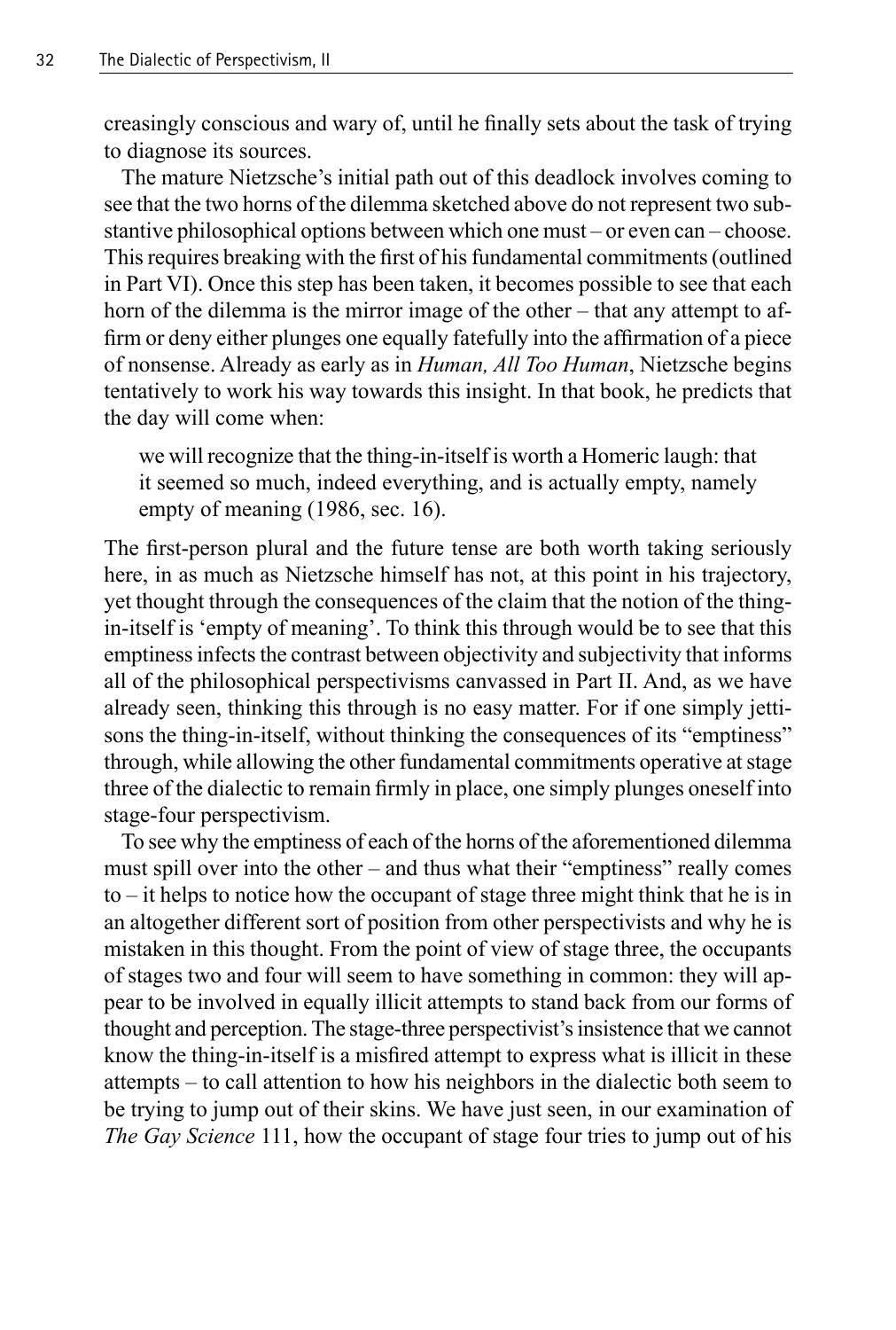skin, by attempting to achieve a perspective as if from outside the very forms of thinking he also claims we cannot get outside of. The occupant of stage two will seem to be attempting to do something similar insofar as his conception of objectivity requires the possibility of a sideways-on perspective from which to compare the contours of our thought and perception with those of the world as it is in itself (in order to ascertain which aspects of the former correspond without distortion to the latter and which do not). The occupant of stage three now wants to say to the occupants of stages two and four: "You are trying to do something that you *cannot* do – you cannot do *that* – you cannot stand back from our most fundamental forms of thought and perception. There is no further transcendent standpoint from which you can attain a sideways-on view of both the world and our modes of representing it and assess their degree of fit." This all too natural way of expressing the moral of the failure of stage-two perspectivism can seem to license a substantive philosophical conclusion: there is *something we cannot do* here. Real progress here, later Nietzsche comes to think, involves not only seeing that the "cannot" here is as "empty of meaning" as is what it seeks to deny, but also seeing that any conclusion that has the form of further denying what is here denied is equally empty. To see that stage-two perspectivism is really *empty* means also seeing that the stage-four perspectivist goes equally wrong when he attempts to express his insight into the emptiness of stage-three perspectivism in the form of a claim. What later Nietzsche comes to see is that the apparent meaningfulness of what is claimed at each of these stages of the dialectic trades on the apparent meaningfulness of the position it seeks to reject as empty.

Section 374 of *The Gay Science* opens by formulating the topic at issue here in terms of the following question: How far does the perspectival character of existence extend; indeed, does it – could it – have any other character than a perspectival one? Nietzsche goes on in that section to answer this question with the following formulation: 'We cannot look around our corner.' *Wir können nicht um unsere Ecke sehen*. Later in the passage, he says 'But I think that today we are at least far way from the ridiculous immodesty of decreeing from our angle [*von unserer Ecke aus]* that perspectives are permitted only from this angle [*von dieser Ecke aus*].' In trying to capture the sense of this passage, '*Ecke*' is perhaps best translated first (in trying to capture the sense of '*Wir können nicht um unsere Ecke sehen*') as 'corner' for that which we cannot look around and later (in trying to capture the sense of locutions such as '*von unserer Ecke aus*') as 'angle' for the angle of vision that determines our line of sight (and hence our perspective) on the world. But what is being asserted about our corner or angle in the declaration *Wir können nicht um*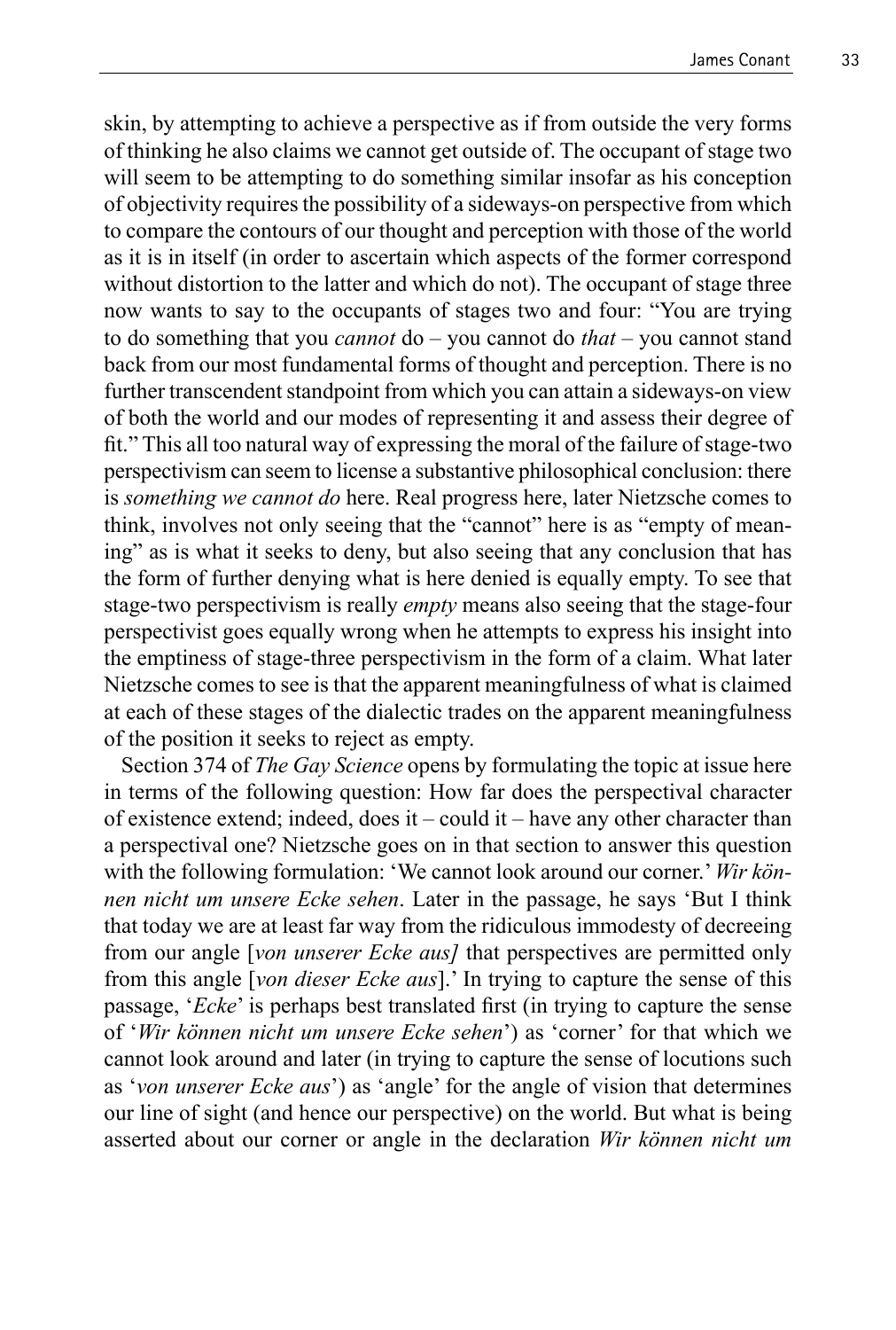*unsere Ecke sehen*? That our perspective on things must always be from some angle or other is a truism. But this remark seems to want to express more than a truism. It might seem to articulate a philosophical insight – or at least to reject something that is often taken by philosophers to be an insight. But what? What has become clear is that what these words say depends upon the sense of the 'cannot' here – and hence upon the manner in which we are called upon by the passage as a whole to appreciate the sense in which we are restricted to an "angle" on things.

Nietzsche's later view is that we cannot look around our corner because we are unable to make sense of what it would be for us (or for anyone else) to be able to have a glimpse of how things are without our also having some determinate angle on things from which they are so much as able to appear as being this way rather than that. But the fateful tendency (which, as we saw in Part VII, is so pronounced in various portions of the first four books of *The Gay Science)* is still not yet entirely purged from even the later and more mature fifth book to which section 374 belongs (which was added only later to the second edition of *The Gay Science*) – namely, the tendency to insinuate that we cannot look around our corner because we run up against a limit of our *powers* whenever we try to do so. There is something that it would be to be able to view things from no angle in particular but we are *unable* to do it. The insinuation of this thought has the effect not only of suggesting a negative answer to the opening question of section 374 ('Does existence have any other character than a perspectival one?'), but of further suggesting that the right answer to the question must be: Existence has – can have – no other character than a *merely* perspectival one. The crucial assumption that yields this answer – rendering, as we saw in Part IV, already by the time we reach stage three of the dialectic, all of our perspectives nothing more than *mere* perspectives – is one that remains in place throughout the sequence of transitions from stage two to stage three and from stage three to stage four of the dialectic.

The early Nietzsche looks upon the stage-two project of limning the contours of the "true world" as representing an attempt to do something perfectly intelligible, yet hopelessly impossible. He begins by rejecting a (stage-two) view of us as being *able* to step outside our own skins in favor of a (stage-three) view of us as being *unable* to do so. This picture of us as *confined* to our perspectives remains in place in his subsequent flirtation with stage four. To take seriously the idea, broached already in *Human, All Too Human*, that the upshot of stage two is (not a substantive philosophical thesis, but "actually" something which is) "empty of meaning" – to think *that* through – requires taking up the question whether the negation of something "empty of meaning" can itself, in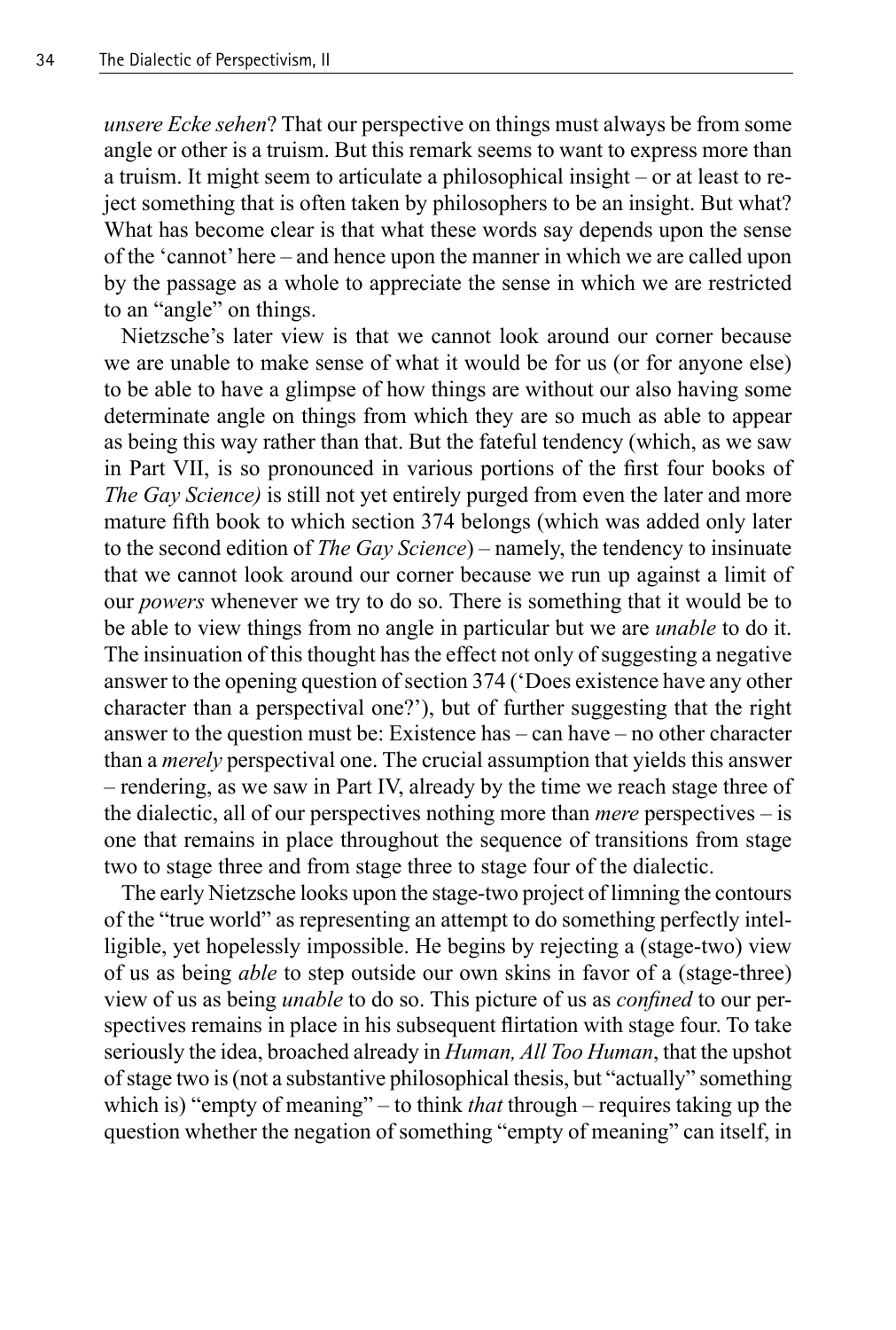turn, constitute a substantive philosophical insight. To press that question all the way – to place the question mark at a deep enough place here – is to begin to question whether the entire picture of *confinement* (of being trapped inside our forms of subjectivity) which animates stages three and four in the dialectic is compulsory.<sup>52</sup> It is to begin to see that the attempt to affirm the upshot of *either* horn of the dilemma in substantive terms is to fall prey to a "seduction of words"; and to see this is to see that, as between the philosophical options represented by stages three and four, there is nothing to choose.

After a number of nods in its direction, Nietzsche's first begins to embrace this thought more fully in *Beyond Good and Evil*. In sections 15 and 16 of that work, in rapid succession, he rejects the problems of vacuous objectivity and untranscendable subjectivity as equally unintelligible. The exposure of the first horn, as we have seen, has been under preparation for some time and has, by this time, been repeated a number of times in Nietzsche's previous works, so that he is by now able to put it succinctly:

That [expressions such as] "immediate certainty", as well as "absolute knowledge" and the "thing-in-itself", involve a *contradicto in adjecto*, I shall repeat a hundred times: we really ought to free ourselves from the seduction of words! (1966, 16)

The thing-in-itself is rejected here not on the grounds that he earlier rejected it (because it represents an impossible attempt to transcend our perspective and speak of something that lies outside of it). It is rejected here because it is a seductive form of words that has yet to have been given any clear meaning. If this is true, then to affirm its existence and to deny it are equally empty. What is a comparatively recent note to be struck in Nietzsche's work comes next, in his emphasis on the consequent unintelligibility of the second horn of the dilemma:

To study physiology with a clear conscience, one must insist that the sense organs are *not* phenomena in the sense of idealistic philosophy. [...] What? And others even say that the external world is the work of our organs? But then our body, as a part of this external world, would be the work of our organs! But then our organs themselves would be [...] the work of our organs! It seems to me that this is a complete *reductio ad absurdum*. (1966, 15)

52. This insight, if it is sustained, also renders otiose Nietzsche's earlier project of trying to figure out how one ought to comport oneself towards the conclusion forced upon one by pseudo-Kantianism. As we saw, that conclusion initially seemed to him to give rise to a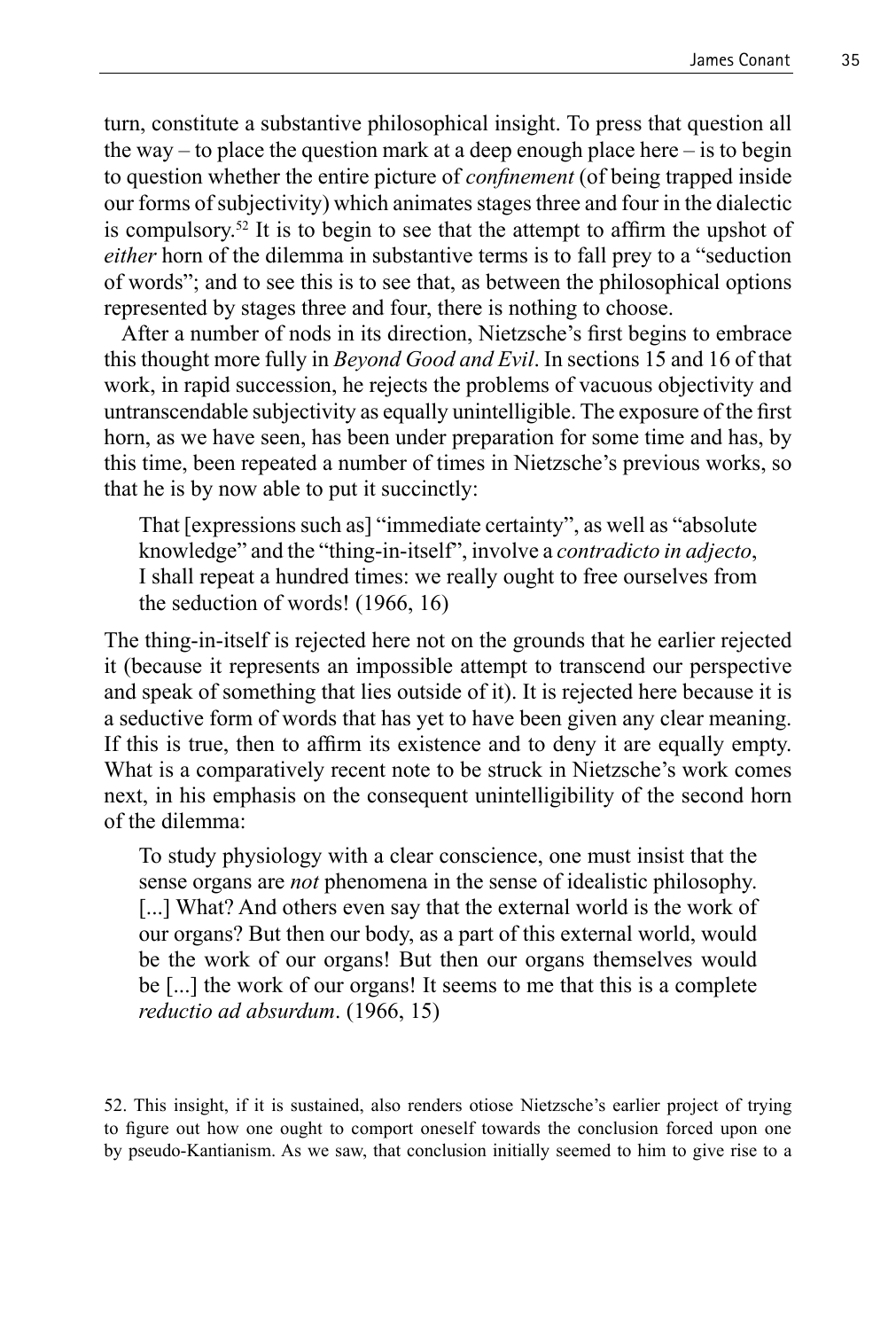We see Nietzsche here also wanting to break with the second fundamental commitment of his earlier philosophy, thereby carving out a space for the reintroduction of distinctions effaced in his prior hyperbolic extension of the concept of a perspective. A desire to break with the second commitment is signaled by Nietzsche's no longer being willing to equate that which is disclosed by our sense organs with "phenomena" in the sense of idealistic philosophy. (What it means, for later Nietzsche, to understand something as a "phenomenon" in this sense is still just what it meant for early Nietzsche: a phenomenon is the opaque appearance of an underlying noumenal reality  $-$  a reality that remains screened from view.53) If one simply denies the existence of the (pseudo-Kantian) thing-in-itself – or noumenon – while holding the other commitments of pseudo-Kantianism in place, one ends up affirming that all there can be are "phenomena in the sense of idealistic philosophy". But, for

pressing existential task: we needed to accommodate ourselves to limits (imposed on us by the nature of our forms of sentience and understanding) disclosed by philosophical reflection and determine what the appropriate posture of accommodation to our tendency to chafe against these limits should be (the Kleistian, the Schopenhauerian, or the Nietzschean). But, if there are no such limits then we cannot chafe against them and hence there is nothing for us to accommodate ourselves to. This is not to say that there is nothing worth understanding about the philosophical impulse to picture ourselves as chafing against the limits of our finitude – an impulse that, at a certain moment in the history of philosophy, begins to find expression in a skeptical despair regarding our confinement to our forms of subjectivity. It is only to say that later Nietzsche has reasons to question his earlier tendency to acquiesce in a very particular understanding of what gives rise to this impulse – namely, the one that fuels the dialectic of perspectivism. To borrow a Cavellian formulation of a central Nietzschean leitmotif: nothing could be more human than the wish to deny our humanity. This means that there is something important about what it is to be human that here calls for understanding; and it remains a central task of Nietzsche's mature philosophy (and, in particular, his later genealogy of the ascetic ideal) to understand precisely this: to diagnose and elucidate why it is that the human animal is driven simultanously to deny its animality and its humanity (and thus why it has hitherto been unable to achieve a genuine equipoise of animality and humanity in its self-understanding of what it is to be a rational animal), while, at the same time, attempting to purge such an understanding of the distorting influence of the commitments of his early pseudo-Kantianism. So there remains a pressing task here – which for later Nietzsche remains both a philosophical and an existential task – but his earlier characterization of the task (as one of figuring out how best to accommodate oneself to the limits imposed on human knowledge by our forms of subjectivity) figures in his later thinking only as a significant additional symptom of the sickness requiring treatment, rather than as a characterization of its possible cure.

53. Nietzsche never improves as a reader of Kant! Thus later Nietzsche assumes that the rejection of such a conception of "phenomena" itself constitutes a rejection of "idealistic philosophy" *tout court*.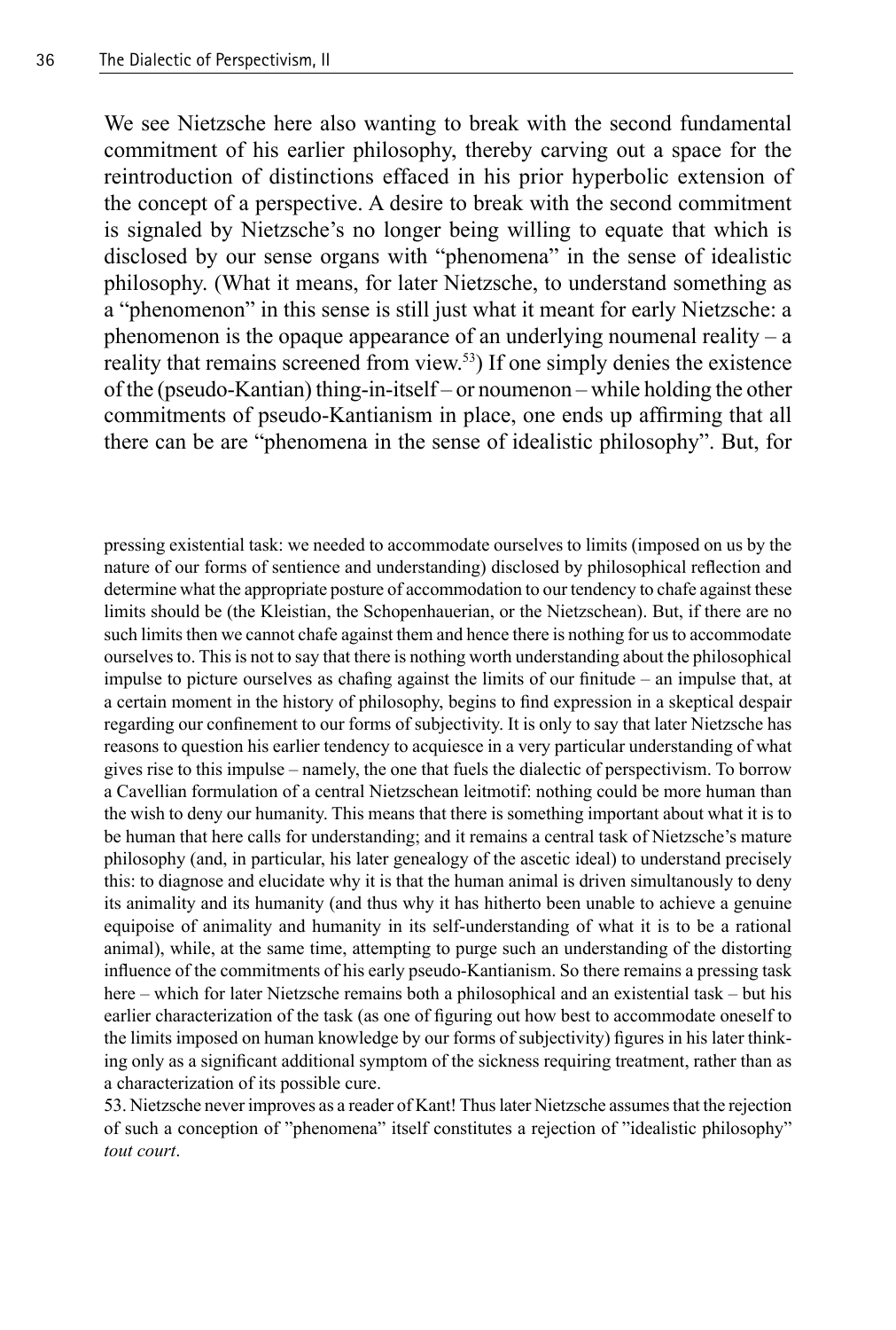later Nietzsche, this (pseudo-Kantian) conception of a phenomenon is now fingered as the philosophical complement of the *contradicto in adjecto* of the "thing-in-itself". He now sees that if our forms of sensibility are to be understood as able to furnish *perspectives* on the external world, then that which they provide a perspective *on* must not be understood as itself belonging to that perspective, else we saddle ourselves with a conclusion of the following form: Our perspectives themselves would be ... the work of our perspectives! This *reductio ad absurdum* of the hyperbolic extension of the concept of a perspective is a *reductio* of Nietzsche's own former position.

#### **IX. Towards Nietzsche's Mature Perspectivism**

We have just seen Nietzsche *wanting* to break with the second fundamental commitment of his earlier philosophy, but we have not yet seen *how* he intends to do this – i.e., how he wants to understand what falls within the scope of subjectivity and what does not – in a manner that relieves the pressure to plunge on to stage four of the dialectic. The above passage raises the question: What is it to conceive of the deliverances of the sense organs in some way other than as "phenomena" in the sense assigned to that term by the "idealistic philosophy" (on a pseudo-Kantian interpretation of that philosophy)? It evidently requires that we rethink what a phenomenon (an appearance) is. At the hands of the "idealistic philosophy" (on Nietzsche's understanding of that philosophy) all phenomena (appearances) turn out, at the end of the day, to be *mere* phenomena (*mere* appearances). But how is this conclusion to be avoided other than simply by moving backwards to an earlier stage in the dialectic? What direction is there to move here other than forward (to stage four) or backward (to stages one or two) along the spectrum of varieties of philosophical perspectivism outlined in Part II?

To follow the movement of Nietzsche's thought here, it is helpful first to go back and consider the progress, previous to this point, in his reflection on the fateful concept of an appearance that he inherits from the (pseudo-Kantian variety of) idealistic philosophy. A number of these remarks found in his middle-period writings can be seen as pointing the way to his later philosophy. Consider the following pair of passages:

What is "appearance" for me now? Certainly not the opposite of some essence: what could I say about any essence except to name the attributes of its appearance! Certainly not a dead mask that one could place on an unknown X or remove from it. (1974, 54)

The antithesis "thing-in-itself" and "appearance" is untenable; with that, however, the concept "appearance" also disappears. (1967b, 552)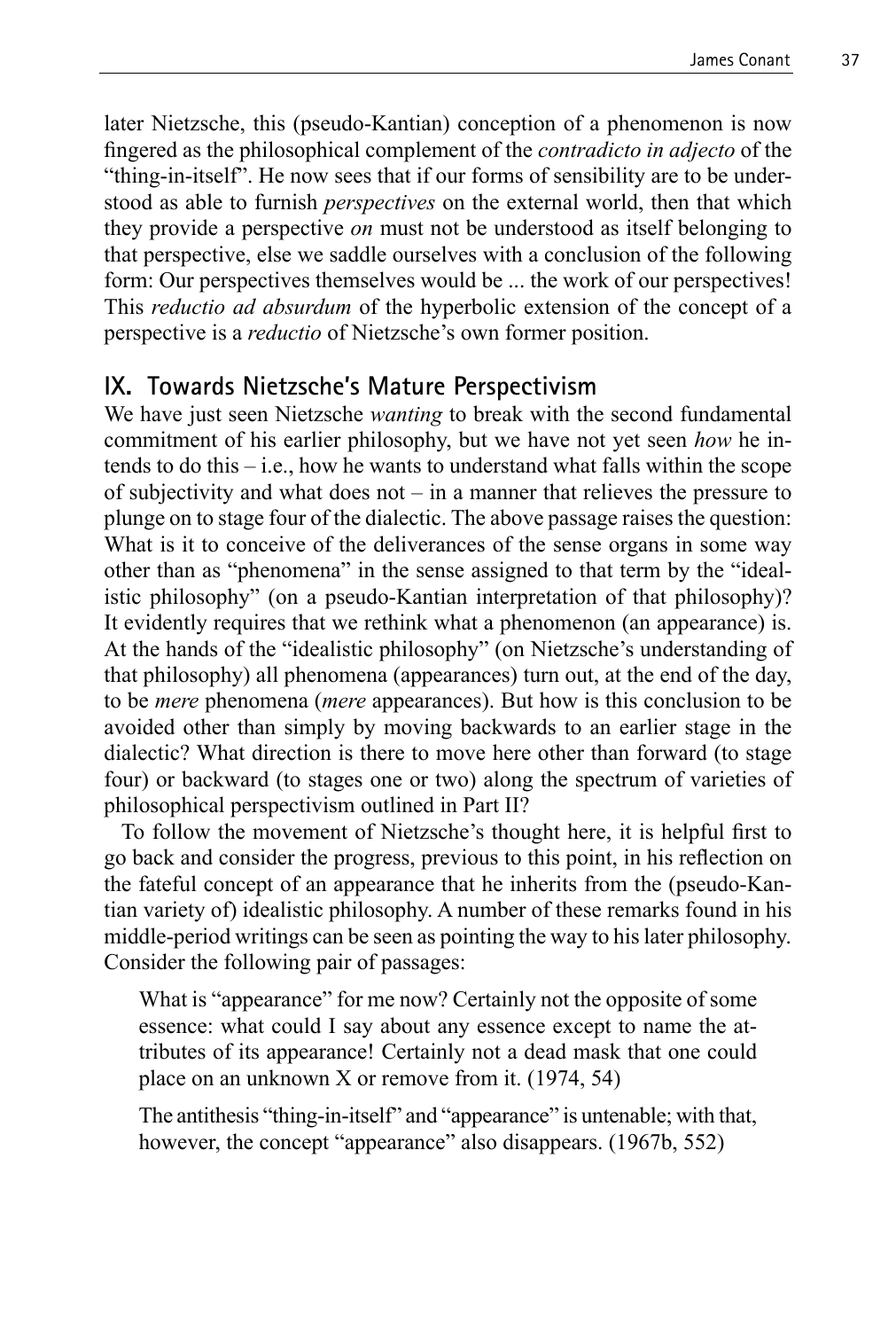The second of the remarks is often quoted. But it is helpful, in order to avoid a common misreading of it, to consider it in conjunction with the first. We find Nietzsche in these two remarks beginning to grope his way towards the insight that if the concept of a "thing-in-itself" is empty then the entire "idealist" antithesis between "thing-in-itself" and "appearance" falls apart. If the (pseudo-Kantian) contrast between "thing-in-itself" and "appearance" is untenable, then the (pseudo-Kantian) concept of appearance must be rethought as well. If we really think this through, we will be left with no way to formulate stage-three or stage-four perspectivism. For stage-three perspectivism just is the doctrine that there is a thing-in-itself but, since we cannot reach it, all we enjoy are mere appearances (in this dubious sense of "appearance" in which that which appears is screened from view by its appearances); and stage-four perspectivism just is the doctrine that we land ourselves in when we try to deny only the first half of what is thus affirmed by stage-three perspectivist (namely, that there is "behind" or "beneath" these "appearances" an underlying "something" that they are appearances of). Nietzsche now seeks a way to conceive of an "appearance" in terms that do not exclude conceiving of (what shows itself in an appearance as) an essence. When he exclaims 'What could I say about any essence except to name the attributes of its appearance!', he acknowledges something that is both a truism and a surprising thought in the light of the commitments of his early philosophy: namely, that a thing's nature can be disclosed – can appear, can come into view – in and through experience (i.e., in an encounter whose very possibility depends upon human forms of subjectivity). To take this thought on board is, as he here sees, to concede that an appearance must not be thought of as "a dead mask" that screens an unknown and unknowable X from view. This means that if a particular perspective on a thing offers a distorted view of the thing, it may be transcended; and thus not every alteration of perspective is *ipso facto* the exchange of one distorted perspective for another equally "merely subjective" one. If sense can be made of the idea that the appearance disclosed by a particular perspective masks the true shape of things, then it must also be possible to make sense of the idea that we can remove the mask and look the world in the face.

We are now in a position to make sense of late Nietzsche's own survey of the shape of the dialectic: He breaks it down into six stations:

### **How the 'True World' at last became a Myth** HISTORY OF AN ERROR

1. The true world, attainable to the wise, the pious, the virtuous man – he dwells in it, *he is it*.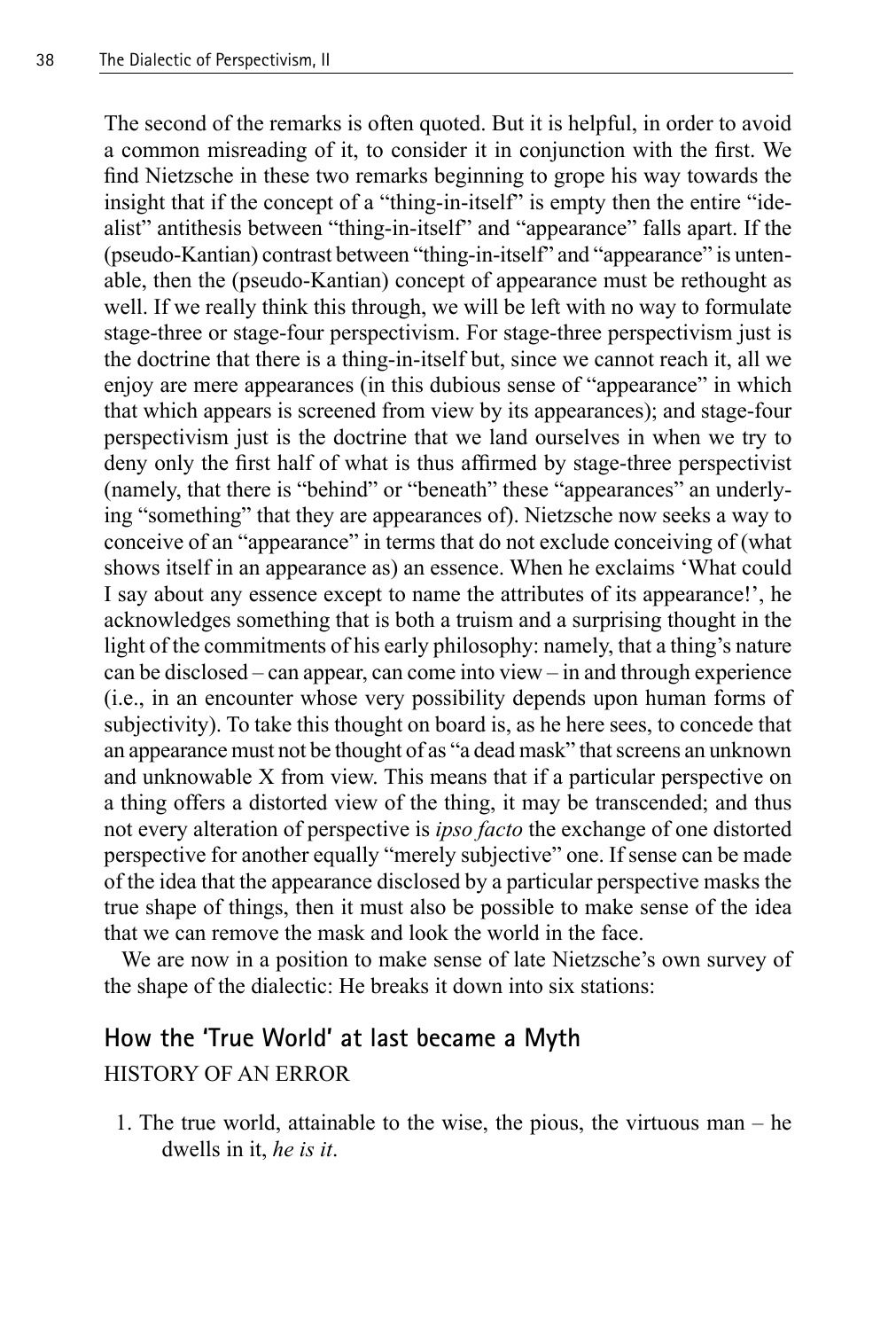(Oldest form of the idea, relatively sensible, simple, convincing. A reiteration of the proposition "I, Plato, *am* the truth.")

2. The true world, unattainable for the moment, but promised to the wise, the pious, the virtuous man ("to the sinner who repents").

(Progress of the idea: it grows more refined, more enticing, more incomprehensible – ... it becomes Christian...)

3. The true world, unattainable, indemonstrable, cannot be promised, but even when merely thought of a consolation, a duty, an imperative.

(...[T]he idea grown sublime, pale, northerly, Königsbergian.)

4. The true world – unattainable? Unattained, at any rate. And if unattained also *unknown*. Consequently also no consolation, no redemption, no duty: how could we have a duty towards something unknown?

(The first grey of dawn. First yawnings of reason. Cockcrow of positivism.)

5. The "true world" – an idea no longer of any use, not even a duty any longer – an idea grown useless, superfluous, *consequently* a refuted idea: let us abolish it!

(Broad daylight; breakfast, return of cheerfulness and *bon sens*; Plato blushes for shame; all free spirits run riot.)

6. We have abolished the real world: what world is left? The apparent world perhaps?... But no! With the real world we have also abolished the apparent world!

(Mid-day; moment of the shortest shadow; end of the longest error...) (1954c, pp. 40-41 – I have amended the translation.)

Nietzsche's notation differs from mine. In particular, his numbering of stations along the dialectic does not correspond to my own earlier numerical partitioning of the dialectic into stages.<sup>54</sup> The first two stations here correspond to the

<sup>54.</sup> I speak of *stations* here in order to keep those moments in the dialectic to which Nietzsche's own numbering attaches (in the above passage) distinct from other ways of carving up the dialectic – in particular to keep them distinct from (what I have called) *stages* (distinguished and numbered in Part II) and *phases* (moments within these stages discussed in Part V).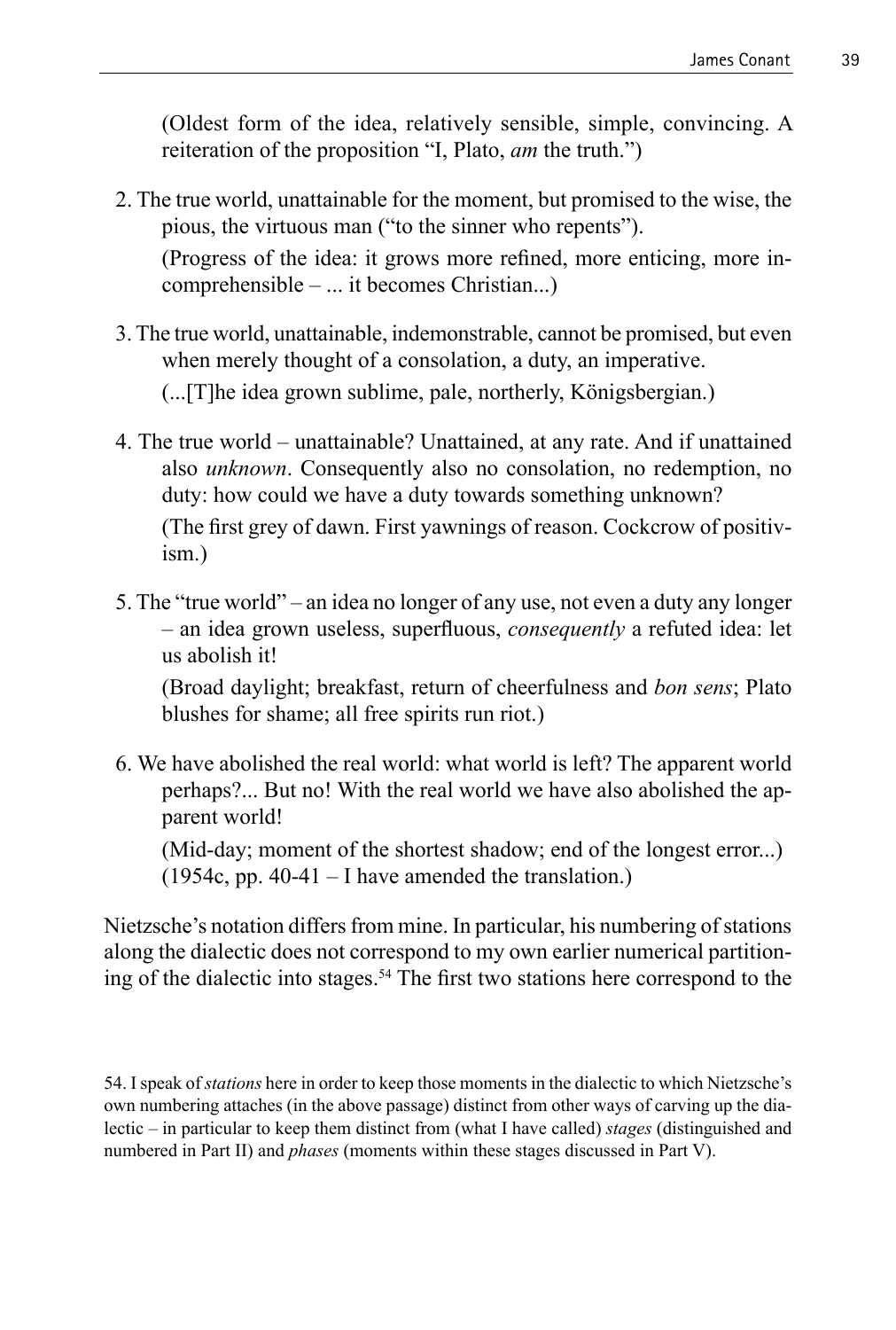Platonic and Christian phases of stage-one perspectivism. What is at issue in the first station is the distinction between the manner in which the world appears to the ordinary (i.e., philosophically unenlightened) person and the manner in which it is disclosed to the Platonic philosopher (i.e, he who is wise, pious, and virtuous). For such a philosopher, a frontal view of the true world – a non-distorting perspective on reality – is attainable in this life. What is at issue in the second station is how this Platonic distinction (between the apparent and the true world) comes to be transformed in the course of its inheritance in Christian thought: a full disclosure of the true world is no longer attainable in this life, but rather is promised to him who leads the life of a true Christian (i.e, who struggles during his sojourn in this merely apparent world to be wise, pious, and virtuous). The transition to the first of these stations (like so much else in ancient Greek thought and culture) has its virtuous aspects for Nietzsche: it involves an acknowledgement of our finitude, it sets up the possibility of a quest for truth, gives rise to the concomitant obligation to subject our beliefs to critical scrutiny, and thus makes possible the cultivation of his favorite virtue: honesty. Yet with the inception of this quest came also the introduction of the concept of the "true world". The words 'true world' appear in scare quotes in the title of the tale to indicate that what is at issue here is the history of a particular error – of a particular mistaken conception of how the concepts *truth* and *world* are to be deployed. The later Nietzsche is here at pains not to identify a rejection of this particular conception with a rejection of these two concepts themselves. On the contrary, Nietzsche now thinks, it is only once we liberate ourselves from this conception that we are in a position to fully recover and retain these concepts. The conception of the "true world" at issue here rests on a particular philosophical picture of how the world must be such that knowledge of it is possible – one that rests, in turn, on a correlative philosophical conception of what knowledge must be in order for it to be truly objective. It is this concept of the "true world" – one that leaves our world seeming merely apparent – that is here to be revealed as myth. Once this concept and the correlative conception of knowledge are exposed as mythical, we are free to recover the world once again as something that can be known through its appearances.

The mythical conception of objective knowledge (i.e., the one that comes together with the fateful concept of the "true world") is the conception of a potentially attainable but not yet attained perspective on reality that is free of all distortions introduced by our forms of subjectivity. The "true world" is that which would be disclosed by the attainment of such an untainted perspective. The introduction of this fateful concept furnishes the "ground upon which 'this' world is designated as [merely] apparent" (1954c, 39). Nietzsche's third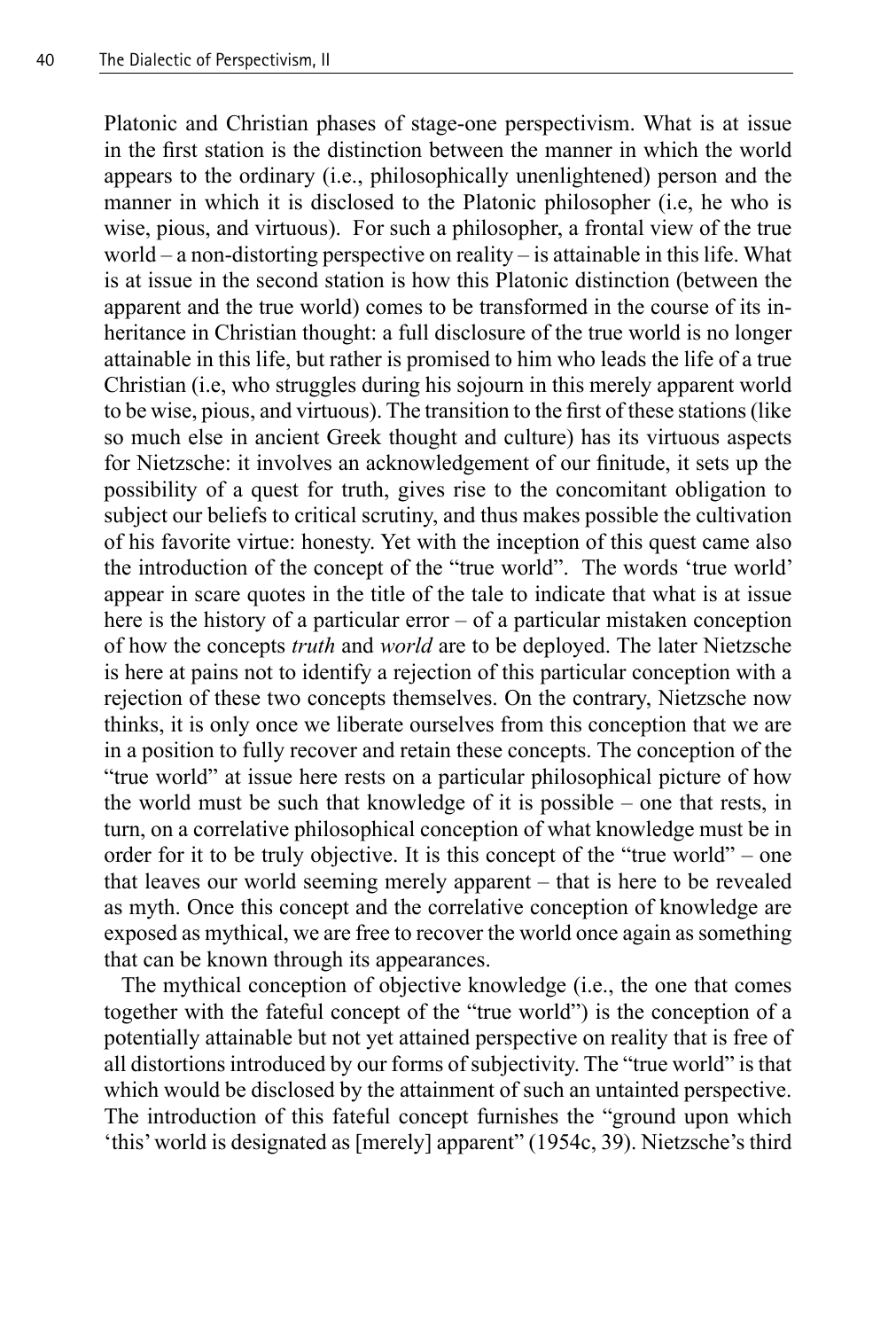station is restricted to the first phase of stage three: the sublime, pale, northerly version of it that Nietzsche identifies with Kant and the early proponents of the Kantian philosophy. The idea which formerly figured in the second station has here grown Königsbergian (i.e., pseudo-Kantian): the true world has been moved farther out to the point where it has become unattainable; but the idea of it can still be thought and it is our duty to think it. With the fourth station come the subsequent phases of stage three – the more engaged and less dutiful responses (such as those of Kleist, Schopenhauer and early Nietzsche) to the impossibility of attaining knowledge of the true world. Here, at the fourth station, the fateful concept has still yet to be jettisoned (it still figures as an unattainable goal); and, as long as it remains in place, it precludes the achievement of the resolutely this-worldly conception of objectivity that is the cornerstone of Nietzsche's mature perspectivism. It is only when we reach the final stage of the dialectic that we truly recognize the fateful concept 'to be no more than a *moral-optical* illusion' (1954c, p. 39).

With the fifth station, we enter into stage-four perspectivism; we now try to throw way the first half of the pseudo-Kantian contrast (between that which belongs to the unknowable essence of things and which is merely perspectival) while holding on to the second half. With phase five, we are on the verge of a breakthrough. We now want to declare: 'The 'true world' is an idea no longer of any use to us – it is an idea that has grown useless and superfluous – so let us abolish it!' This announcement holds open the promise of progress. But, as we have seen, if we simply try to *abolish* the fateful concept (rather than try to think through the consequences of its emptiness), progress does not ensue. It does not ensue from a denial of what was previously affirmed, even if the denial is accompanied by a hearty desire for a return to cheerfulness and *bon sens*. As Parts V-VIII of this paper have sought to make clear, no one ought to know better than Nietzsche himself that many uninterrupted years of urging a posture of cheerfulness do not suffice to move one from the fifth to the sixth station. And without some further movement – away from the gnawing skepticism that intensifies as we move through stations three, four and five – cheerfulness is bound to fade. For it is one thing to realize that progress requires the abolition of the fateful concept, and another thing to see how to make it genuinely disappear. But what critical step still remains untaken? How do we advance to the sixth station? Nietzsche sees the plunge here towards the fifth station as representing a genuinely therapeutic break with the past – a new morning on which free spirits (such as his middle-period self) can run riot – but one on which the fateful concept continues to cast a long shadow. The question that haunts his later thought is therefore the following: how do we achieve a philosophical mid-day – a moment of shortest shadow – in which the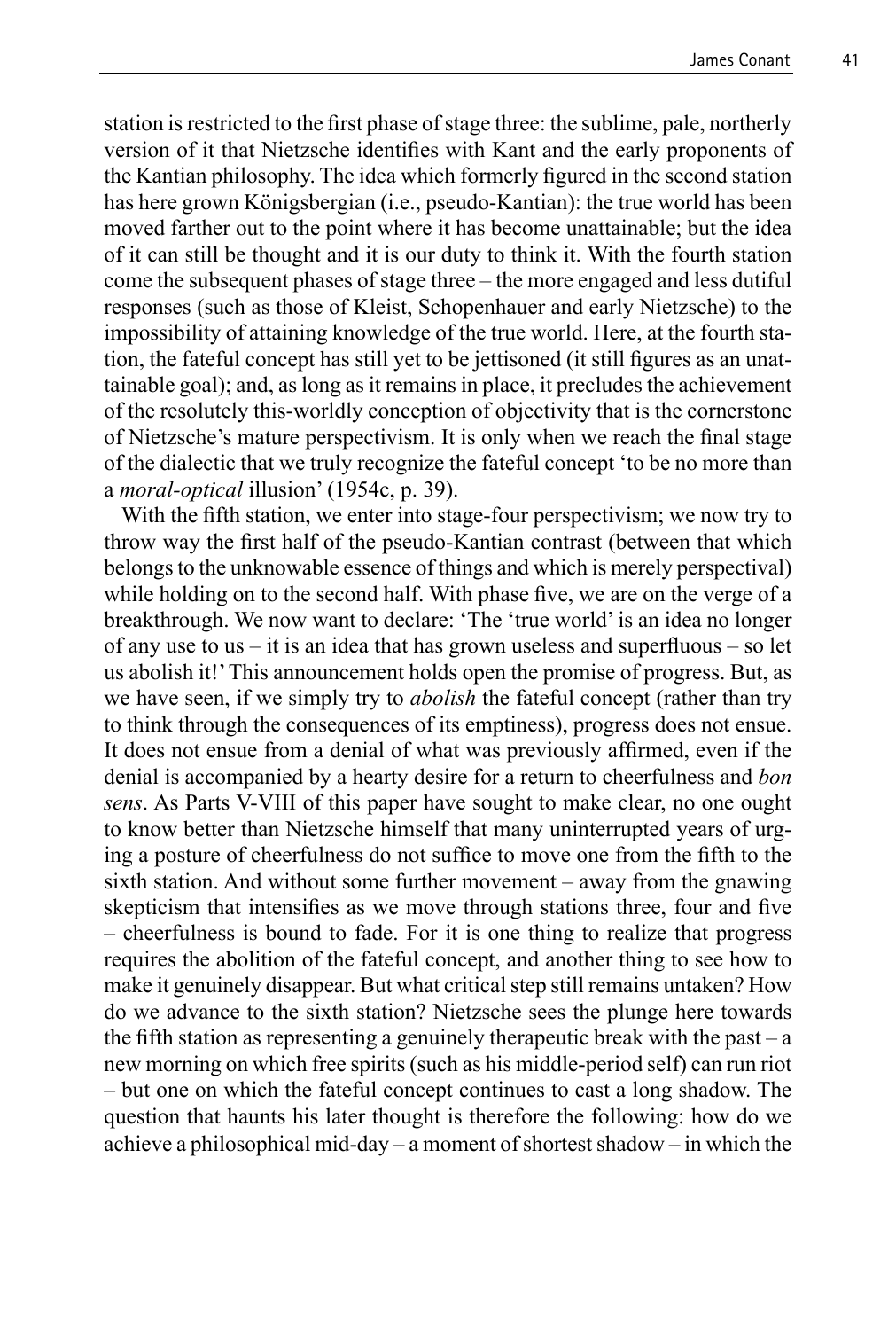fateful concept no longer darkens or distorts our picture of (our perspectives on) the world we inhabit?

It is worth pausing, now, to say something about how the next critical step in Nietzsche's thought is sometimes understood by commentators on Nietzsche's work. The second of the quotations regarding the nature of appearances presented above as a pair (the one that declares that 'the antithesis 'thing-in-itself' and 'appearance' is untenable; with that ... the concept 'appearance' also disappears') is often read as if its point were (not that a particular *philosophical concept* of "appearance" can be seen thereby to disappear, but rather) simply that the *word* 'appearance' should now be made to disappear. That is to say, it is often read as if all that it were recommending were that we re-label the stuff that we previously called "mere subjectivity" and "mere appearances" by terms (putatively) designating their opposites (say, "objectivity" and "objects") and eliminate the troublesome contrast by dropping all talk of "pure knowledge" and "the thing-in-itself". One utterly misses – and indeed reverses – the thrust of Nietzsche's mature thought if one thinks it can be summarized by some such motto as the following: "Since all our 'knowledge' depends upon untranscendable forms of subjectivity, and since there is nothing else left to mean by the word 'knowledge', we might as well call whatever these forms of subjectivity deliver up to us 'forms of knowledge'." Simply to withhold the word 'appearance', and to start redeploying concepts like 'truth' (as in, e.g., "truths are those illusions we cannot do without") and 'objectivity' (as in, e.g., "those features of our perspective that we cannot transcend are objective for us") in ways that utterly distort their original grammar, will not hold at bay what Nietzsche, from remarkably early on (despite his own tendency to succumb to such a strategy), predicts will be the ultimate consequences of a strategy of philosophical denial when faced with this problem – 'a gnawing and disintegrating skepticism and relativism' (1997, p. 140). This re-labeling maneuver fails to think the problem through and thereby to recognize itself for what it is – a strategy for covering the difficulty up and leaving it to fester.

So what does it take to progress to the sixth station? One must make both the fateful (pre-Kantian) concept of the "true world" and its equally fateful counterpart concept of a "mere appearance" disappear together. To do this, Nietzsche must find a way to let go of the third fundamental commitment of his earlier perspectivism and thereby rethink the common presupposition of the earlier stages of the dialectic: namely, the way the contrast between objectivity and subjectivity is drawn. According to the mature Nietzsche, it is this presupposition that is the fundamental engine that drives the dialectic, and it is only once it is fully exorcized that the dialectic can be defused. The character of the contrast between objectivity and subjectivity presupposed by prior philo-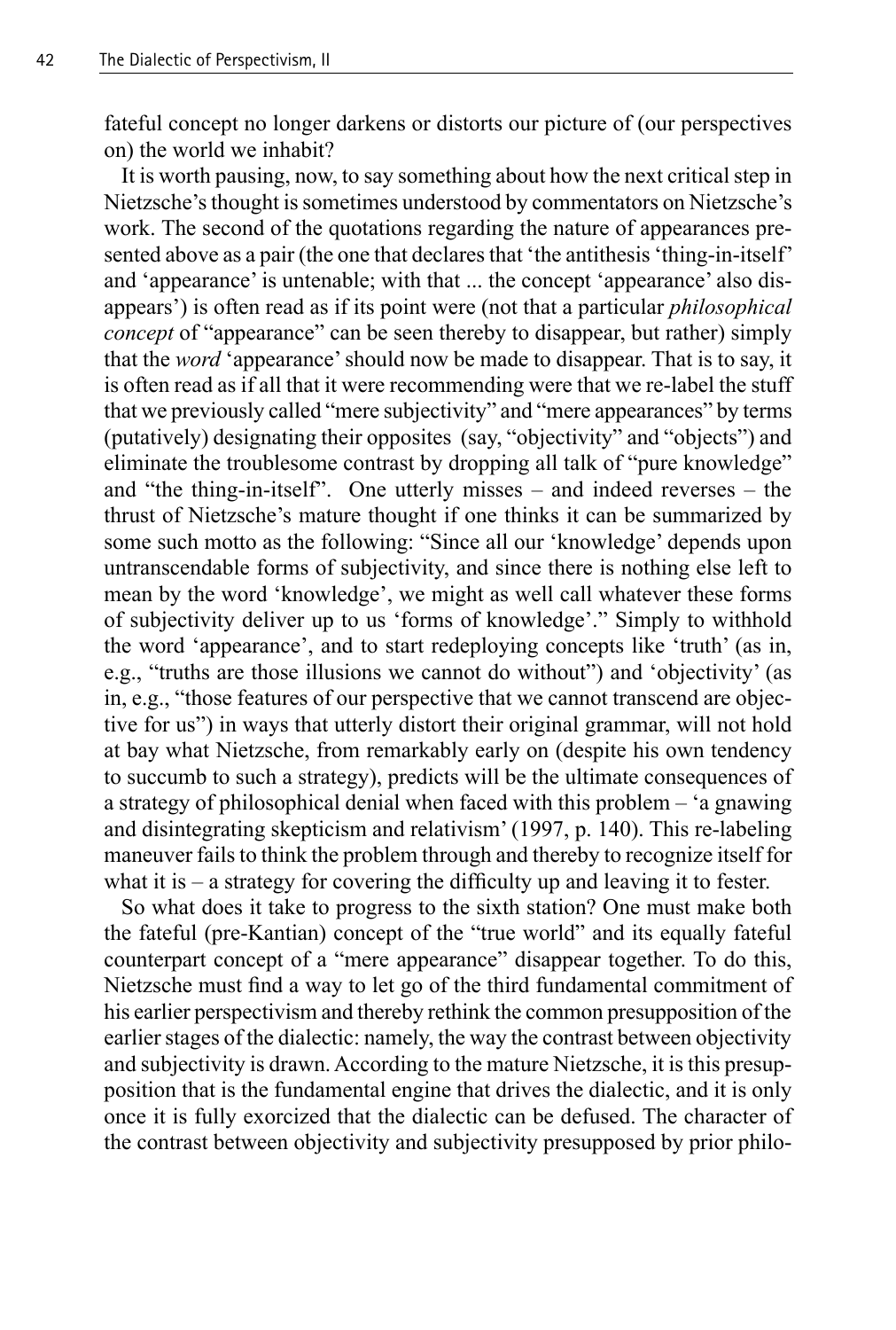sophical perspectivisms fails to permit the sort of interplay between objective and subjective moments of experience presupposed in any literal employment of the concept of perspective. In order to allow that an essence is the sort of thing than can appear – that can come into view – in experience, we need to be able to regard our modes of sensibility as involving operations of subjectivity *and* as affording us genuine glimpses of the world. It is taken for granted by the occupants of each of the four stages of the dialectic that what is subjective in the sense of involving operations of subjectivity is not objective, and thus that objective knowledge (conceived as knowledge of the "true world") must be couched solely in terms of properties whose nature in no way depends on how they affect the subject. When we reach the climax of the fourth stage, this commitment issues in an utterly paradoxical conception of a "perspective": it is a perspective which is not a perspective *on* anything – an eye which does not see anything, which is pointed in no particular direction. To think one's way through to the sixth station of Nietzsche's tale of *How the 'True World' at last Became a Myth* means finding a way to break free of this last fundamental commitment of prior philosophical perspectivisms – the one that fuels the dialectic and gives rise to the fateful concept of the "true world".

In the third book of *The Genealogy of Morals*, there are signs that Nietzsche is well on his way to doing this. Section 12 announces the need to re-think 'the entire conceptual antithesis 'subject' and 'object'' in such a way as to avoid 'the ascetic self-contempt and self-mockery of reason [that] ... declares: '*there is* a realm of truth and being, but reason is *excluded* from it!'.<sup>'55</sup> He immediately goes on to point how even in "the Kantian philosophy" such ascetic self-contempt and self-mockery of reason are at work:

[E]ven in the Kantian concept of the "intelligible character of things" something remains of this lascivious ascetic discord that loves to turn reason against reason: for "intelligible character" signifies in Kant that things are so constituted that the intellect comprehends just enough of them to know that for the intellect they are – *utterly incomprehensible* (1969, III, 12).

This criticism of the Kantian concept of the "intelligible character of things" applies equally to his own early concept of the unknowable X. But here he sees clearly that it is not enough merely to reject such a concept, one needs

55. This quotation betrays the extent to which the later Nietzsche retains his earlier (pseudo-Kantian) understanding of "the Kantian philosophy".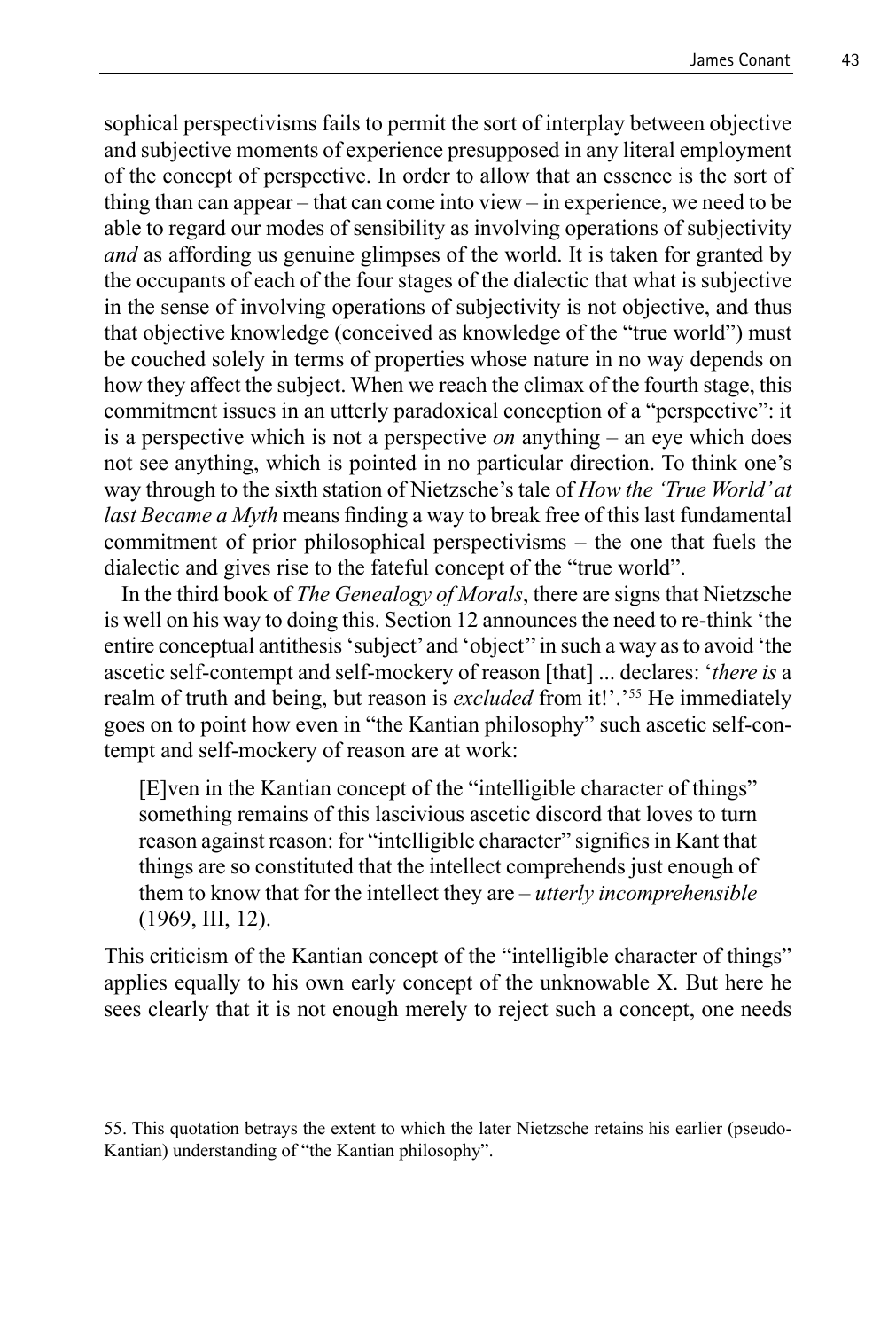to think through its *utter incomprehensibility* in order to be able to come out the other side and attain to a concept of knowledge over which the ascetic self-contempt and self-mockery of reason no longer cast their shadow. The passage continues:

[P]recisely because we seek knowledge, let us not be ungrateful to such resolute reversals of accustomed perspective and valuations with which the spirit has, with apparent mischievousness and futility, raged against itself for so long: to see differently in this way for once, to *want* to see differently, is no small discipline and preparation of the intellect for its future "objectivity" – the latter understood not as "contemplation without interest" (which is a nonsensical absurdity), but as the ability *to control* one's Pro and Con and to dispose of them, so that one knows how to employ a *variety* of perspectives and affective interpretations in the service of knowledge (1969, III, 12).

We see here how, in Nietzsche's mature perspectivism, the concept of perspective is deployed in such a way that one can now move back and forth between a *variety* of perspectives without their impugning one another. Objectivity is no longer identified with the wholesale transcendence of all that is perspectival in our view of reality. On the contrary, recourse to alternating perspectives is here identified as a means to objectivity. The perspectives and affective interpretations to which we attain (rather than serving as nagging reminders of our degree of confinement within forms of subjectivity) are taken here to be the very instruments that enable us to overcome epistemic confinement.

The immediate apposition here of "perspectives" and "affective interpretations" is itself significant. It indicates that the aforementioned expansion in Nietzsche's conception of what falls within the scope of the category of objectivity (so that it is now able to encompass, e.g., appearances) is accompanied by a correlative contraction in his substantive conception of what falls within the scope of the category of subjectivity. Nietzsche here equates the realm of the perspectival (the subjective in the sense of that which is subject-dependent) with the domain of (what he here calls) "affective interpretation". Nietzsche's handling of the metaphor now takes seriously the *affective* aspect of subjectivity (the aspect that underwrites the schema discussed in Part VI for specifying which properties are subjective<sup>56</sup>) in a way that his previous handling of it did

56.That is to say: those properties whose very conception involves essential reference to how a thing which possesses such a property *affects* the subject.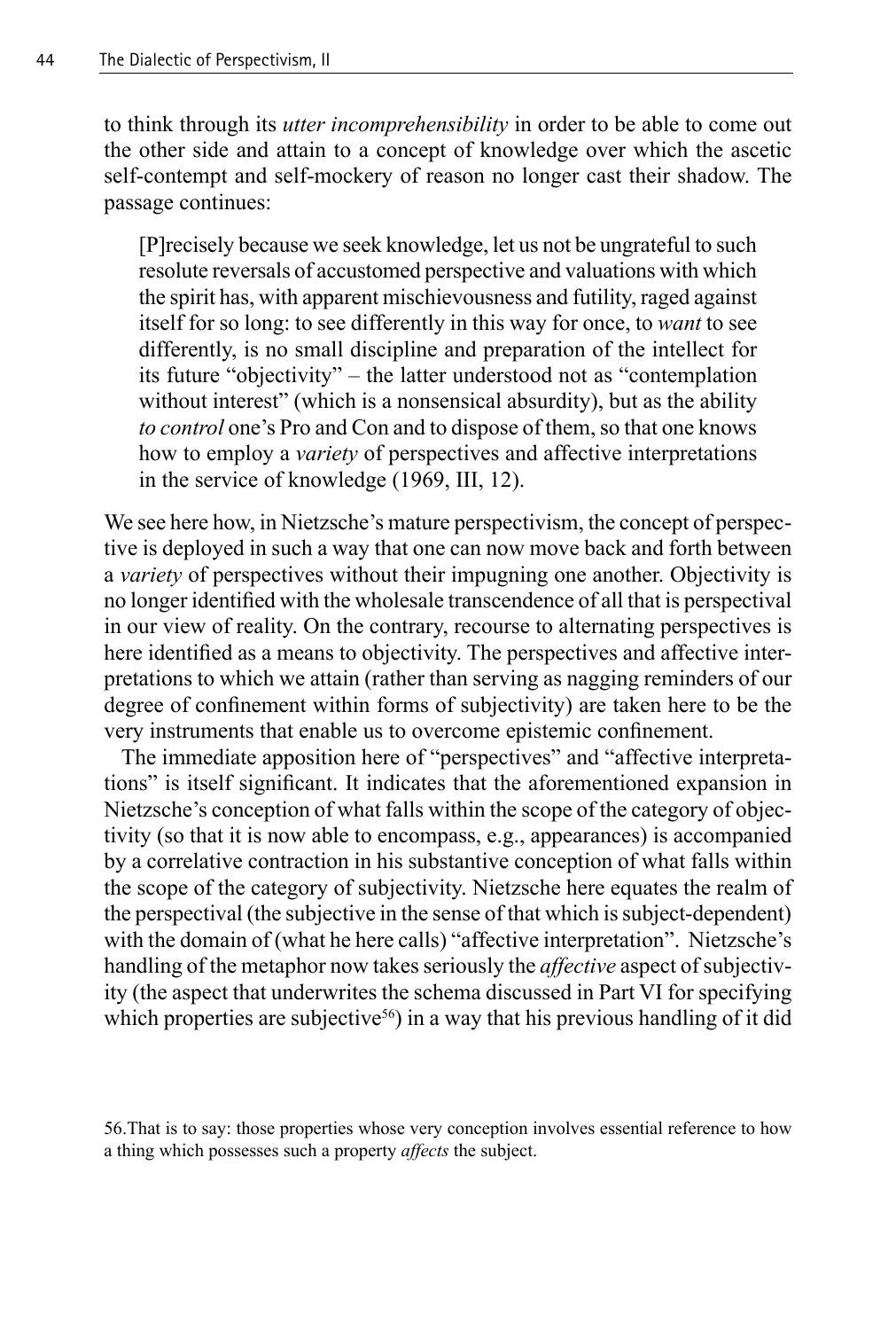not (thereby encouraging the elision of the two different senses of 'subjective' distinguished in Part VI). Nietzsche throughout his later work construes the domain of affectivity very broadly so as to include not only our modes of perception but also our modes of valuation.<sup>57</sup> Nevertheless, the employment of the metaphor of perspective here does not range beyond those properties that are "perspectival" (or "subjective") in this still comparatively restricted sense. Nietzsche's later employment of the metaphor thus differs radically from the earlier indiscriminate use that he makes of it. It now requires neither that every cognitive or intellectual capacity – e.g., the capacity to draw logical inferences – be regarded as the function of a perspective (or form of subjectivity), nor that those features of experience that are perspectival (or subjective in the pertinent sense) be regarded as *a fortiori* subjective in the other sense of 'subjective' (i.e., not objective, merely perspectival). This way of unpacking the metaphor continues to allow many features of our experience – including our perceptions of humor, beauty, and nobility – to be perspectival (or subjective in the relevant sense), without the metaphor running out of control and plunging us into either the philosophical fantasy of there being a "true world" hidden behind the apparent one or the *reductio ad absurdum* of having to claim: "Our perspectives themselves are ... the work of our perspectives!"

We begin to see here what is required to move to the sixth station in Nietzsche's tale: It is to appreciate that a property can be subjective (i.e., one whose very conception involves essential reference to how a thing which possesses such a property affects the subject) *and* objective (i.e., one that applies not only to how things seem, but to how things are).<sup>58</sup> It is to allow not only that the moment of subjectivity in our experience that invites the metaphorical extension of the concept of a perspective (thus giving rise to its initial employment in

57. '[A]ll evaluation is made from a definite perspective' (1967b, 259). Many commentators have noted Nietzsche's insistence on this point. But they are often too quick to draw a particular philosophical moral from it. To claim that values and secondary qualities are alike in being "perspective-dependent" commits one only to a determinate philosophical view about the status of values given a particular view about the status of secondary qualities. And, as we shall see, Nietzsche's later employment of the concept of perspective resists the move that permits the standard stage-one devaluation of secondary qualities. He seeks a way to affirm the perspective-dependence (or subject-dependence) of such features of experience without having to concede that such features are therefore metaphysically second-class (i.e., not features of the "true world").

58.The mature Nietzsche thus rejects the fundamental assumption that drives the ascent up the stages of the dialectic of perspectivism. It is because each of them thinks that a genuinely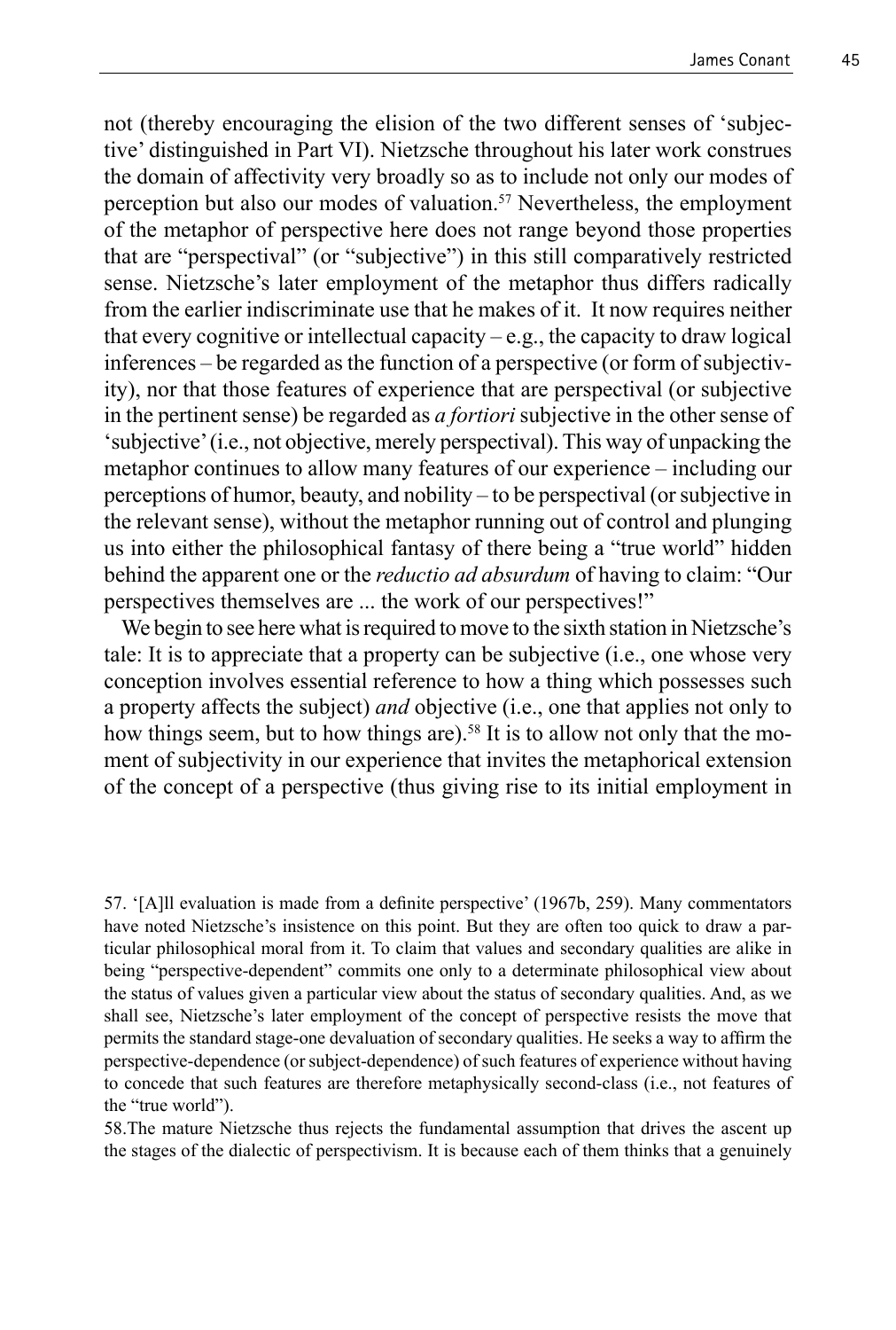naive perspectivism) and the moment of objectivity in our experience that is required by any coherent conception of knowledge (allowing us to distinguish between something's looking elliptical and its being elliptical) are perfectly compatible moments – that one and the same moment of experience can be both (in the relevant senses) subjective and objective.

For later Nietzsche, a particular perspective may always involve distortion, but, if so, that can be due only to the angle it affords on the object and not to its being a perspective as such. For later Nietzsche, if the distortion in question is due to (something properly termed) "a perspective" then it admits of correction through the adoption of alternative perspectives. Thus, in his later employment of the term 'perspective', Nietzsche permits the initial extension of the metaphor to be stretched as far as it can without causing it to come apart in the manner that it does as soon as it gets caught up (as it already begins to at stage one of the dialectic) in an incoherent attempt to denote two epistemically distinct kinds of "perspective" at once – both a kind that does not necessarily and a kind that necessarily does involve an inherently distorted modality of apprehension. The only sorts of perspectives there are for later Nietzsche are ones that do not involve irremediable distortion.

The mature Nietzsche therefore does not abandon the concept of a perspective as a metaphor for our forms of subjectivity; but he does radically alter the way he makes use of it. His use of it is now informed by a more liberal conception of objectivity (one which allows exercises of subjectivity to count as modes of objective knowledge) and a less liberal conception of our forms of subjectivity (one which counts as essentially subject-dependent only those exercises of our cognitive and intellectual capacities that essentially involve our modes of perception, affection, and evaluation). Once these reversals are in

 objective view of reality must be purged of all irremediably subjective elements that the stageone perspectivist, on the one hand, feels the need to draw his distinction between primary and secondary qualities, and the stage-two perspectivist, on the other, feels the need to draw his distinction between primary and secondary modes of conception and description. It is the rejection of their distinctions combined with the retention of their shared fundamental assumption that triggers the further ascent to stages three and four of the dialectic. In Nietzsche's mature perspectivism the crucial assumption is abandoned and hence there is no longer any bar to treating what lies on either side of either of these distinctions as equally metaphysically respectable. For later Nietzsche, spatial properties (such as square or circular) and color properties (such as magenta or mauve), scientific properties (such as positive electric charge or average mean velocity) and aesthetic properties (such as ugly or tedious) are all equally revelatory of genuine aspects of the world in which we live.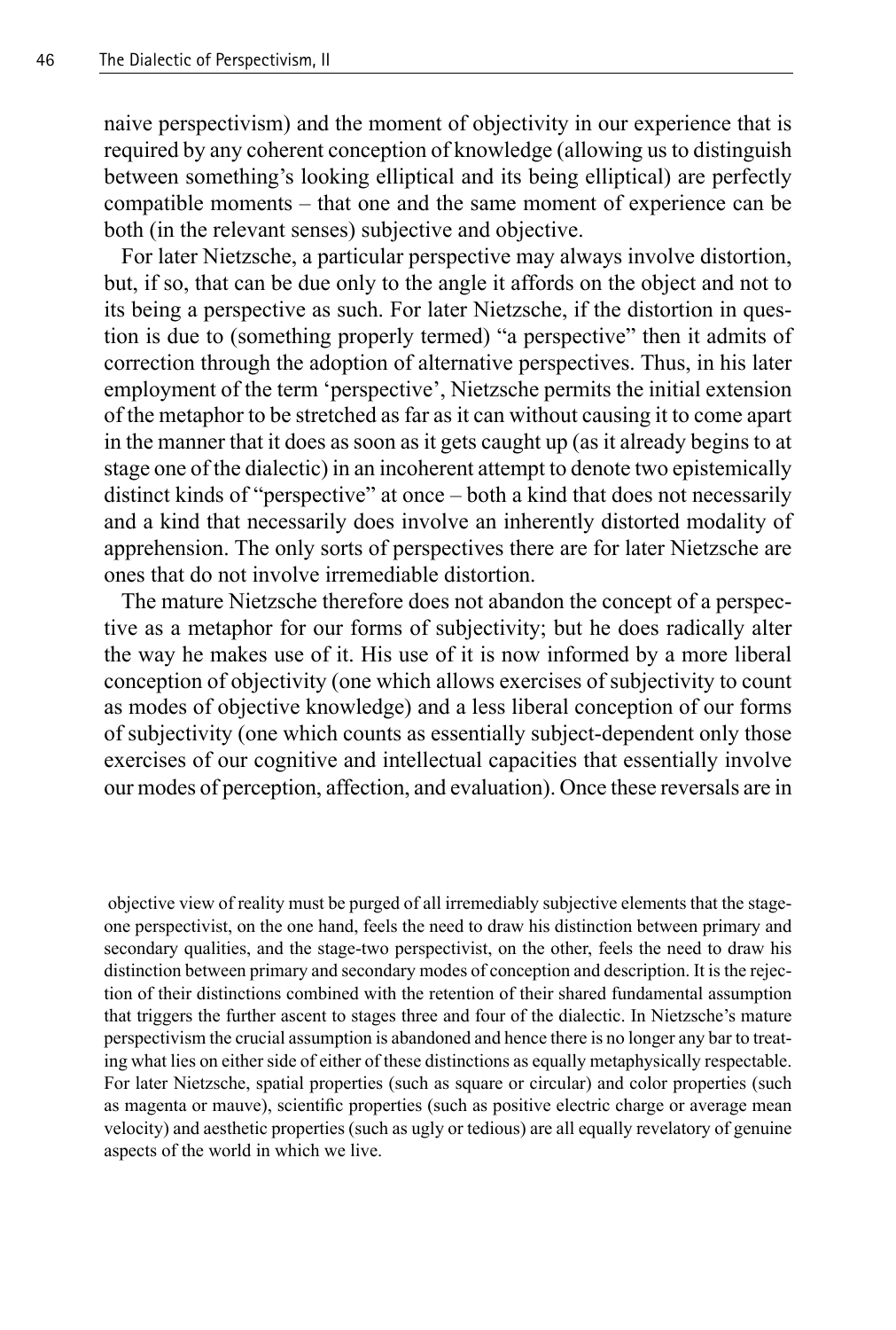place, it becomes possible to recover the features of the concept that furnished the original license for its metaphorical inflection. The following five basic features of the original concept are reintroduced and respected in Nietzsche's mature employment of the metaphor: (1) a perspective is the sort of thing that can be freely *altered*, (2) it affords a *view* of an object, (3) it has a specifiable location in a *matrix* of alternative perspectives, (4) multiple perspectives may share a *common* object (or set of objects), and (5) a multiplicity of perspectives allow us to correct for distortion and attain *knowledge*. Having reincorporated these five features, in its metaphorical inflection of the concept of a perspective, Nietzsche's mature perspectivism is now able not only to allow, but positively to encourage each of the following five thoughts: (1) if something is to count as a *perspective* (as opposed to a mere illusion), it must afford a *glimpse* of the object which it is a perspective on, (2) we must *alternate* perspectives if we wish to gauge the object accurately, (3) the glimpses afforded by one perspective must be *compared* with those afforded by another, (4) only through such *triangulation* can we attain knowledge, (5) the more such glimpses we can compare the more *objective* our knowledge may become.

This in no way denies that our perspectives *sometimes* distort: some of our putative glimpses of an object may turn out to be merely subjective, i.e., not genuine glimpses of an *object* at all (as in the case in which someone dying of thirst in the desert hallucinates an oasis), and some of the apparent properties of objects registered in a genuine glimpse may turn out to be merely apparent, i.e. not genuine *features* of the object at all (as in the case in which a penny or a stick merely appears to be elliptical or bent while still quite accurately appearing to be a penny or a stick.). But which cases are of one of these sorts and which are not are now matters to be determined through empirical inquiry – through further glimpses afforded by further perspectival views of the world – not through *a priori* philosophical reflection. Indeed, on Nietzsche's mature and comparatively circumspect employment of the metaphor of perspective, it should no longer be clear what, if any, *a priori* philosophical or metaphysical commitments such an employment of the metaphor (hence such a "perspectivism") carries with it – unless, that is, one thinks one already commits oneself to a metaphysical thesis in affirming a claim such as the following: "The particular affects and values that people bring to their encounters with the world shape how they perceive it." It is not wrong to think that the later Nietzsche is committed to such a claim. But he is not committed to any of the traditional metaphysical interpretations of its significance – either of a realist (as in stages one, two and three) or anti-realist (as in stage four) variety. Nietzsche's later employment of the concept of a perspective reduces that "claim" to a platitude.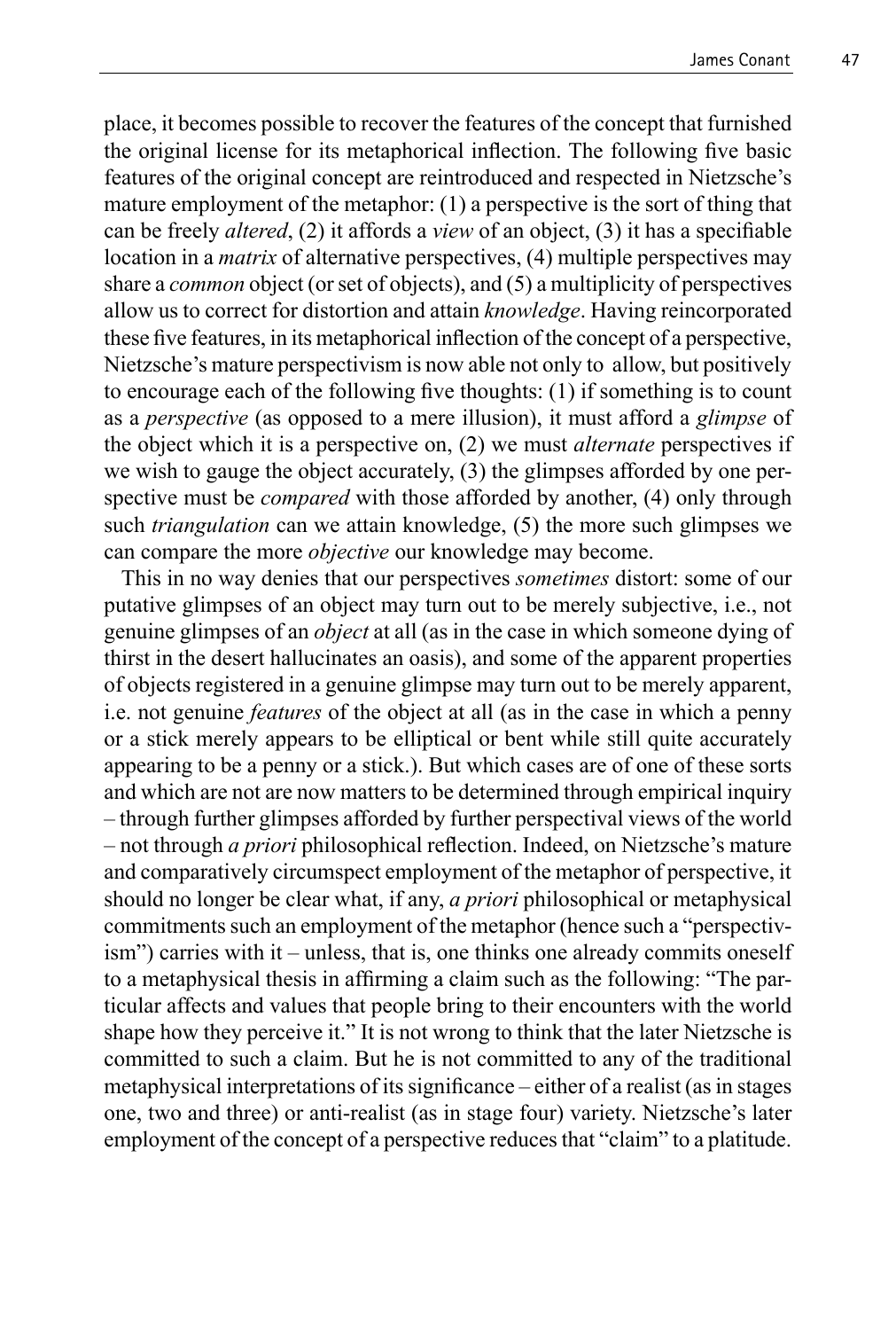To say that Nietzsche's later employment of the metaphor does not itself aim at underwriting a metaphysical thesis is not to say that there is no philosophical punch to it. What Nietzsche's manner of employing the metaphor certainly does aim to do (in insisting that we do not debar ourselves from knowing the world in allowing our conceptions of it to be shaped by our modes of perception and valuation) is to oppose some of the most influential philosophical stories ever told – stories about what knowledge is (i.e., "pure knowledge" of the "true world") and counter-stories about why (because such "knowledge" of such a "world" is impossible) knowledge is impossible – stories frequently encountered not only in the writings of other philosophers, but also in his own earlier writings.

The continuation of the passage quoted above furnishes a vivid illustration of how, in Nietzsche's later philosophical writings, the metaphor of a perspective comes to be employed:

Henceforth, my dear philosophers, let us be on guard against the dangerous old conceptual fiction that posited a "pure, willing, painless, timeless knowing subject"; let us guard against the snares of such contradictory concepts as "pure reason," "absolute spirituality", "knowledge in itself": they always demand that we should think of an eye that is completely unthinkable, an eye turned in no particular direction, in which the active and interpreting forces, through which alone seeing becomes seeing *something*, are supposed to be lacking; these always demand of the eye an absurdity and a nonsense. There is *only* a perspective seeing, *only* a perspective "knowing"; and the *more* affects we allow to speak about one thing, the *more* eyes, different eyes, we can use to observe one thing, the more complete will our "concept" of this thing, our "objectivity", be. But to eliminate the will altogether, to suspend each and every affect, supposing we were capable of this – what would that mean but to *castrate* the intellect? (1969, III, 12)

One immediate and straightforward sign that Nietzsche has here broken free of the shackles of his immature perspectivism is that he no longer feels the slightest need to qualify or hedge the claim that we can see things or know things or that there are truths.59 The concepts *truth* and *knowledge* have here been

<sup>59.</sup> I will return to this point in the coda to this paper.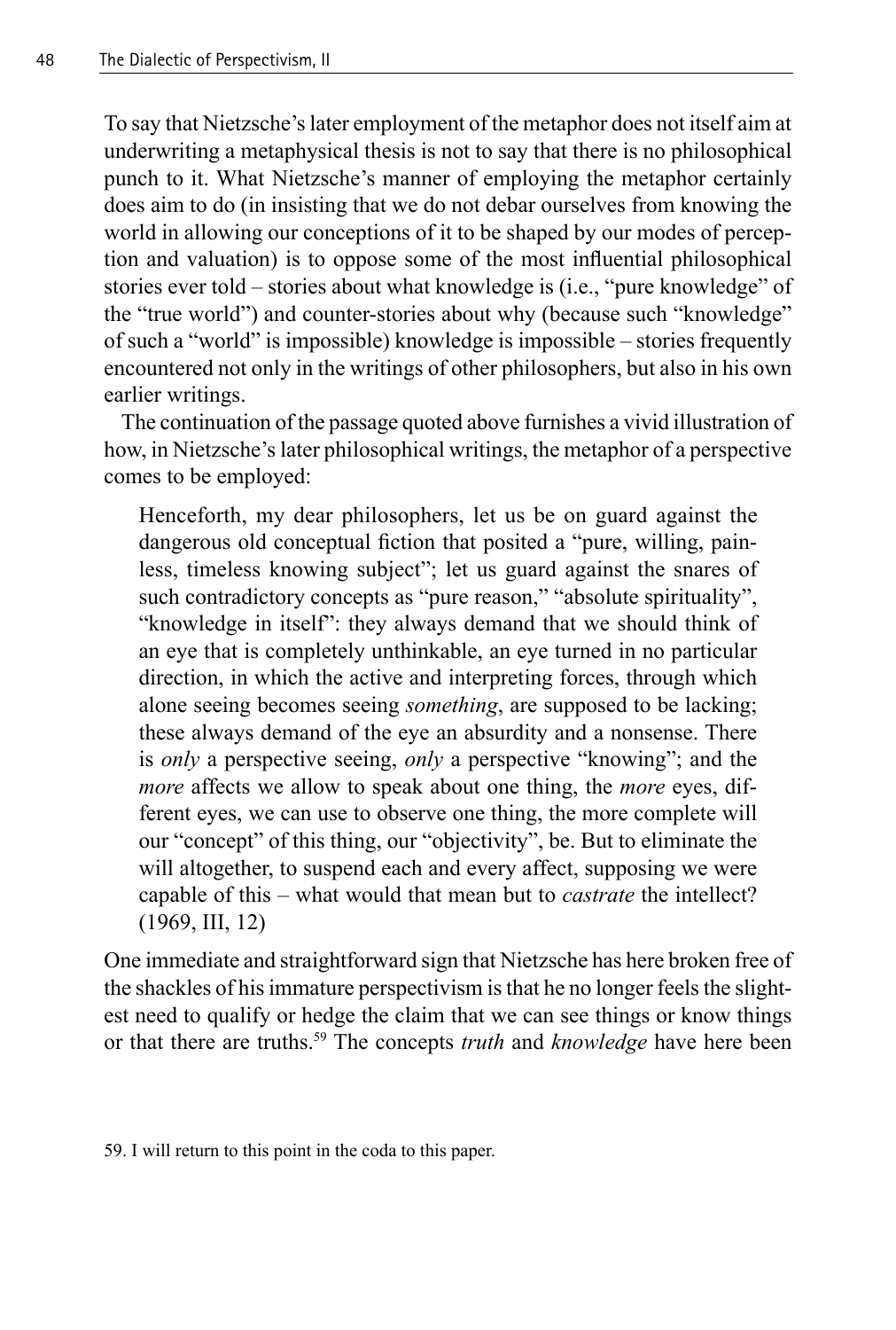recovered and distinguished from their mythical philosophical counterparts, so that the words denoting them can once again be unabashedly employed without scare-quotes. Moreover, to attempt to deny the mediation of perspectives (forms of subjectivity) a significant role in the achievement of knowledge, Nietzsche now thinks, is to *castrate* the intellect. Not only are the operations of subjectivity exonerated of the charge of being merely perspectival, but now "the *more* affects we allow to speak about one thing the more complete will our 'concept' of this thing be". The more perspectives we are able to bring to bear on our experience, the more complete will our objectivity be. He now likens a mode of objectivity that has no recourse to subjectivity to an eye that cannot move – "an eye turned in no particular direction, in which the active and interpreting forces are lacking". Just as the eye needs to alternate perspectives (in the literal sense of 'perspective') in order to see anything, the human subject needs to alternate perspectives (in a metaphorical sense of 'perspective') in order to *know* anything.

Nietzsche puts his finger in the above passage on the fatal flaw in his own earlier analysis of the concept of an appearance: such an analysis does not permit seeing to be seeing *something*, hence rendering the very idea of perceptual knowledge of an *object* "an absurdity and a nonsense". Nietzsche's mature conception of "a perspectival seeing" and "a perspectival knowing" no longer pushes the concept of objectivity out of the picture. It replaces an earlier (incoherent) concept of objectivity with a (coherent) one, undoing the distortions in the grammars of the concepts of "seeing" and "knowing" perpetrated by prior philosophical misappropriations of the metaphor. Indeed, the warning that introduces his recourse to the metaphor here (to "be on guard" against "dangerous old conceptual fictions" and "contradictory concepts") again suggests that the primary aim of Nietzsche's later employment of the metaphor is not to supplant previous metaphysical conceptions with an alternative such conception, but rather to diagnose and exorcize the "conceptual fictions" and "contradictory concepts" spawned by such conceptions, thereby correcting the prior (mis)employments of the metaphor that have so often been encouraged and inculcated in our thinking by philosophers of the past (including his own earlier self).<sup>60</sup> The feature of philosophy's past that Nietzsche here seeks to correct still widely characterizes its present.

60. Thus the reading of the above passages offered here does not seek to dig out of them a blueprint for some alternative metaphysical account – one specially licensed by his later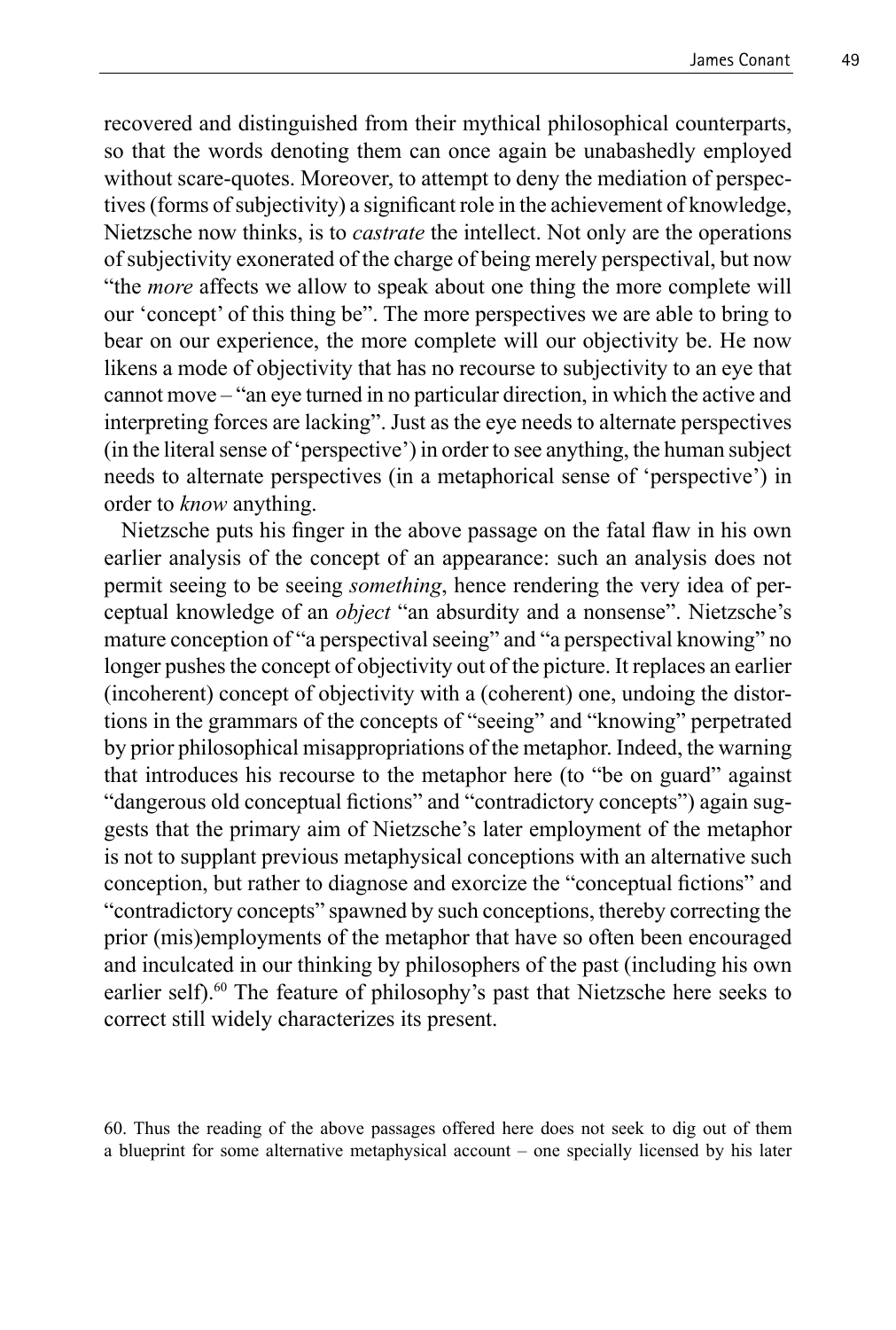The "conceptual fictions" and "contradictory concepts" that Nietzsche, in this passage, seems most concerned to criticize are the very ones that any stagefour perspectivist would immediately single out for criticism. So, in order to grasp the transformation that Nietzsche's own perspectivism undergoes in the transition to his later thought, we need to understand the transformation in his understanding of how such fictions and concepts are to be criticized and how this criticism places all the varieties of philosophical perspectivism canvassed in Part II under a single indictment. What do the following four philosophical notions – all mentioned in the passage above – have in common?

- (1) "a pure, willing, painless, timeless, knowing subject"
- (2) "pure reason"
- (3) "absolute spirituality"
- (4) "knowledge in itself"

Each equates the attainment of objectivity with a form of "purity" or "absoluteness" that requires the pruning away of every admixture of subjectivity. Nietzsche calls these "contradictory concepts" because he now views the quest for objectivity (i.e., the true estimation of how things are) without recourse

employment of the metaphor. What it seeks to do instead is to read these passages as elucidating the concept of perspective through a set of observations that are primarily concerned with shipwrecking all previous such accounts. It should be admitted, however, that in this respect the reading offered here bucks a widespread tendency among Nietzsche's scholars. The tendency is to adduce passages such as the above from Nietzsche's later writings as furnishing the outlines of a *theory* of truth or knowledge or both. This burgeoning consensus attaches not only to the idea that the later Nietzsche subscribes to a substantive perspectivist metaphysical doctrine, but that just these remarks from *The Genealogy of Morals* (1969, III, 12) constitute a seminal statement of it. (When it comes to saying just what sort of doctrine it is that is supposedly here advanced the consensus quickly breaks down). But it is difficult to see how such remarks (remarks such as "there is *only* a perspective seeing, *only* a perspective knowing") can by themselves be credited with limning the contours of a worked-out theory of the desired sort without the interpolation of a great deal of supplementary doctrine of a sort that such passages themselves seem neither prepared to supply nor especially eager to encourage. This lacuna leads one to hunt for further remarks that do appear to exhibit a proper interest in working out the details of a doctrine of the desired sort; and such remarks are, indeed, to be found elsewhere in Nietzsche's writings – writings that give expression to very different moments in the development of his philosophy than the one so eloquently summed up in *The Genealogy of Morals* (1969, III, 12) – i.e., writings from either his early or middle period. But, as I have tried to show, the perspectivisms those earlier writings advance are of just the sort that the later Nietzsche is here concerned to reject.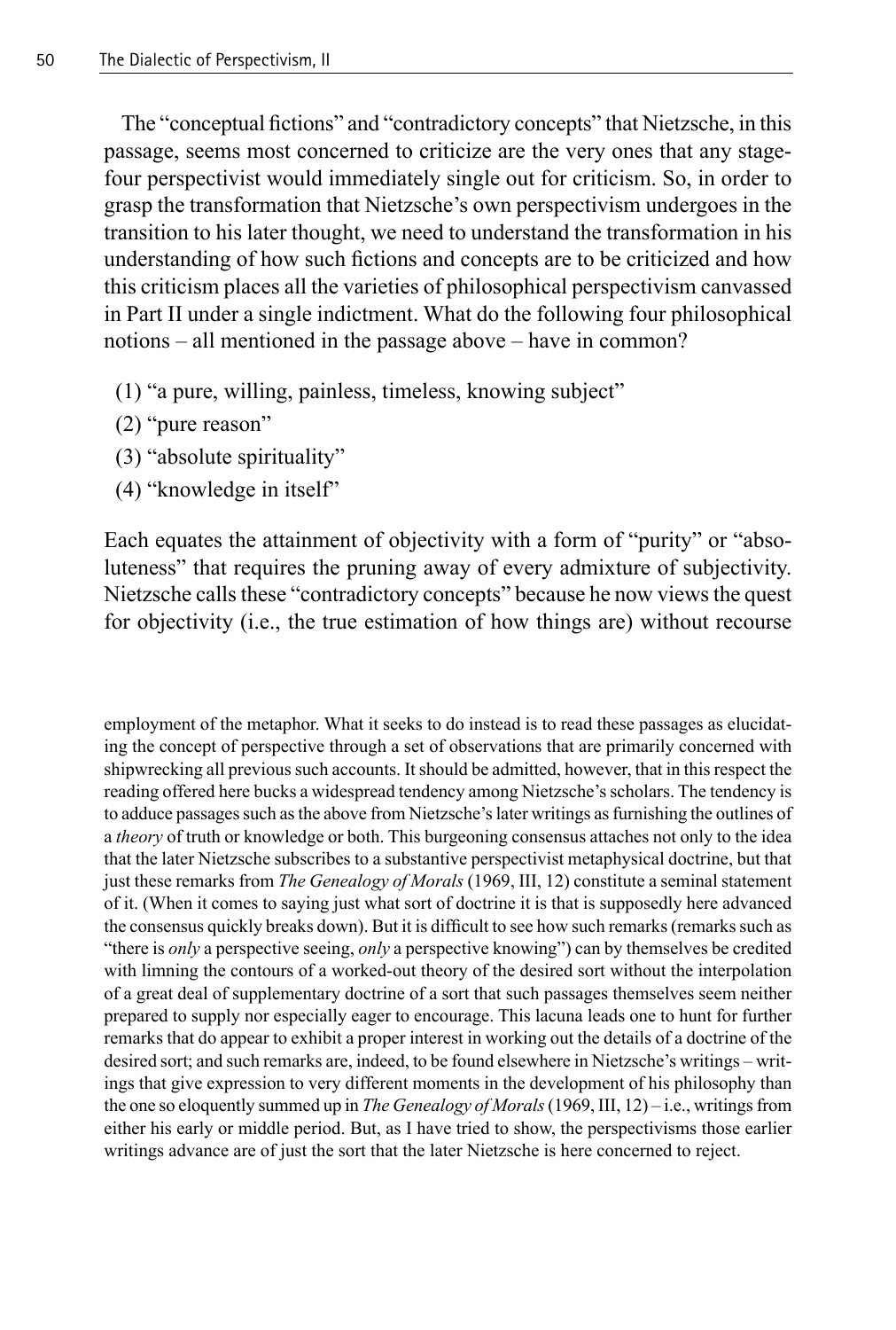to forms of subjectivity (i.e., capacities for apprehending properties that are subject-dependent) as a contradiction. The later Nietzsche here remains a critic of those philosophers whom he had earlier sought to criticize – those whom Zarathustra dubs 'the pure perceivers' with their ideal of 'immaculate perception' (1954b, II, 15) – but the criticism no longer rests on its earlier ground. The point of attack in the criticism of the metaphysics of pure perception has shifted significantly in his later work. The middle-period Nietzsche rejected the philosophy of the early Nietzsche because of its reliance on the pseudo-Kantian concept of the thing-in-itself. But the early and the middle-period Nietzsche were equally led to the disastrous conclusion that a rejection of the possibility of "pure knowledge" must entail the impossibility of any form of genuinely "accurate perception" because they both continued to retain (what later Nietzsche seeks to highlight as) the crucial presupposition of the metaphysics of pure perception: namely, that any degree of dependence on our forms of subjectivity entails a correlative loss in the degree of objectivity. By his later lights – contrary to his own middle-period characterizations of himself – in his middle-period work he had not yet truly emancipated himself from the pure perceivers' longing for immaculate perception. An unacknowledged nostalgia for such an unattainable form of knowledge continued to haunt his philosophy. Full emancipation from this seductive philosophical ideal comes only with an appreciation of what it is that is really "dangerous" about the contradictory conceptual fictions of the philosophers: namely, the identification of objectivity with the elimination of every admixture of subject-dependence. It is this identification that blocks the possibility of the sort of interplay between the moments of subjectivity and objectivity in our experience that any coherent employment (literal or metaphorical) of the concept of perspective presupposes.

As long as this philosophical block remains in place, with its misplaced horror of the very forms of subjectivity we cannot do without, an oscillation is bound to ensue between an insistence upon a vacuous conception of objectivity and a misdirected recoil into a celebration of just the sorts of subjectivity we can do without – an oscillation that is vividly enacted in the halting and tortured transition between Nietzsche's early and his middle-period attempts to find a firm footing somewhere along the later stations of the dialectic of perspectivism. The crucial final step that enables Nietzsche's mature employment of the metaphor to escape this oscillation, lies in his coming to appreciate that a proper understanding of the dimension of subjectivity in our experience that invites the metaphorical identification of subjectivity with perspectivality in no way precludes a feature of our experience from being subjective (in the sense of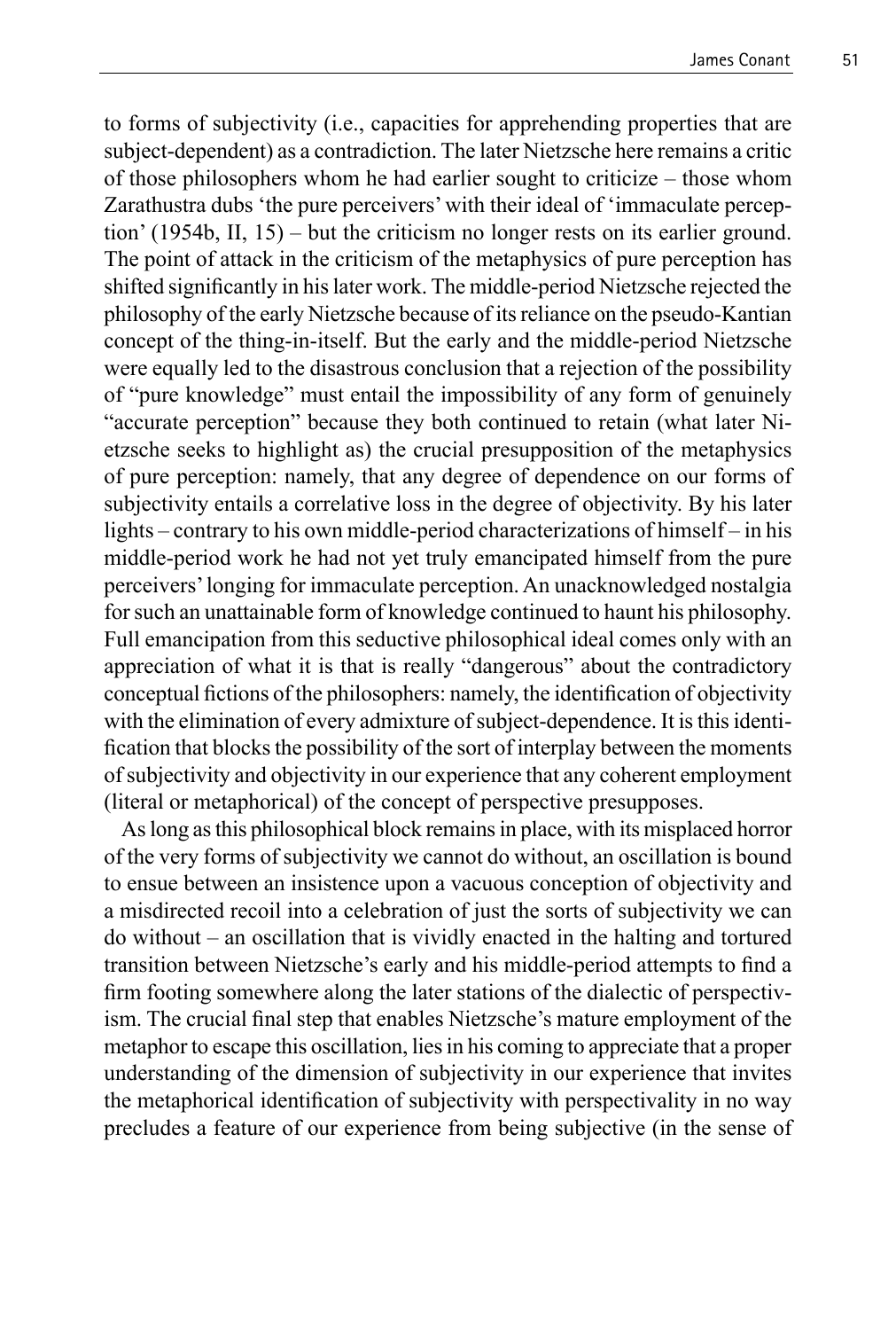depending on our perceptual or evaluative perspective) and at the same time objective (in the sense of affording a true estimation of how things are).

#### **X. Coda: The Place of Truth in Nietzsche's Mature Perspectivism**

I have, in the preceding discussion, traced the development of Nietzsche's so-called "perspectivism" while largely ignoring many of his more intricate discussions of the topic of truth and a variety of closely related topics – topics such as (what he calls) "the question of the value of truth", the sources of (what he calls) "the will to truth", the relationship between various philosophical understandings of the nature of truth and the time-honored virtue of honesty, etc. The evasion was deliberate. For Nietzsche's numerous treatments of these latter topics are complex and nuanced, themselves undergoing considerable transformation in the course of the development of his philosophy, and along the way introducing a great many collateral issues that can easily serve as unhelpful distractions in the context of an attempt to attain a perspicuous overview of the stations he successively occupies and overcomes in (what I have been calling) the dialectic of perspectivism. Nevertheless, as should be evident from the foregoing, Nietzsche's employment of the concept of a perspective and his employment of the concept of truth are, at each stage in his thinking, closely bound up with one another.<sup>61</sup> Hence if, perhaps influenced by certain strictures certainly present in his earlier writings, a reader of Nietzsche remains attached to an overly dark conception of what and how much in the way of (an employment of the concept of) truth his mature philosophy is able to allow, that reader thereby introduces insurmountable obstacles into the correlative task of attempting to understand Nietzsche's later (employment of the) concept of a perspective. The aim of this coda is to help loosen such strictures – or more precisely, briefly to trace a few of the steps along the path Nietzsche travels in loosening them himself.

*The Genealogy of Morals* begins by announcing that it will traffic in 'plain, harsh, ugly repellent, unchristian, immoral truth. – For such truths do exist.'

61. I follow Nietzsche here in occasionally speaking of "the concept of truth". A philosopher who has more at stake than Nietzsche does in making fine-grained logical distinctions – and therefore might have reason to distinguish between concepts and a great many other forms of expression (each of which makes a logically distinct sort of contribution to the articulation and assessment of thought) – might well have reason to worry about the idea that truth is a concept. Such worries are not to the point here.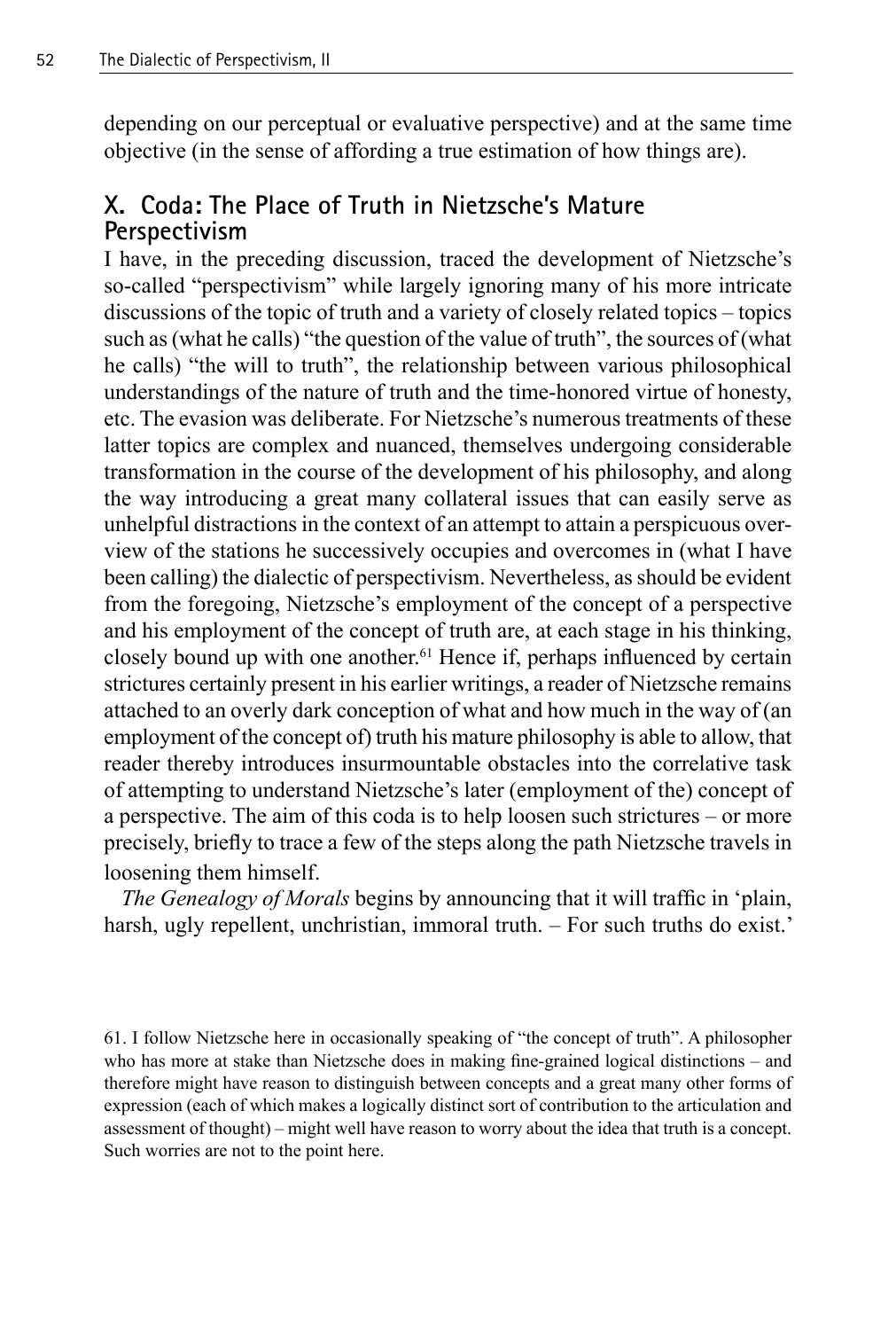(Nietzsche 1969, I, 1). Contrary to what some commentators seem to suppose, such an unabashed employment of the concept of truth pervades Nietzsche's later writings – often accompanied by equally unabashed expressions of devotion to its pursuit, such as the following:

Truth has to be fought for every step of the way, almost everything else dear to our hearts, on which our love and our trust in life depend, has had to be sacrificed to it. Greatness of soul is needed for it; the service of truth is the hardest service (1954a, 50).

But, even if one notices that he becomes thus able to deploy the term 'truth' in his later work without holding it at arm's length, one still goes badly wrong in one's reading of that work if one fails to appreciate that the quest for such "plain, harsh truth" – the category of truths later Nietzsche affirms do exist – is to be contrasted with the quest for metaphysical truth. Among those commentators who are comparatively attentive to such passages as the above in Nietzsche's later writing, some read them not only (as I do) as marking a rejection of his immature perspectivism, but also (as I do not) as expressing a retraction of the sort of view outlined in passages such as the following – in which he rejects (what he takes to be) our present metaphysical understanding of the ground of our devotion to truth:

*In What Way We, Too, Are Still Pious.* [...] The unconditional will to truth – what is it? Is it the will not to let oneself be deceived? Is it the will *not to deceive*? […] But why not deceive? But why not allow oneself to be deceived? […] [T]he faith in science […] cannot owe its origin to [...] a calculus of utility; it must have originated in spite of the fact that the disutility and dangerousness of "the will to truth", of "truth at any price" is proved to it constantly. […] No doubt, those who are truthful in that audacious and ultimate sense that is presupposed by the faith in science *thus affirm another world* than the world of life, nature, and history; and insofar as they affirm this "other world' – look, must they not by the same token negate its counterpart, this world, *our* world? – But you will have gathered what I am driving at, namely, that it is still a *metaphysical faith* upon which our faith in science rests – that even we seekers after knowledge today, we godless anti-metaphysicians still take our fire, too, from the flame lit by a faith that is thousands of years old, that Christian faith which was also the faith of Plato, that God is the truth, that truth is divine. (Nietzsche 1974, 344)

These two sorts of passages – ones that affirm a devotion to truth and ones that question certain understandings of what justifies our will to truth – need not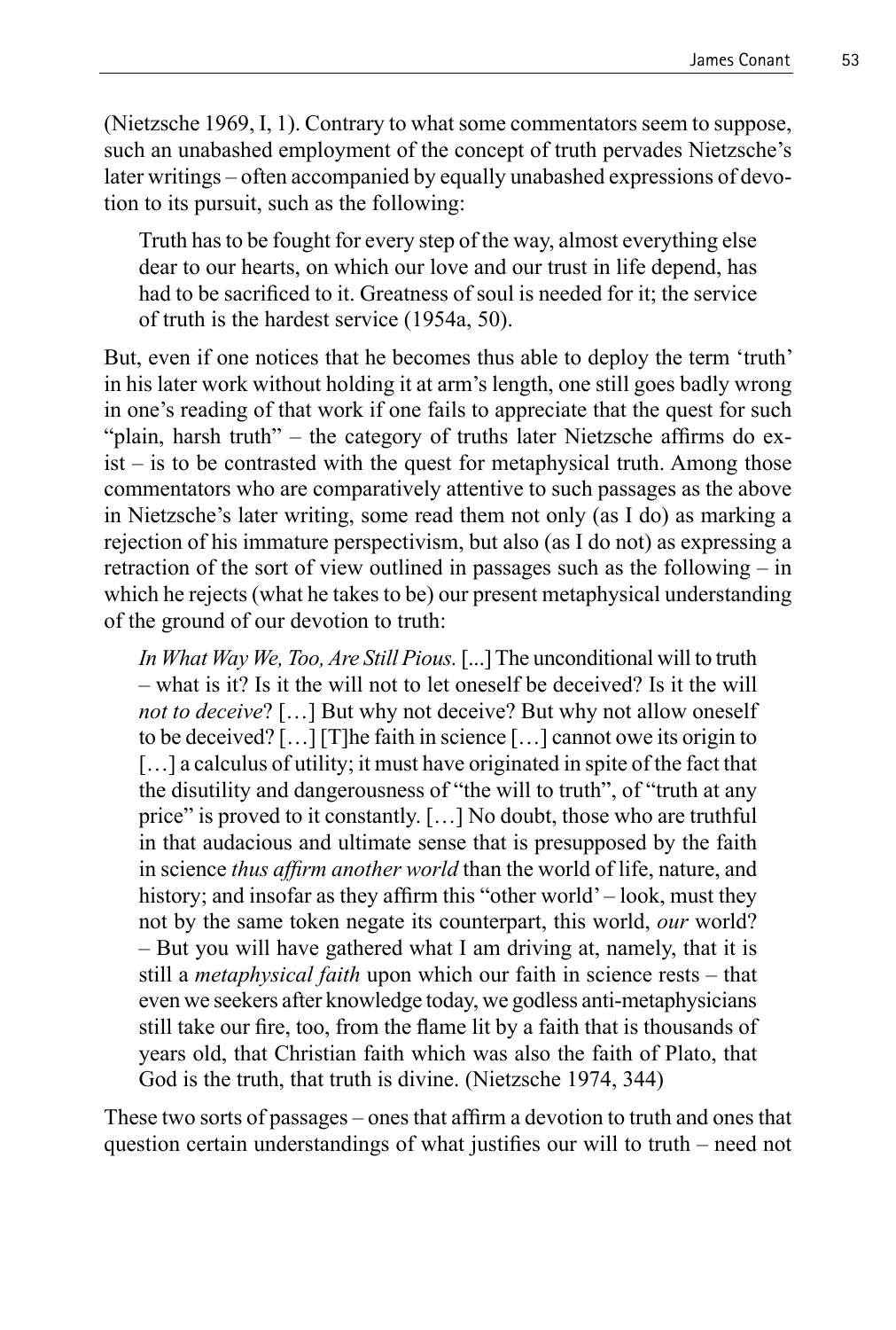be taken to be in tension with one another. There is no contradiction between writing about the importance and difficulty of devoting oneself to the quest for truth and writing an exposé of spurious metaphysical justifications of that quest. Yet it is surely the case that the author of *The Gay Science* – though he is the author of both such eulogies and such exposés – does feel a tension here. There are many passages that suggest that he is not altogether sanguine about the possibility of overcoming this tension and achieving a harmonious alignment of his respective commitments – his commitment to expose the increasingly intellectually untenable basis of our present willingness to devote ourselves at any price to the truth and his commitment to continue in the name of honesty, thus to devote himself. One of the aims of Nietzsche's later work is to dissolve the appearance of any irresolvable conflict here – an appearance that his earlier work does so much to encourage.

The crucial continuity in this region of Nietzsche's thought is to be found in his concern to trace a devaluation of our world (and the "plain, harsh truths" that can be spoken about it) to a fantasy of an underlying, alternative, real world (and its Truth). The crucial discontinuity is that, for later Nietzsche, the exorcism of this fantasy (and the correlative conception of Truth) no longer destabilizes the category of plain, harsh truth. The author of the *Genealogy*, unlike the author of *The Gay Science*, no longer sees "we seekers after knowledge today, we godless anti-metaphysicians" as in a tight corner simply in virtue of our commitment to seek the truth. For later Nietzsche sees far more clearly than his earlier self ever did that there is no tension between holding that truth should be valued above all else and "fought for every step of the way" and holding that – as he puts it in *Beyond Good and Evil* – "nobody yet has been truthful enough about what 'truthfulness' is" (1966, 177). In that remark from *Beyond Good and Evil*, the former of the two invocations of the concept of truthfulness (i.e., a commitment to uncover the truth about truth) makes sense only in the context of a continuing commitment to the concept which figures in the latter invocation of it (which bespeaks a commitment to truth *simpliciter*, shorn of its misplaced metaphysical pretensions). The passage quoted above from *The Anti-Christ* continues as follows:

For what does it mean to be *honest* in intellectual things? That one is stern towards one's heart, that one despises "fine feelings", that one makes every Yes and No a question of conscience (1954a, 50).

Faithfulness to this ideal does not require allegiance to any particular metaphysical conception of truth, and thus not to those forms of faith that figure in passages such as the one from *The Gay Science* above – forms of faith such as "that God is the truth, that truth is divine".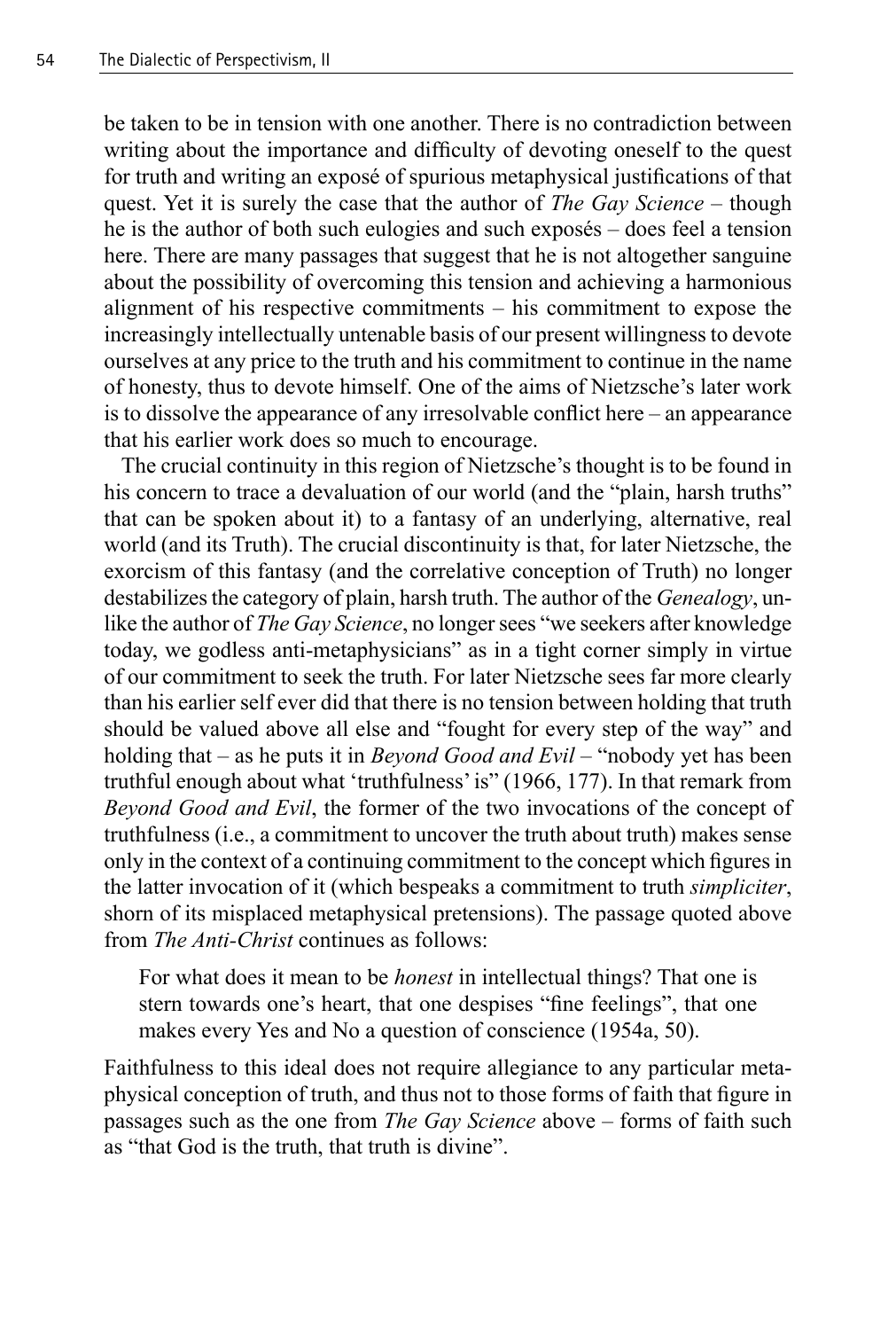In its exploration of "the ascetic ideal", *The Genealogy of Morals* – the book that begins by announcing that it will traffic in 'plain, harsh … truths … for such truths do exist' – takes up and seeks to extend the project outlined in *The Gay Science* of diagnosing and exposing the underpinnings of our metaphysical faith in truth. But, in Nietzsche's later writing, the prosecution of this project does not (as it did in his early writing) threaten to culminate in the pseudo-Kantian conclusion that 'truths are illusions we have forgotten are illusions' (1979, p. 84). On the contrary, he now seeks to unmask as philosophical twins the temptation to affirm what the pseudo-Kantian seeks to reject (i.e., that there is an underlying True World) and the temptation to embrace what the pseudo-Kantian affirms (i.e., that there are no non-illusory "truths" to which we can attain). These are to be revealed as coeval consequences of a single continuing entanglement in one and the same set of metaphysical assumptions. A central task of Nietzsche's mature philosophy is to disentangle what is involved in talking plain unvarnished truth – and our commitment to engage in such talk – from the fabric of metaphysical assumptions whose gradual disintegration threatens to leave us feeling driven to conclude that (if we are unable to know the True World, then) we are unable to attain to anything more than illusion and hence to conclude that any philosophically open-eyed effort to advance plain unvarnished truths must be a sham. In the later work, the pseudo-Kantian discovery that "truths are illusions" is itself unmasked as the expression of a disappointed metaphysical faith; and this, in turn, serves as the point of departure for a radical rethinking of how the proper philosophical inflection of the concept of a perspective is to be executed. The touchstone of one's having fully achieved the standpoint of Nietzsche's mature philosophy (i.e., of having successfully exorcised the crucial presupposition that fuels the dialectic of perspectivism) is that one is now simultaneously immune to the stage-one and stage-two perspectivists' feeling of longing for a True World (i.e., a world that is to be opposed to the one that is disclosed to us in ordinary perception) and equally immune to the stage-three and stage-four perspectivists' feeling of embarrassment and need for circumspection when it comes to the topic of truth (i.e., their insinuation that any unabashed commitment to the telling of plain unvarnished truths must, in and of itself, involve an at least tacit commitment to the existence of a True World).

It is a common mistake to assume that Nietzsche thinks that the unsavory genealogy of the will to truth advanced in *The Genealogy of Morals* itself constitutes some sort of argument (against not only certain entrenched metaphysical assumptions regarding truth – regarding the nature of its ground and value – but also) against the will to truth *per se*. This misses the internal character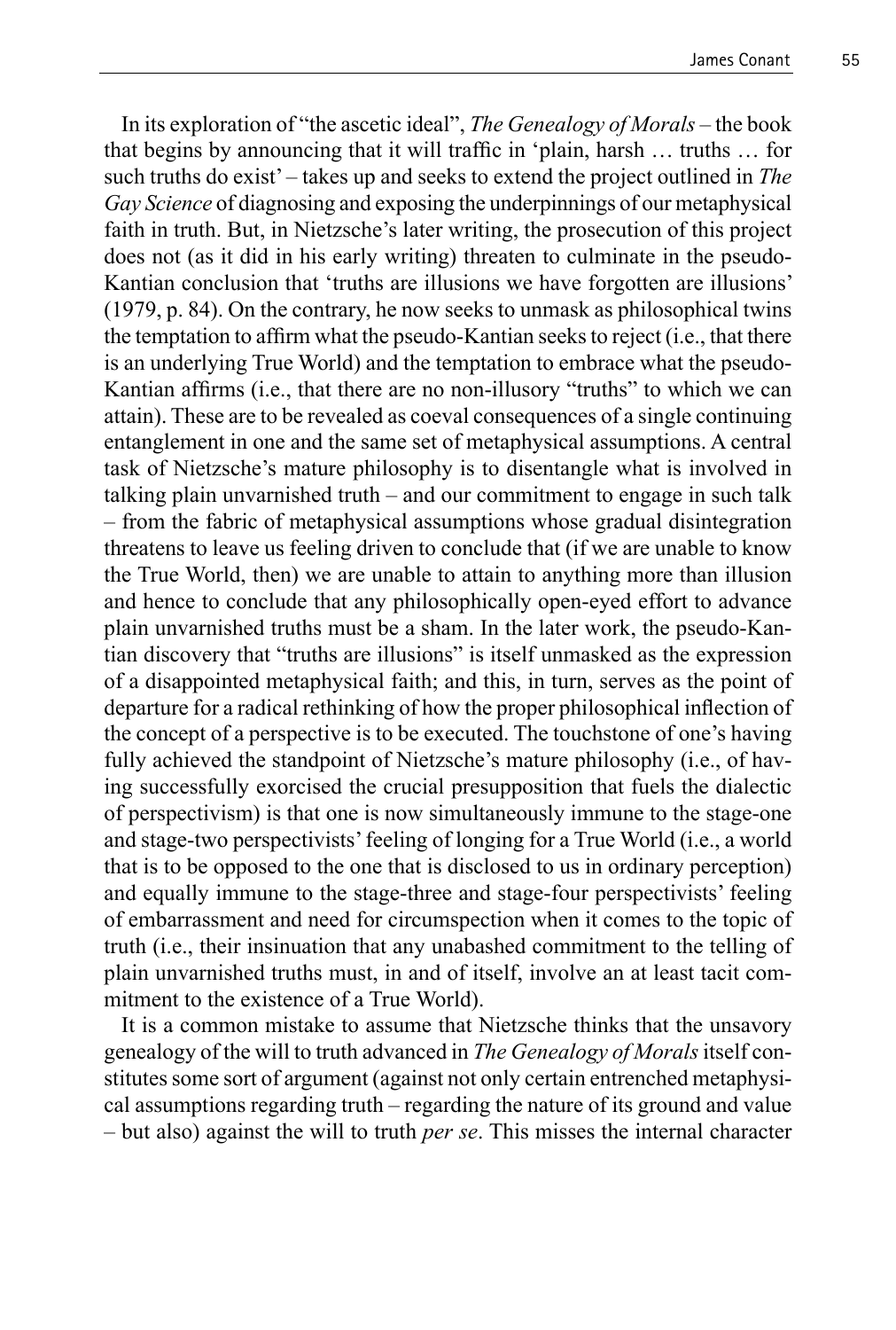of Nietzsche's mature critique of the ascetic ideal. ('I have every respect for the ascetic ideal *in so far as it is honest*!' (1969, III, 26).) Nietzsche's rejection of certain metaphysical conceptions of truth is not a rejection of the ideal of truthfulness as such, but rather only of certain untruthful understandings of wherein truthfulness must consist – what it requires, what it can guarantee, and where it may lead. To read Nietzsche's critique of the ascetic ideal as a merely external one – seeking to reject every aspect of that ideal – is precisely to confuse his own mature response to (what he takes to be) the central philosophical crisis of our times with the very one he himself most deplores and strives to derail. It is to identify Nietzsche's response with that of (what he calls) *nihilism* – the response that takes the collapse of time-honored metaphysical justifications for our most fundamental and cherished ideals to entail the bankruptcy of every aspect of those ideals themselves. To read Nietzsche in this way is to miss everything that is most challenging and original in his mature philosophy.62

James Conant University of Chicago j-conant@uchicago.edu

#### **Literature**

Conant J (1992), 'The Search for Logically Alien Thought', in T*he Philosophy of Hilary Putnam*, *Philosophical Topics*, Vol. 20, No. 1, pp. 115–180.

Conant J (2001), 'Nietzsche's Perfectionism: A Reading of Schopenhauer as Educator', in *Nietzsche's Postmoralism*, edited by Richard Schacht, Cambridge: Cambridge University Press.

Kant I (1998), *Kritik der reinen Vernunft*, Hamburg: Felix Meiner, [1781/1787].

Kant I (1929), *Immanuel Kant's Critique of Pure Reason*, translated by Smith NK London: Macmillan & Co.

62. This paper would not have come into being but for Richard Schacht's patience and perseverance. It is also indebted to conversations with Stanley Cavell about the human, all-too-human, wish to deny one's humanity, with John Haugeland and John McDowell about objectivity and subjectivity, with Hilary Putnam about how to read (and especially how not to read) Nietzsche, and with Joel Snyder about linear perspective and the history of thought about it. But none of them is in any way to blame for the result. Each of them will, in all likelihood, find things to disagree with in what I here say about humanity, subjectivity, Nietzsche, and perspective respectively. No doubt soon I will, too.